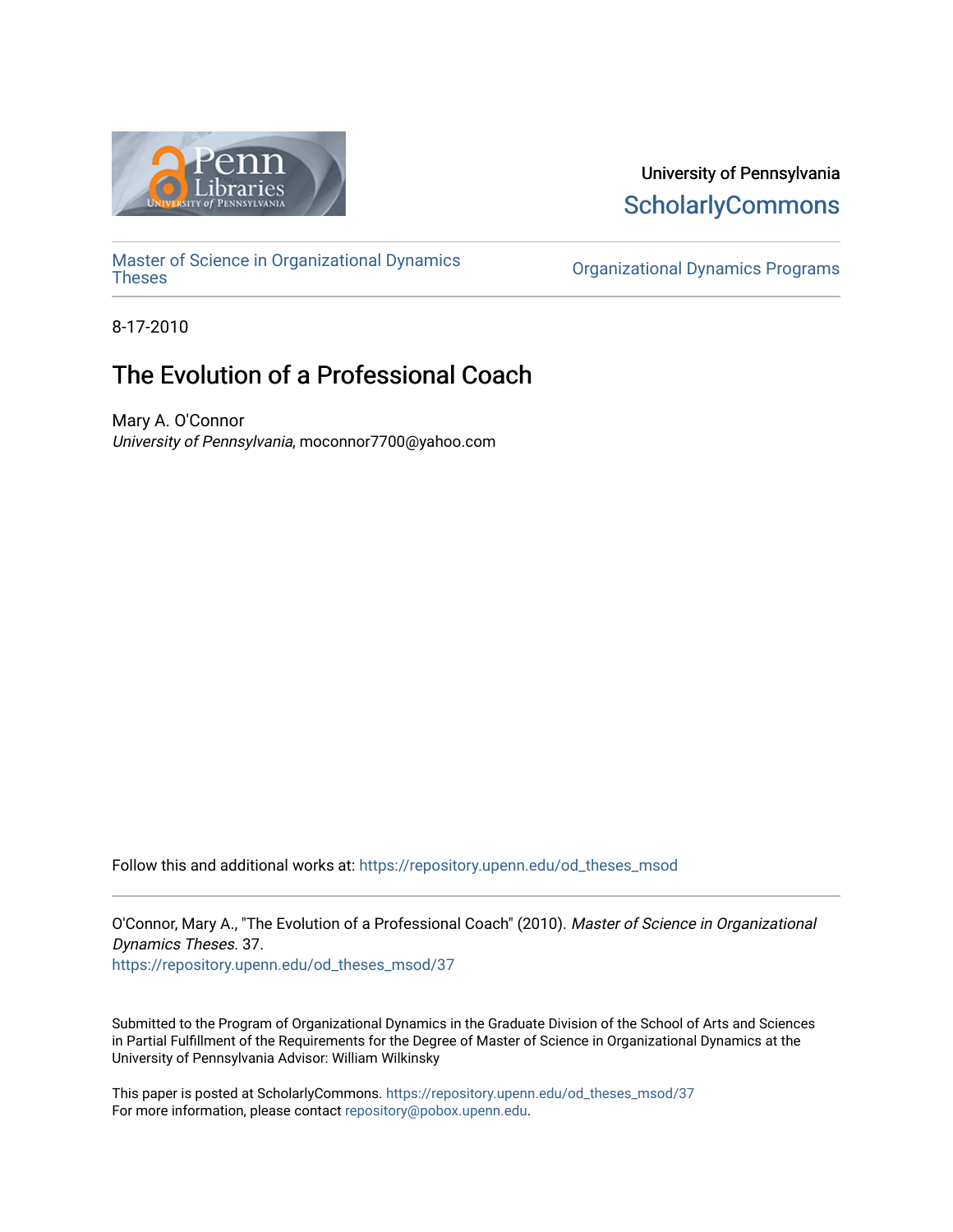# The Evolution of a Professional Coach

## Abstract

This thesis describes my journey of self discovery and renewal as I reinvented myself from my position as a sales and marketing manager in a corporate setting to that of a professional coach in private practice. I discuss my rationale for change and what precipitated it, how I became a graduate student at the University of Pennsylvania and how the Organizational Dynamics program prepared me to become a coach.

I will also detail the role an undiagnosed learning disability played in my life and how I tapped its gifts and utilized my strengths to become my best self.

The psychological foundations for change and my role in each of the steps are outlined. The coaching process is thoroughly examined as I coached my first client using the Wilkinsky Normative 9-Step Coaching model. I present my behavioral coaching model and discuss the principles upon which it is based. Real life coaching situations illustrate how the model was applied.

Highlights from five professional coaching engagements provide insights into the types of coaching that I am currently practicing. I conclude with insights for readers who may be contemplating following in my path with questions and exercises to start them on their own path toward their passion. Finally, I discuss my future in coaching and where my endeavors may lead me.

### **Comments**

Submitted to the Program of Organizational Dynamics in the Graduate Division of the School of Arts and Sciences in Partial Fulfillment of the Requirements for the Degree of Master of Science in Organizational Dynamics at the University of Pennsylvania Advisor: William Wilkinsky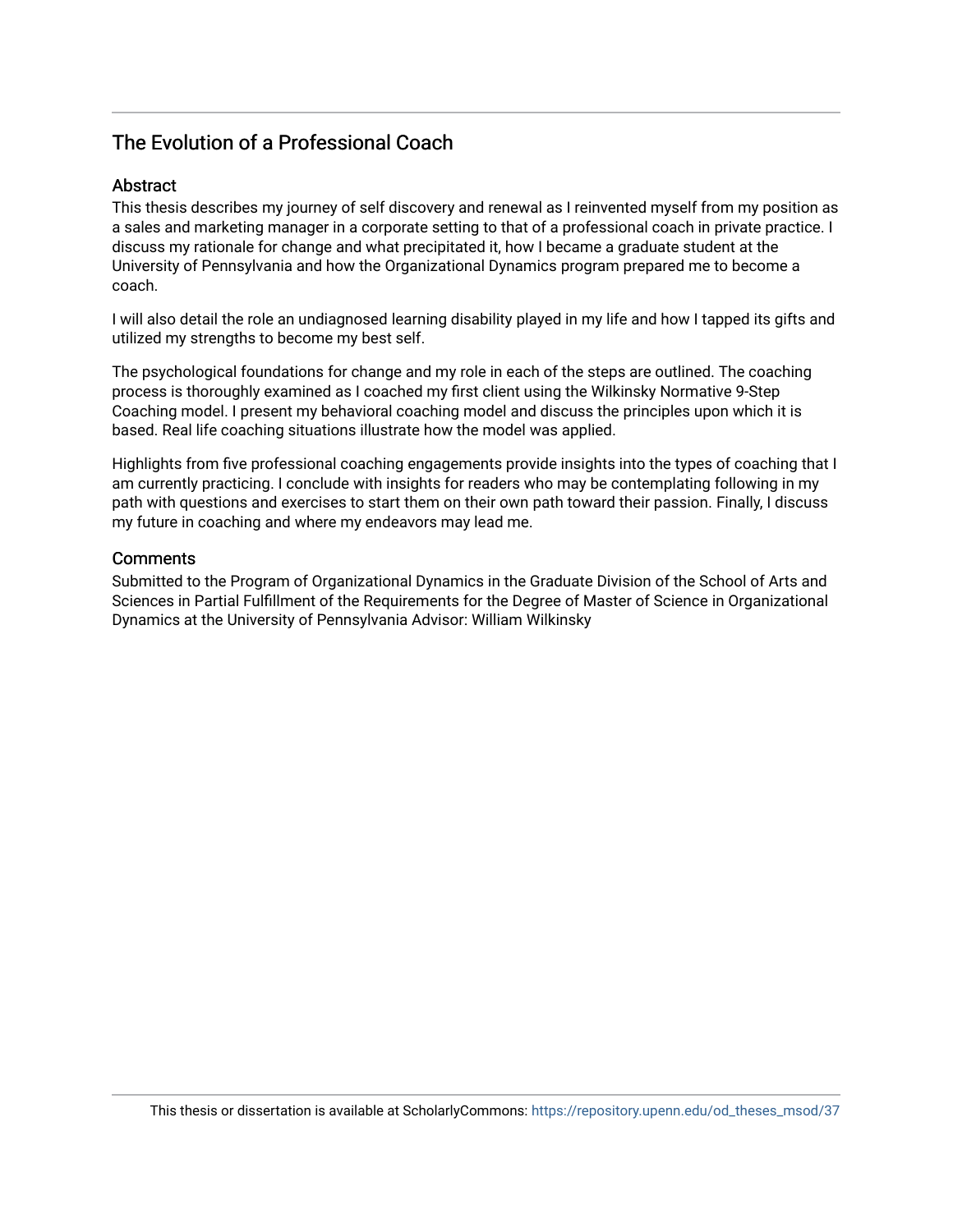# THE EVOLUTION OF A PROFESSIONAL COACH

by

Mary A. O'Connor

Submitted to the Program of Organizational Dynamics in the Graduate Division of the School of Arts and Sciences in Partial Fulfillment of the Requirements for the Degree of Master of Science in Organizational Dynamics at the University of Pennsylvania

Philadelphia, Pennsylvania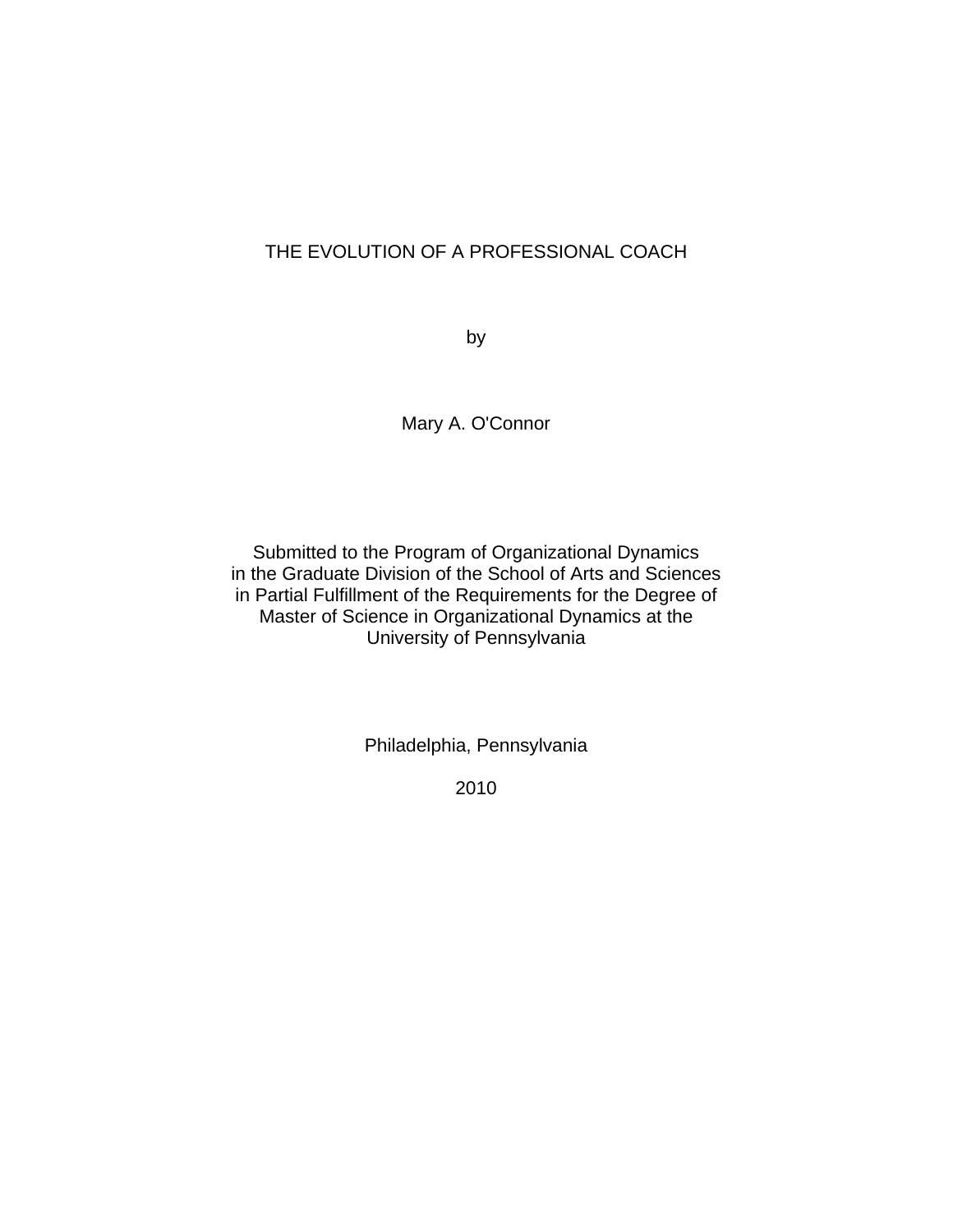THE EVOLUTION OF A PROFESSIONAL COACH

Approved by:

**\_\_\_\_\_\_\_\_\_\_\_\_\_\_\_\_\_\_\_\_\_\_\_\_\_\_\_\_\_\_\_\_\_\_\_\_\_\_\_\_\_\_\_\_\_\_\_\_\_\_\_\_**  William Wilkinsky, Ph.D., Advisor

\_\_\_\_\_\_\_\_\_\_\_\_\_\_\_\_\_\_\_\_\_\_\_\_\_\_\_\_\_\_\_\_\_\_\_\_\_\_\_\_\_\_\_\_\_\_\_\_\_\_\_\_ Charline Russo, Ed.D., Reader

\_\_\_\_\_\_\_\_\_\_\_\_\_\_\_\_\_\_\_\_\_\_\_\_\_\_\_\_\_\_\_\_\_\_\_\_\_\_\_\_\_\_\_\_\_\_\_\_\_\_\_\_ John E. Ziegler, M.S., Reader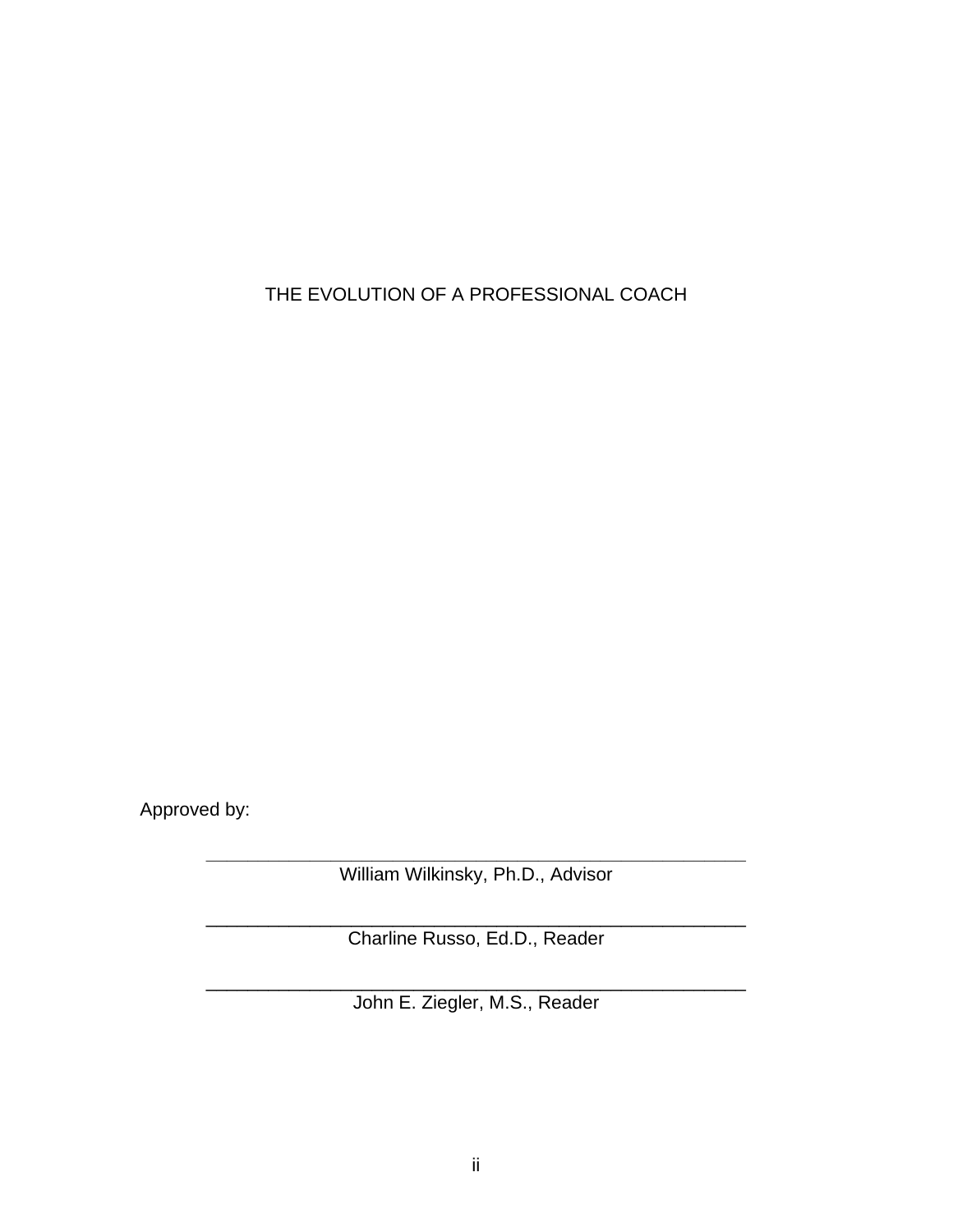## ABSTRACT

 This thesis describes my journey of self discovery and renewal as I reinvented myself from my position as a sales and marketing manager in a corporate setting to that of a professional coach in private practice. I discuss my rationale for change and what precipitated it, how I became a graduate student at the University of Pennsylvania and how the Organizational Dynamics program prepared me to become a coach.

 I will also detail the role an undiagnosed learning disability played in my life and how I tapped its gifts and utilized my strengths to become my best self.

 The psychological foundations for change and my role in each of the steps are outlined. The coaching process is thoroughly examined as I coached my first client using the Wilkinsky Normative 9-Step Coaching model. I present my behavioral coaching model and discuss the principles upon which it is based. Real life coaching situations illustrate how the model was applied.

 Highlights from five professional coaching engagements provide insights into the types of coaching that I am currently practicing. I conclude with insights for readers who may be contemplating following in my path with questions and exercises to start them on their own path toward their passion. Finally, I discuss my future in coaching and where my endeavors may lead me.

iii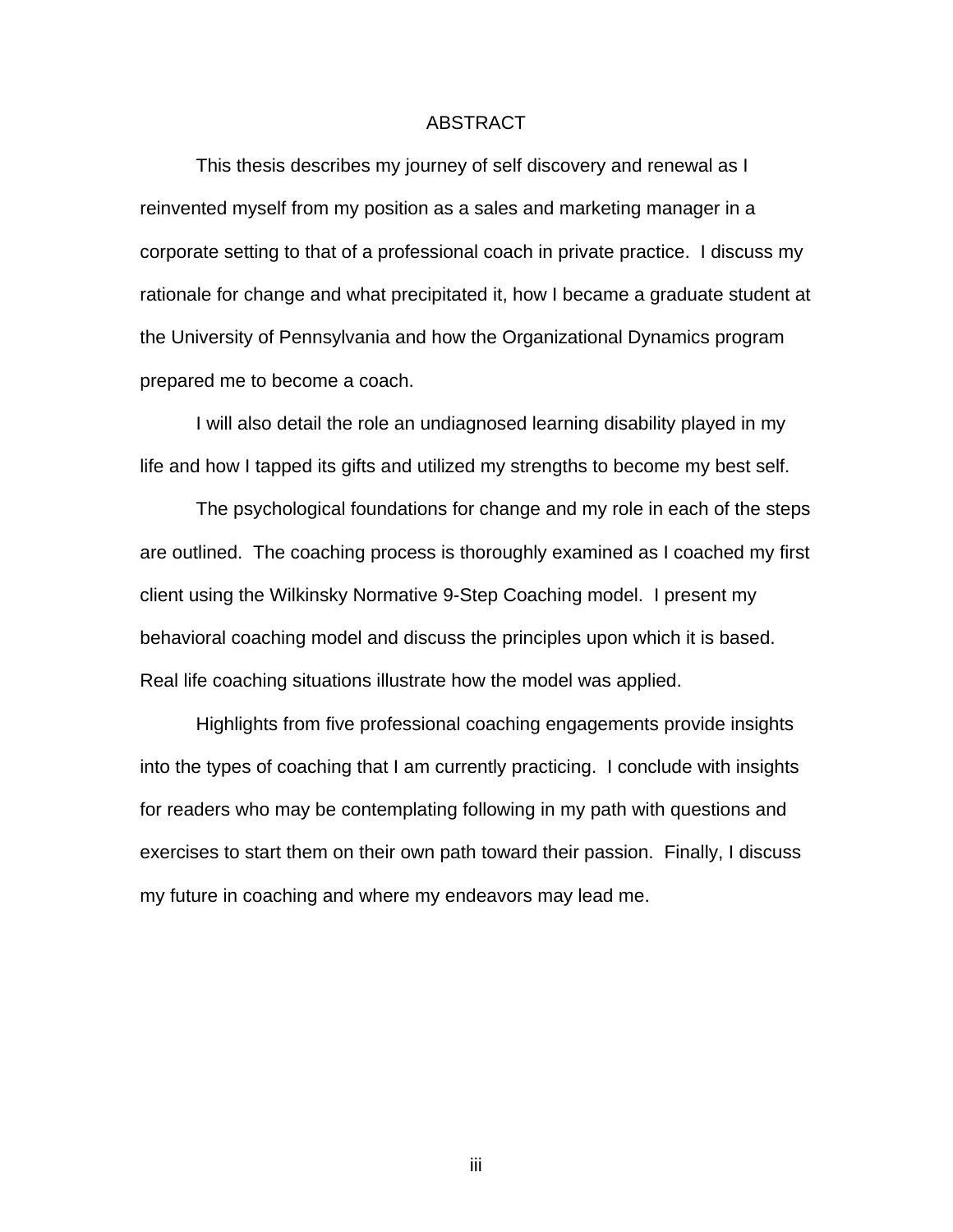#### ACKNOWLEDGEMENTS

I am very grateful to have had the opportunity to be a part of the Organizational Dynamics program at Penn. It has been a thoroughly extraordinary time in my life that has brought me the intellectual challenges I was seeking and a superb academic fit. Through my participation in the program, I have been able to learn and grow in ways only the Penn community could provide.

 I would like to thank my capstone advisor, master coach and mentor, Dr. Bill Wilkinsky, who continually challenged me to be the best I could be and who provided continuous learning experiences that enabled me to hone my skills and participate in projects that ultimately helped to build my credentials and coaching practice. His enduring belief in my abilities inspired me to strive ever higher and to reach beyond my grasp. My heartfelt thanks to Dr. Charline Russo, master educator and coach, for her leadership and guidance as I developed my coaching model. Her faith in my abilities led me to deliver its constructs to her coaching classes and to participate in real world experiential coaching projects. Thank you Charline, for your belief in me.

 To my coaching colleagues with whom I've shared projects, Deb Denis, Russ Force, Kim Perry, Meva Justice, Bob Schwarz, Jack Ratcliffe, Julie Fuimano, and Marilyn Stika, your dedication and passion for coaching is amazing. Thank you for being part of my life.

 To all my coaching clients who have entrusted me with helping you to live your dreams, thank you for allowing me to contribute to your becoming your

iv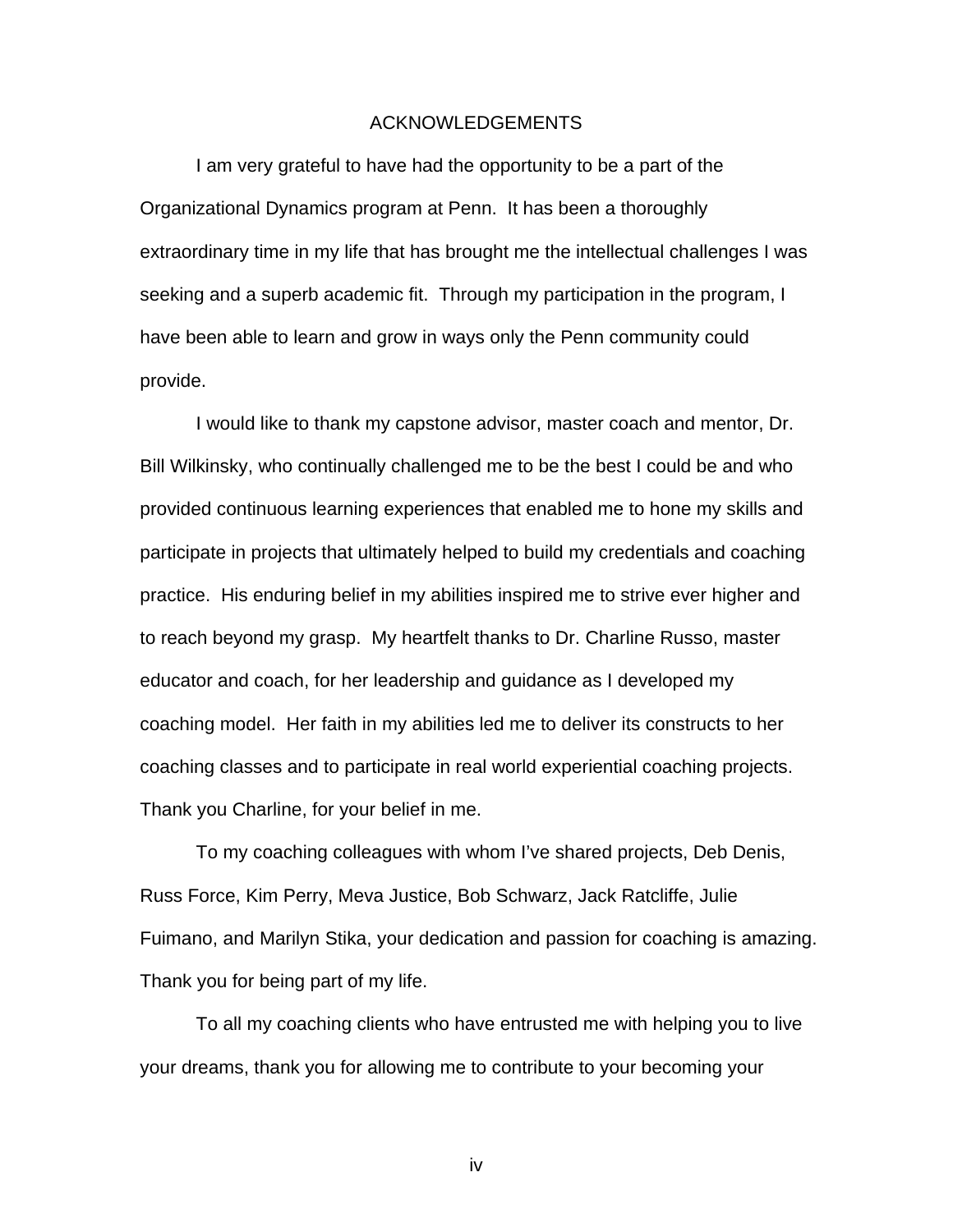authentic self.

To my professors, Ginny Vanderslice, Nancy Zane, Martin Stankard, Dana Kamminstein, Ruth Orenstein, John Eldred and Jim Larkin, thank you for truly enriching experiences, for sharing your wisdom, valuing my participation in your classes, and creating learning experiences that made me "think – speak – learn – and apply" that knowledge. Special thanks to John for prompting me to be tested for dyslexia. The diagnosis and resulting accommodations transformed my life.

 Special thanks to all of my classmates who created extraordinary learning experiences, stimulated thought, shared their experiences and provided insights into their world of work which brought our coursework to life.

 I would also like to thank my readers, Jack Ziegler, for his methodical and structured approach that brought clarity and focus to this endeavor, and Rachel Delgado for reviewing this thesis for grammatical errors and omissions. A huge thank you to both of you.

 And to the unsung heroes of Organizational Dynamics, Becky Collins, Chris Angelucci, and everyone in the Dynamics office, a thousand thank yous for all you do. You are our lifeblood. To Larry Starr, Program Director and Alan Barstow, Director of Academics, thank you for your encouragement and professionalism throughout my journey.

 Lastly, I'd like to thank my parents, Anne and John O'Connor, whose belief in the value of education instilled in me the deep desire to pursue my graduate degree no matter what the obstacle. Although they have both passed, I know they would be most proud.

v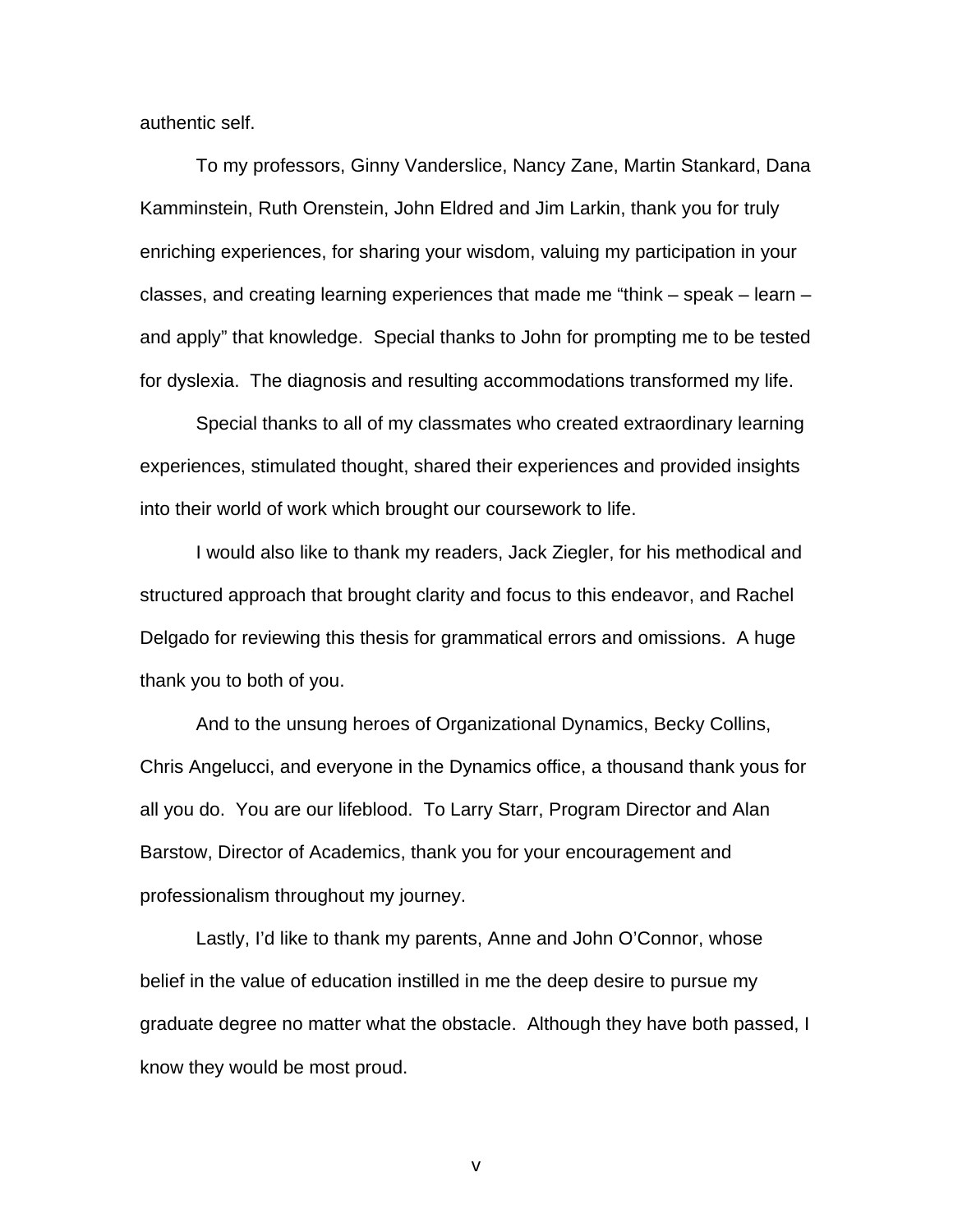# LIST OF TABLES

| TABLE                                                 | Page |
|-------------------------------------------------------|------|
| 1 Wilkinsky Normative 9-Step Process of Coaching      | 24   |
| 2 LIFO <sup>®</sup> Strength to Excess Chart by Style | 28   |
| 3 Original Skill / Will Matrix                        | 46   |
| 4 Modified Skill / Stress Matrix                      | 46   |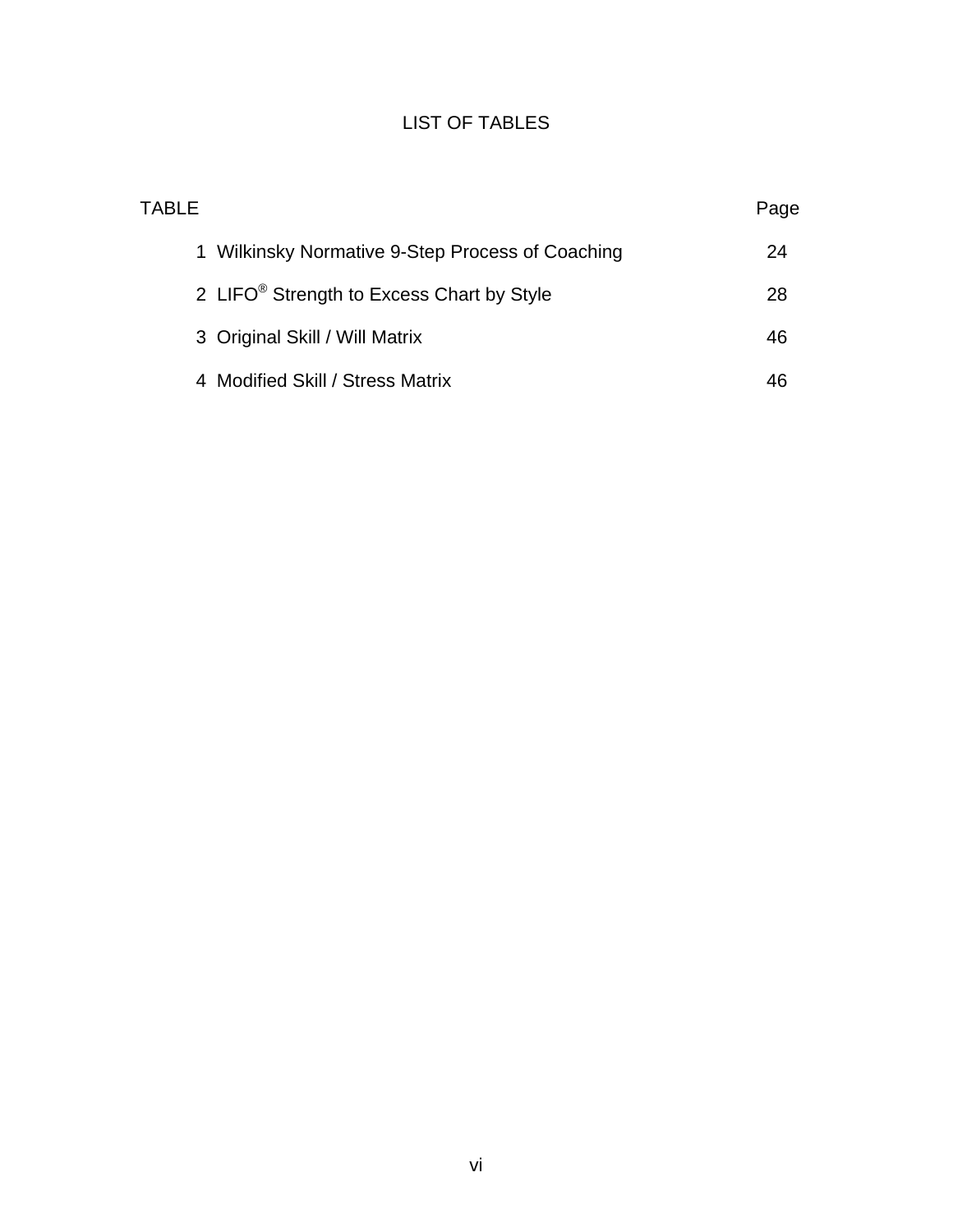# TABLE OF CONTENTS

|                         | <b>ABSTRACT</b>                                | iii            |
|-------------------------|------------------------------------------------|----------------|
| <b>ACKNOWLEDGEMENTS</b> |                                                |                |
|                         | <b>LIST OF TABLES</b>                          | vi             |
|                         | <b>CHAPTER</b>                                 |                |
| 1                       | Introduction                                   | 1              |
|                         | Purpose of Thesis                              | 2              |
| 2                       | The Rationale for Change                       | $\overline{4}$ |
|                         | When I Hired a Coach                           | $\overline{7}$ |
|                         | <b>My Learning Disability</b>                  | 9              |
| 3                       | <b>Psychological Foundations of Coaching</b>   | 13             |
|                         | The Stages of Change                           | 17             |
| 4                       | The Principles of Coaching                     | 22             |
|                         | My First Coaching Client                       | 22             |
|                         | Wilkinsky Normative 9-Step Process of Coaching | 23             |
|                         | Coaching Using LIFO <sup>®</sup>               | 26             |
|                         | <b>The Coaching Sessions</b>                   | 28             |
|                         | <b>Client Feedback</b>                         | 31             |
|                         | Data Gathering                                 | 33             |
|                         | The Action Plan                                | 34             |
|                         | Follow Up                                      | 35             |
|                         | <b>Client Evaluation</b>                       | 35             |
|                         | Summary                                        | 36             |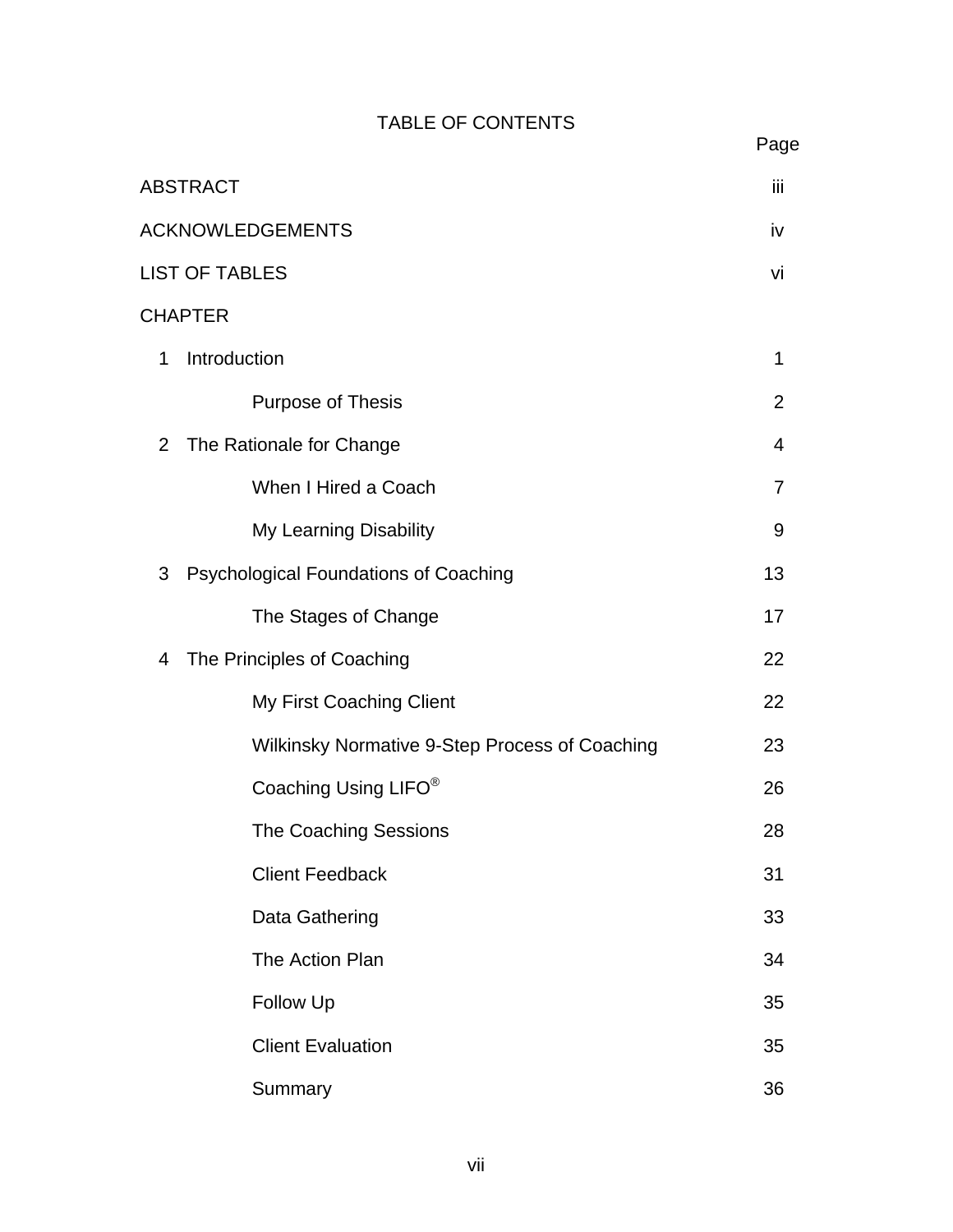# TABLE OF CONTENTS

|                   |                                                    | Page |
|-------------------|----------------------------------------------------|------|
|                   | <b>Self Reflection</b>                             | 37   |
| 5                 | Developing My Coaching Model                       | 39   |
|                   | My Coaching Model                                  | 39   |
|                   | The Influence of Athletic Coaching                 | 39   |
|                   | The Influence of Past Managers                     | 41   |
|                   | Coaching as a Corporate Manager                    | 45   |
|                   | The Influence of Psychological Foundations         | 48   |
| 6                 | <b>Coaching Professionally</b>                     | 51   |
|                   | Coaching Penn Undergrads to Become a Team          | 51   |
|                   | Coaching in a Corporate Environment (As a Manager) | 54   |
|                   | <b>Executive Coaching (Pharmaceutical Company)</b> | 56   |
|                   | <b>Career Transition Coaching (Consulting)</b>     | 58   |
|                   | LIFO <sup>®</sup> Based Coaching (Government)      | 60   |
| 7                 | Conclusion                                         | 63   |
|                   | <b>Insights for Readers</b>                        | 64   |
|                   | <b>Exercises</b>                                   | 66   |
|                   | My Future as a Professional Coach                  | 68   |
| <b>REFERENCES</b> |                                                    | 71   |
| <b>APPENDIX</b>   |                                                    |      |
| A                 | The Coaching Contract                              | 72   |
| B                 | The Coaching Prep Form                             | 76   |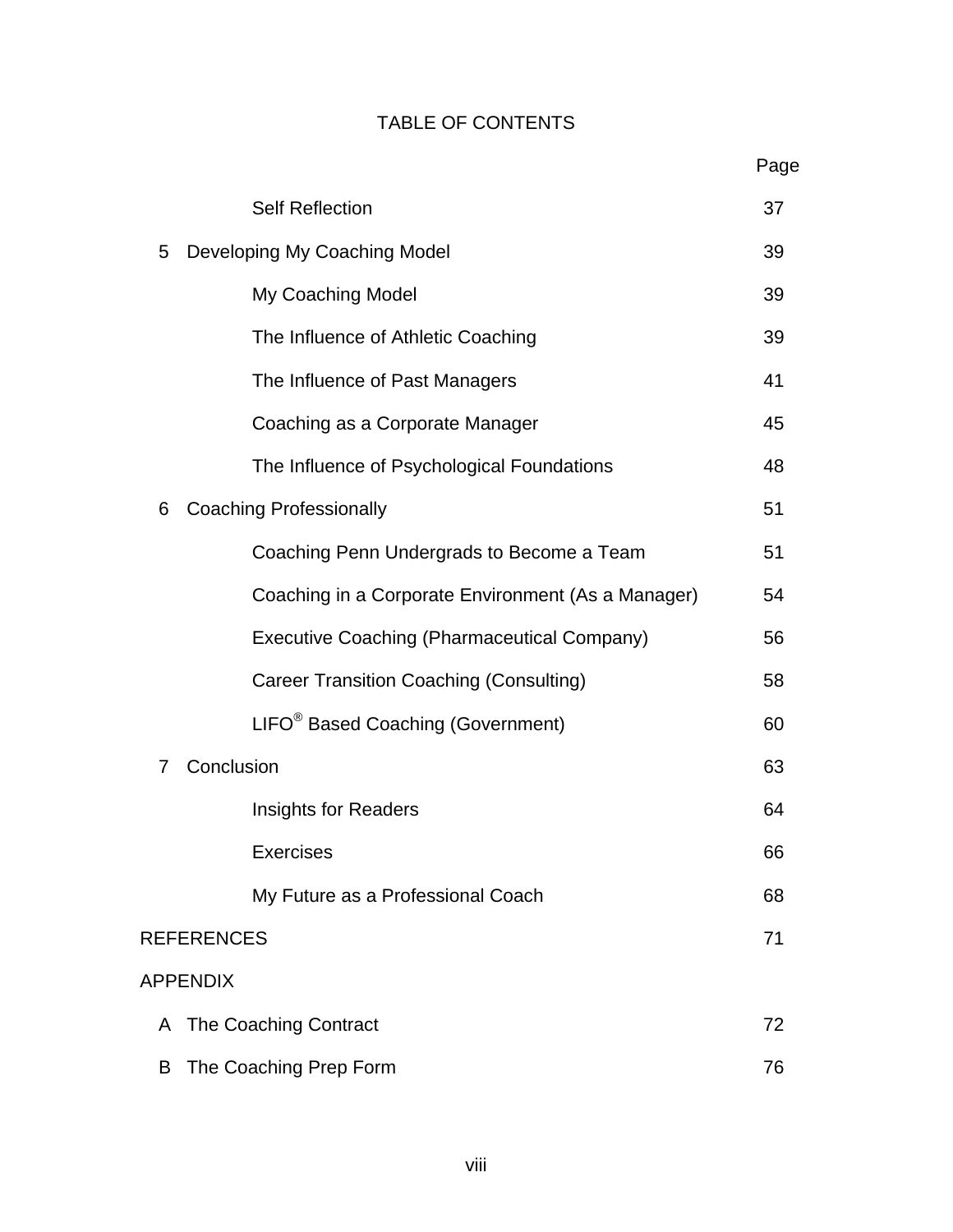# TABLE OF CONTENTS

# APPENDIX C LIFO<sup>®</sup> Descriptor Questionnaire 77 D The 30 Second Elevator Speech Worksheet 79 E Schedule of Reinforcement 80 NOTES 81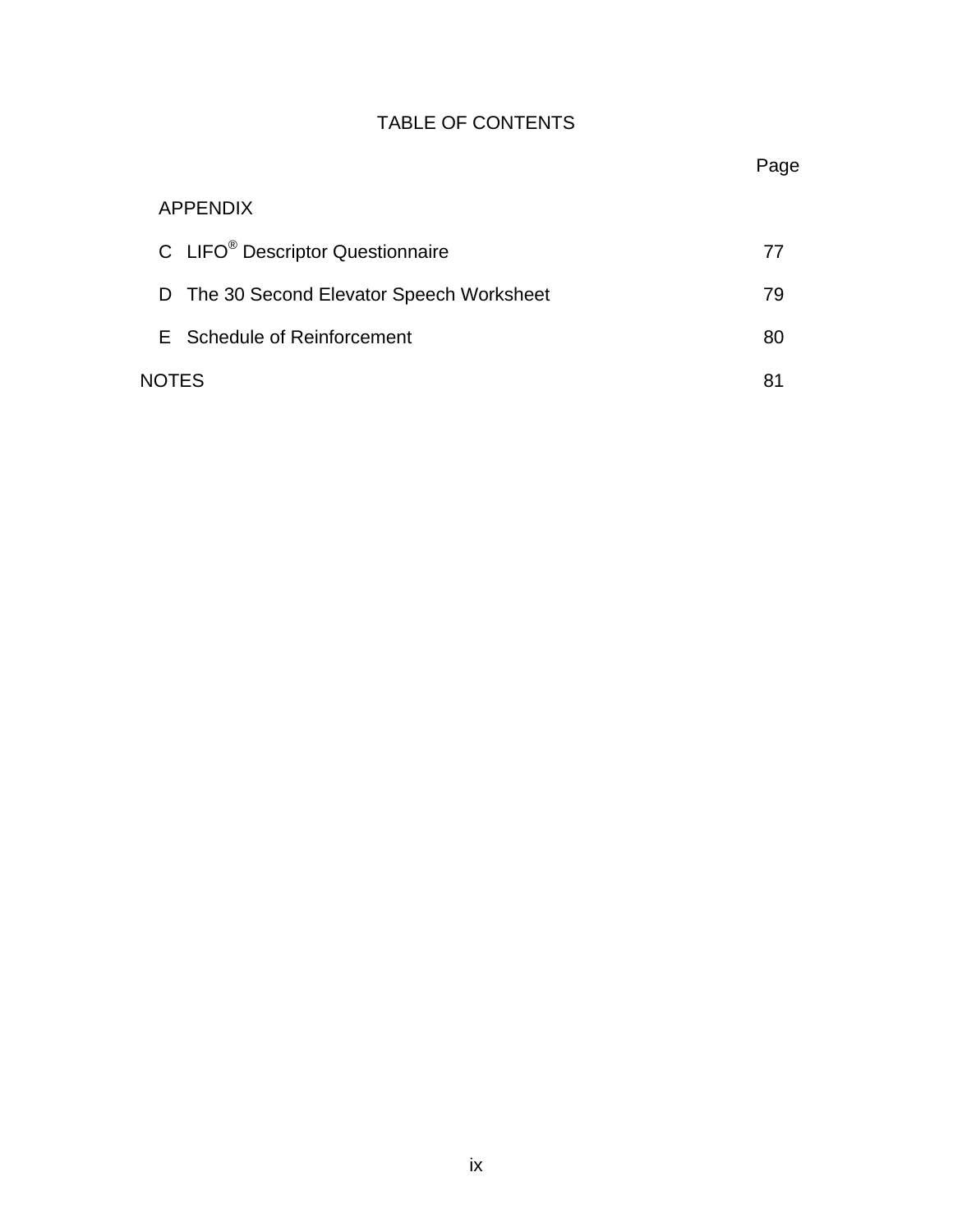#### CHAPTER 1

## **INTRODUCTION**

 This thesis concerns how my participation in the Organizational Dynamics program at the University of Pennsylvania provided the knowledge, theory, and impetus to pursue my passion for coaching others to higher levels of performance. The journey discusses my transition from a corporate career in sales and marketing into professional coaching.

 I will discuss what led to my decision to attend the University of Pennsylvania and the courses that led me to choose coaching as a profession. I will delve into the stages of change, how change develops in an individual and the actions that led to my decisions. As I selected my classes, I had an idea that I wanted to experience a broad range of interrelated courses. I knew that I loved to coach my direct reports so I sought out coaching classes to learn more about how I could use coaching in my work.

 In my first coaching class, I became a coach and I detail that experience and the Normative 9-Step Coaching Process developed by Dr. Bill Wilkinsky that I followed to coach my first client. It was in this class that I first learned the elements of LIFO® communication styles and became certified to train others in its methodology. I employed  $LIFO^{\circledast}$  principles in coaching my first client and have used LIFO<sup>®</sup> assessments in coaching others as well.

 During my academic career, I developed my behavioral based coaching model and will discuss the influences on how it was created and how I applied the model in a coaching engagement. My model was built on a foundation of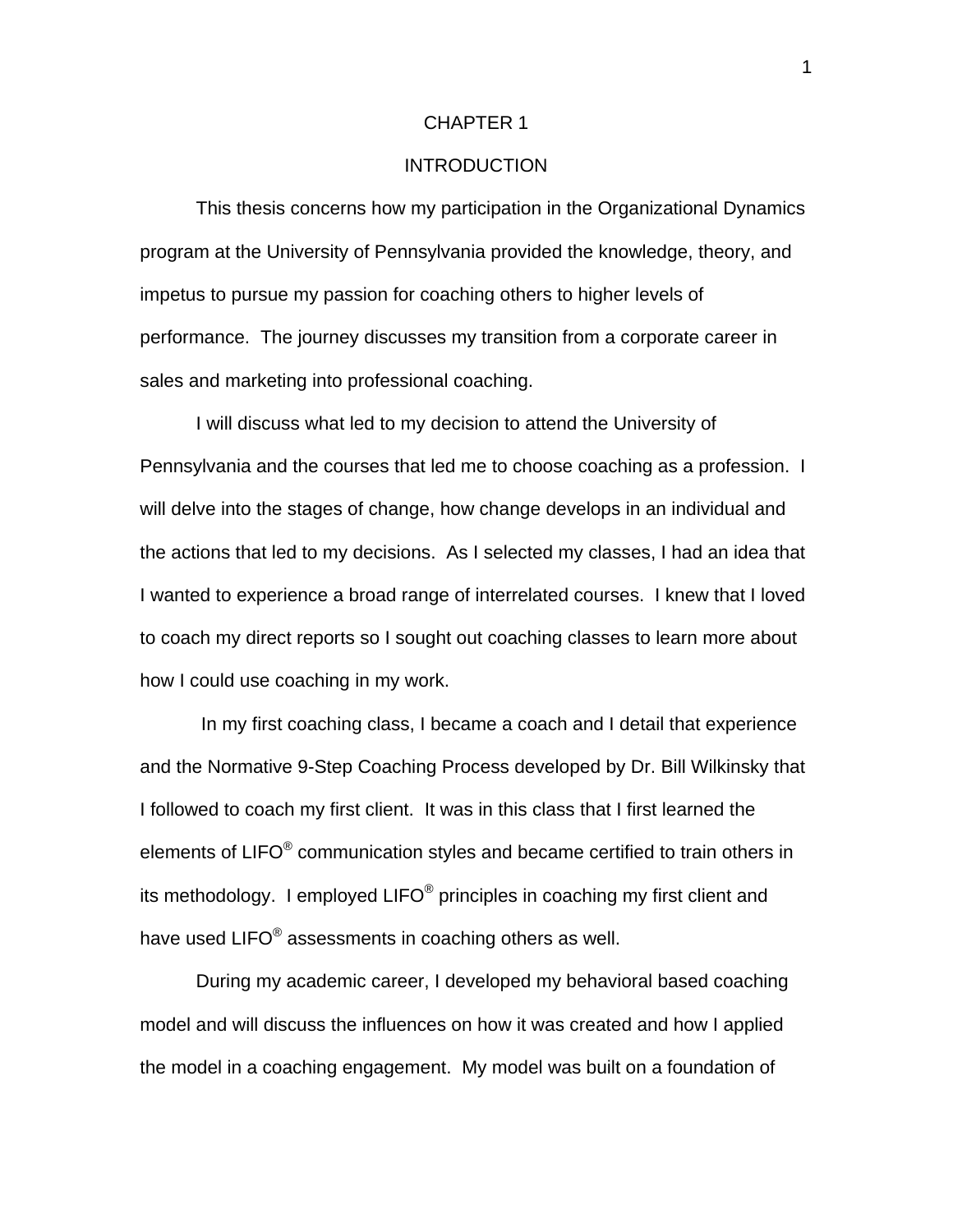coaching from a position of strength, my experiences in business observing past managers both good and bad, my participation in athletics, listening and questioning techniques and sound psychological principles I learned as an undergraduate. Examples of behavioral based coaching in those areas are discussed.

 Next, I discuss five different types of professional coaching experiences which include coaching undergraduates, corporate coaching, executive coaching as a consultant, career transition coaching, and  $LIFO^{\circledast}$  based executive coaching. The names of the companies and people involved have been changed to protect the confidentiality of the coaching engagement and the privacy of the participants.

 And finally, I will examine the path I may follow in the future, the internal consultant vs. an external professional coach in private practice.

#### Purpose of Thesis

 The purpose of this thesis is to describe one person's journey transitioning from a corporate position in sales and marketing into professional coaching. I will discuss the coursework that led me on this journey to reinvent myself professionally, and describe the skills I learned at Penn and the experiences I had as a result that have enabled me to establish a professional coaching practice.

 I will offer a gateway into my reflections and insights as I progressed through the Organizational Dynamics program and discuss the choices I made that made it possible for me to enter the field of executive coaching. The reader will have a clear understanding of the key elements of coaching and the path that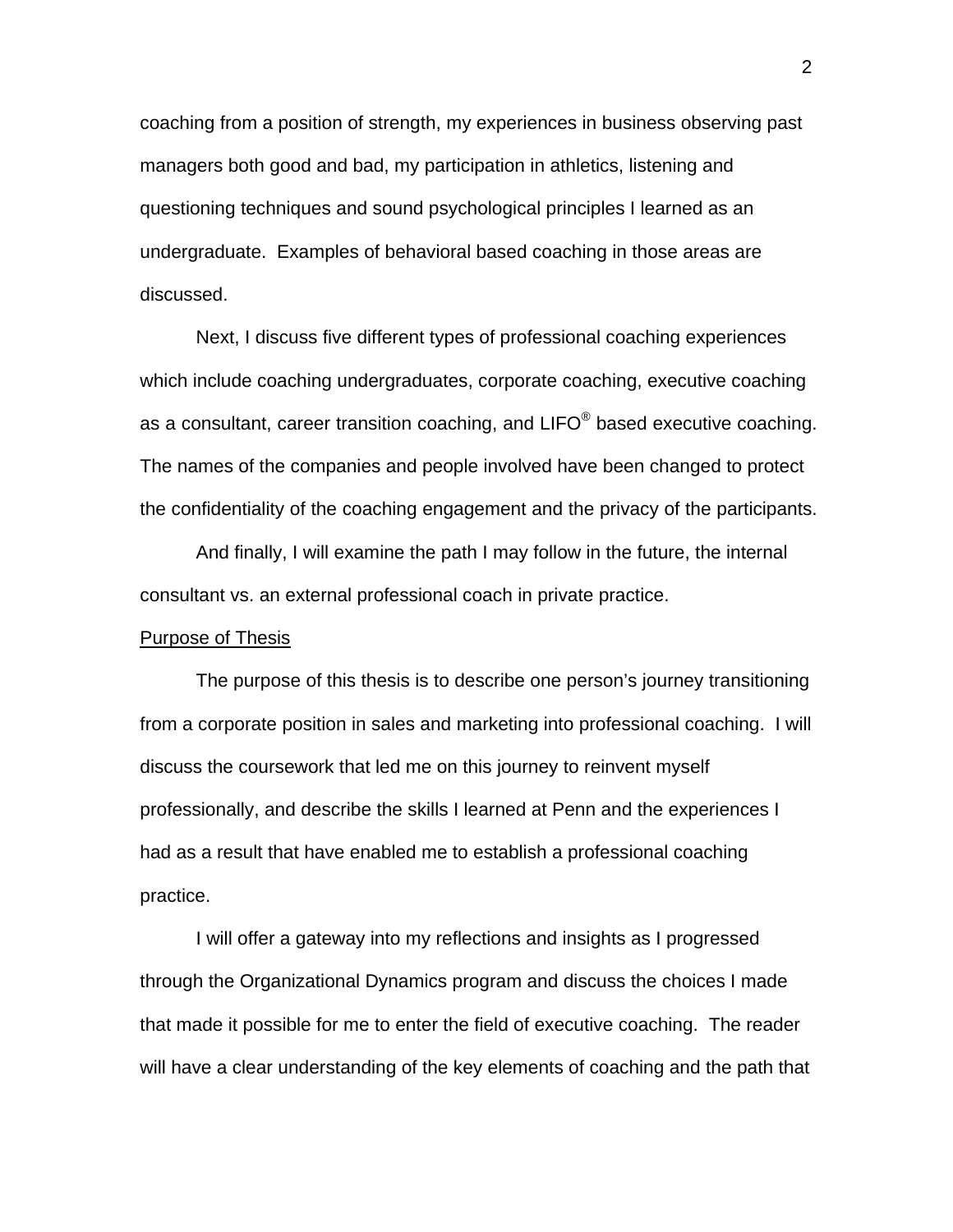led me there. Those contemplating a similar path will be able to see the rigor of the Penn Organizational Dynamics program and the benefits of it. I tell my story in Chapter 2.

In Chapter 3, I discuss my need for change and the discord I felt in my life that predicated it. I present the stages of change and how change develops in an individual.

My theoretical and practical experiences as a coach are discussed in Chapter 4 with the introduction of the Wilkinsky Normative 9-step Coaching Model in DYNM 641, The Art and Science of Organizational Coaching (DYNM 641 Class Notes, Spring 2006), and my experiences using it coaching my first client. In Chapter 5, I develop my own coaching model and describe how the elements of that model are applied at work and in sports, and the strengths I drew on to create the model. In Chapter 6, I discuss practical applications of coaching professionally. I illustrate coaching in five environments; coaching undergraduates as they learn to become a team, coaching managers in a corporate environment, coaching as a consultant to a pharmaceutical company, coaching clients who are undergoing life changing career transitions, and coaching using LIFO $^{\circ}$  communication strategies in a government environment.

 Finally, in Chapter 7, I offer conclusions and reflect upon my journey. I offer insights for readers who may wish to follow my path and include questions for readers to consider and exercises to start them on their own journey of self discovery. Then I outline my thoughts on my options as a coach for the future and where my work as a coach may take me.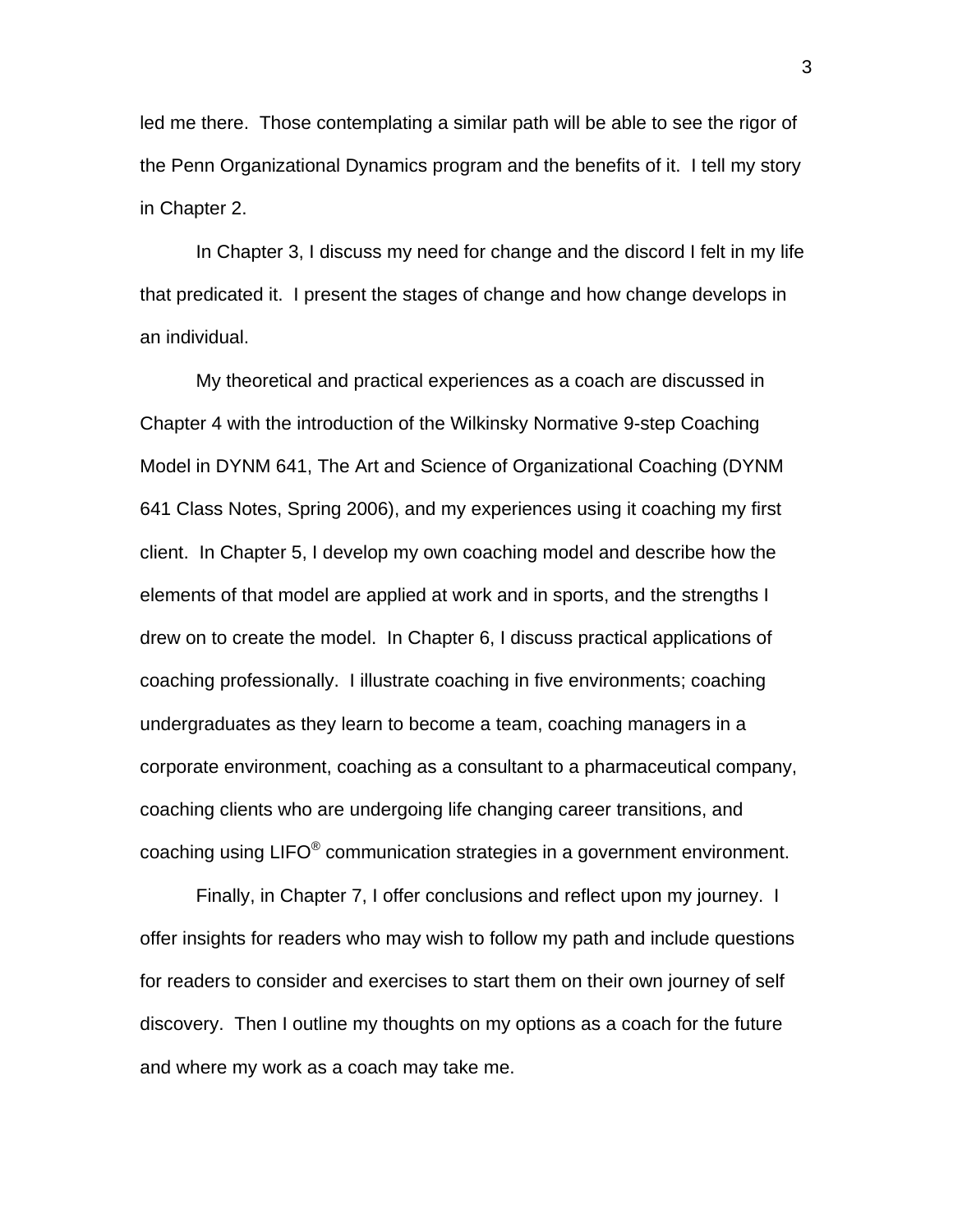#### CHAPTER 2

## THE RATIONALE FOR CHANGE

For the longest time I have always wanted to pursue a graduate degree. My desire to attend graduate school was rooted in the strong influence toward education I received from my mother. She firmly believed that education equaled freedom and independence for a woman, and once attained, could never be rescinded. For me, it meant changing the direction of my life and doing the job that I wanted to do, free of the imposed obligations that my family expected of me. This represented the chance to use my strengths, to be at my best and to make a difference in the world and in the lives of others.

Before entering the Organizational Dynamics program, I was in sales and traveled extensively for business, so finding the right program to fit my needs continually eluded me. I initially thought that I would have to quit my job, sell my house, attend school fulltime, and take out student loans to achieve my goal. It was something I would have gladly done if I could get into a top flight school.

Being a sales person was never a job I wanted to do and I was not drawn to it. I did it out of the need to have a job early in my work life and inadvertently transitioned into it for the majority of my career. I learned to do the job well and enjoyed many elements of it including interacting with clients, understanding their needs, asking questions until I could uncover their root reasons for making a buying decision and consulting with them about the solutions that would best meet their needs. Overall, however, my heart really wasn't in it and I tired of doing the same thing day after day while feeling like I was running in place.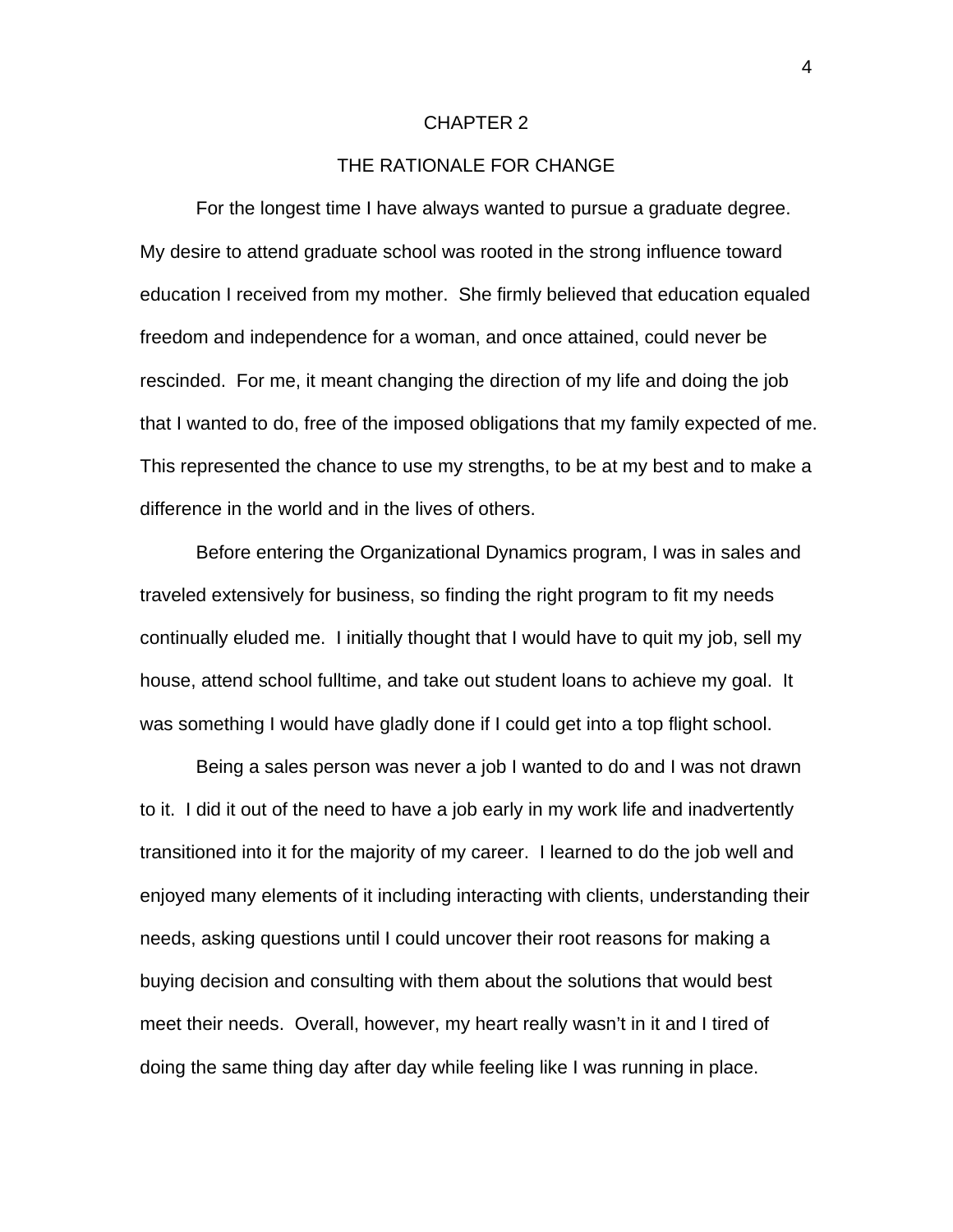I'm not the kind of sales person who would impose my will and push my product or service on a client because it was the company's mantra as some of my colleagues did. I was about meeting the customer's needs with the best product I could, making them happy with their decision to buy from me, and enjoying their repeat business from a position of trust and credibility. Trust and credibility are crucial to me because as a consultative sales person, these are the keys I relied on to obtain repeat business. In DYNM 626, Leading the Professional Service Organization, I learned that these were also two of the characteristics of a trusted advisor and I realized that I had acted as a trusted advisor for my customers. A common trait of a trusted advisor is one who "places a higher value on maintaining and preserving the relationship itself than on the outcomes of the current transaction… The advisor will make a substantial investment in the client before the relationship does, in fact, generate any income, let alone any profit" (Maister, Green & Galford, 2000, p13).

In sales, one of the best compliments I ever received was when one of my clients told me that I "always kept their best interests in mind and they knew that I would only make recommendations that would be beneficial to them and that was why they trusted me so much." As a trusted advisor, I identify with what Maister et al (2000) describe as the attributes of the advisor which have similar applications for the professional coach. A trusted advisor has "a predilection to focus on the client rather than on themself." The characteristics presented by Maister et al., 2000, have guided my thinking and describe how I approached a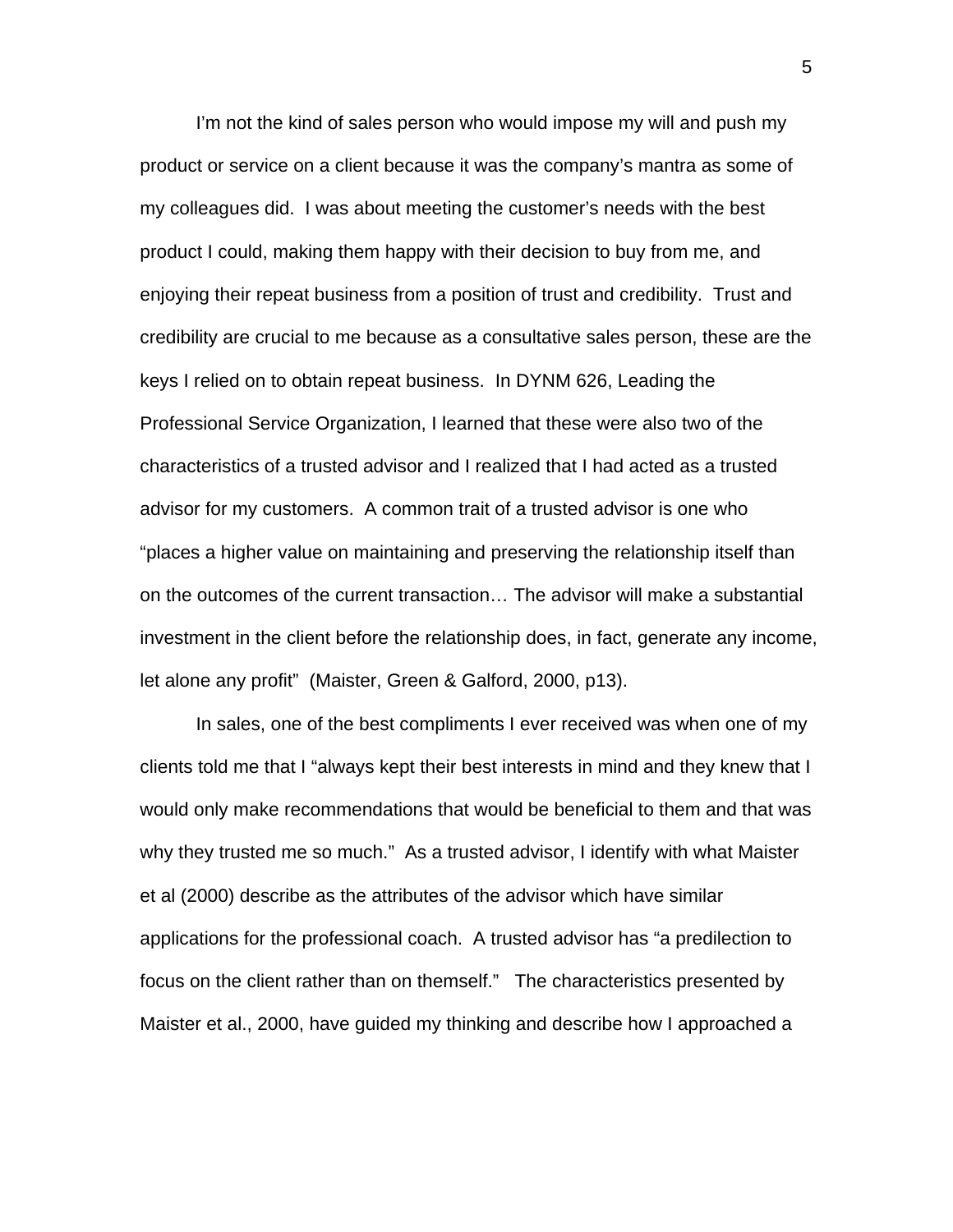sales opportunity. They have also served me well as I applied them when

coaching a client.

## Characteristics of the Trusted Advisor

- Enough self-confidence to listen without pre-judging
- Enough curiosity to inquire without supposing an answer
- Willingness to see the client as co-equal in a joint journey
- Enough ego strength to subordinate their own ego
- Focus on the client as an individual, not as a person fulfilling a role
- Show a strong "competitive" drive aimed not at competitors, but at constantly finding new ways to be of greater service to the client
- Are motivated more by an internalized drive to do the right thing than by their own organization's rewards or dynamics
- Believe that both selling and service are aspects of professionalism... proving to clients that you are dedicated to helping them with their issues (p13-14)

In DYNM 602, The Leader Manager as Coach, many discussions were

held about the skills needed to fuel a successful coaching engagement. These skills were the same ones I had developed in sales. Coaches think about their client and what is best for them first and meet them in the moment when the client is ready to listen to alternatives, engage in the process and explore whether an intervention is right for them by trying out a new task and reviewing its degree of success. "Coaching moments, moments with the potential for learning, occur all the time… An employee has a question, a complaint, thinks out loud about a particular issue, or expresses concerns about a problem he or she is having… Coaching requires that the manager stop the action and instigate a dialog using techniques of inquiry" (Hunt & Weintraub, 2002, p25).

As I grew more discontented with sales, I sought out a professional coach to help me clarify my goals and work toward changing my career path. When I transitioned into the cable industry years before, I had a job where I felt excited to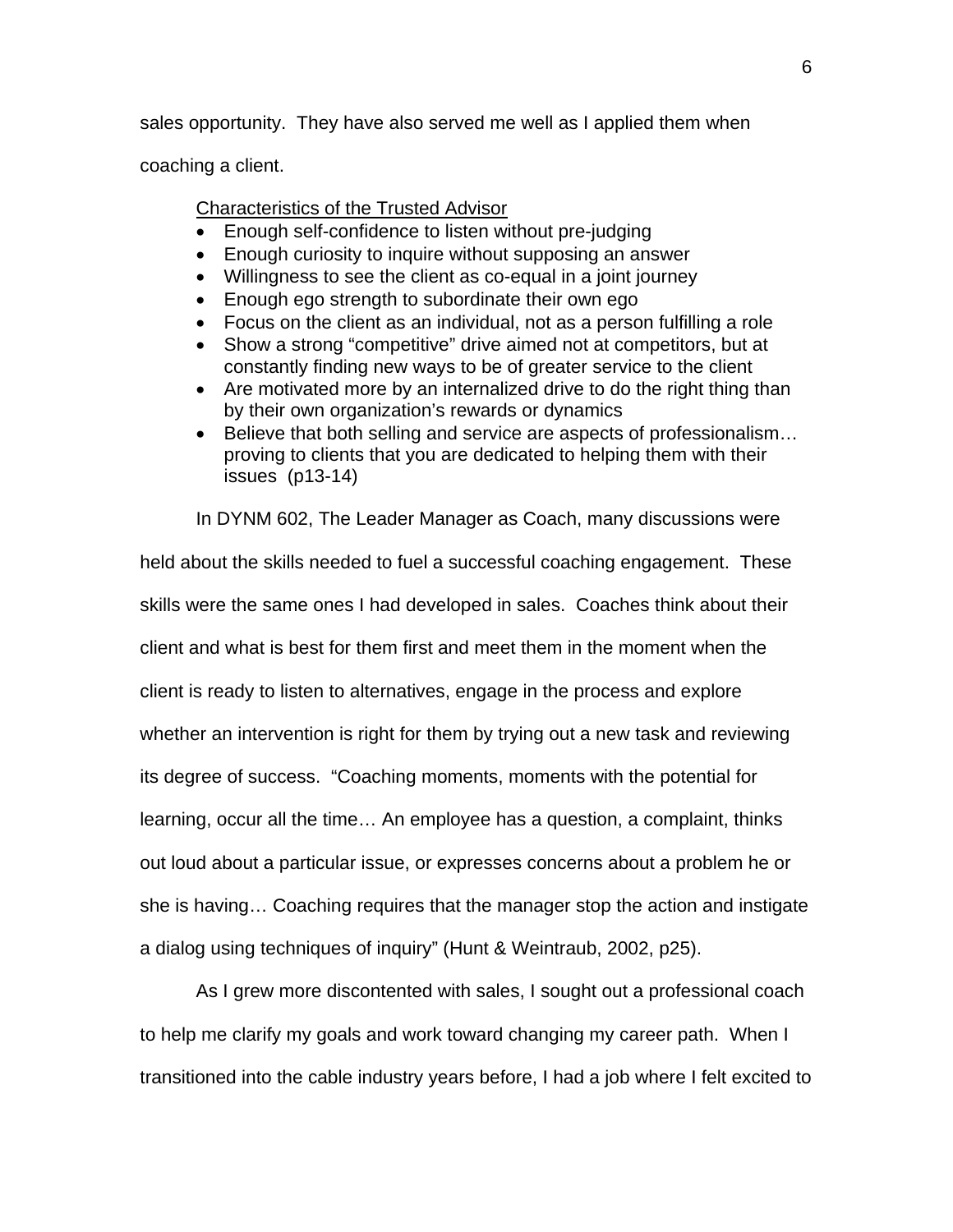get up in the morning and I wanted to feel that fulfillment and passion for work again. While attending a cable event, I discovered that the speaker was a career coach and I sought out her counsel.

#### When I Hired a Coach

Kathy Toomey became my first coach. She guided me through a series of activities that led me to conclude that human resources was the field that interested me most and would provide me with what I thought would be the quickest way to transition to a new job at a comparable salary to what I was making using the skills that I already had. I arrived at this decision by exploring a number of fields by talking to senior executives within those fields who had expert knowledge of what it takes to be successful in them. My coach connected me to them in an early version of networking before the advent of LinkedIn or Facebook. That set me on a path of self discovery and purposeful activities designed to fulfill my goal, and I approached each activity with relish believing that I would uncover where I would fit best in HR. I took the Professional in HR certification course at Villanova, joined the National and Philadelphia Chapter of the Society for Human Resource Management (SHRM), was recruited to be a Philadelphia SHRM board member, and worked at my transition to no avail. What I learned during this period was that transition is a journey and it has many stops and starts, some more unexpected than others. When I failed to change jobs after many months, I moved on to another coach and hired another who I thought would be better equipped to guide me further along the way.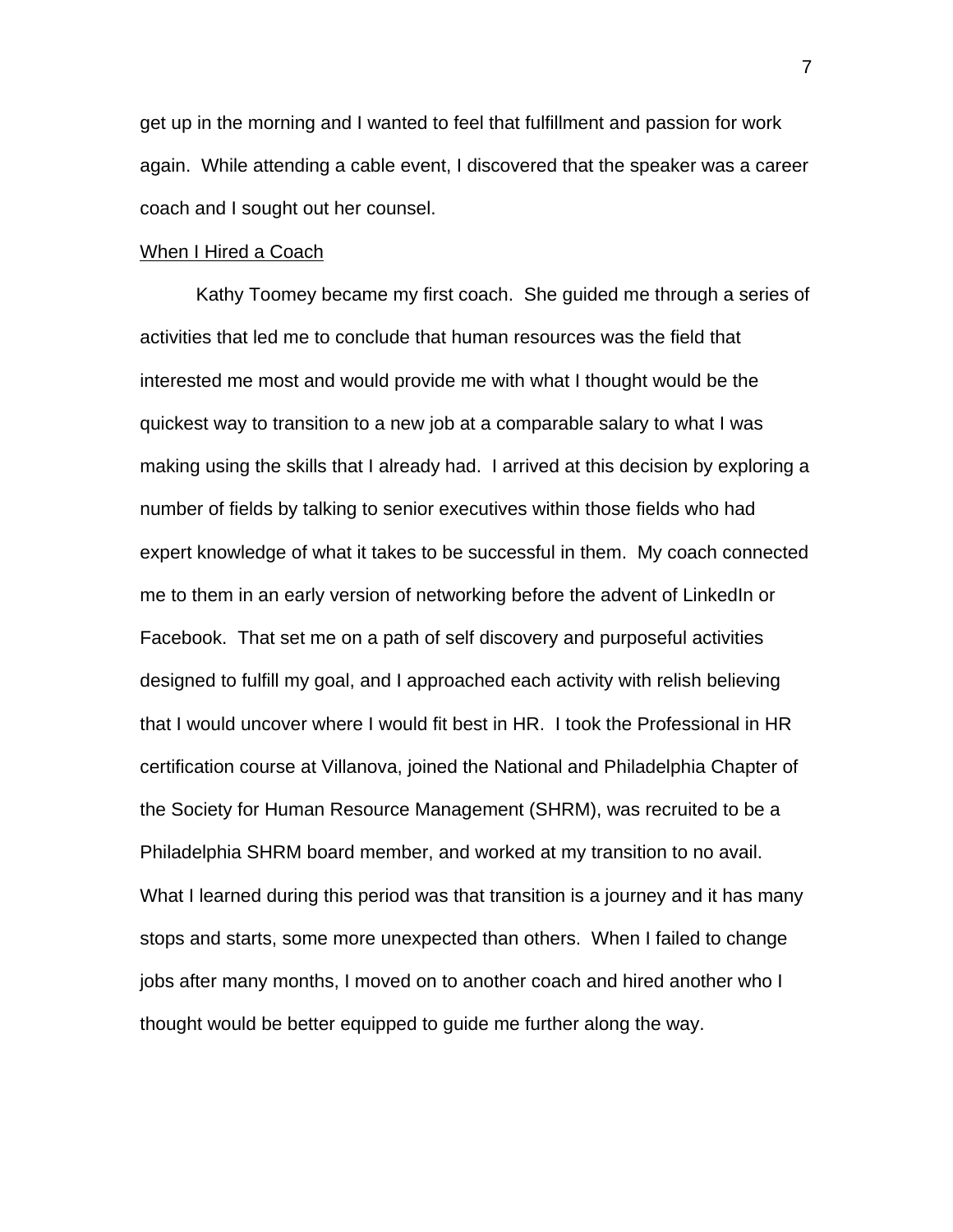My second coach, Donna Epson, was undergoing a career transition herself and was enrolled in the Penn Organizational Dynamics program. Donna's past included years of experience in HR and I thought that she would be able to give me insights into the field that I was seeking to enter. She thought that the Organizational Dynamics program would be a perfect fit for me, but I was just looking to make a career change that could be accomplished by a simple job change only to discover that it would take more than that to achieve my goal. I worked with her for over a year when she suggested that I go to a Penn information session, and since I felt we were 'out of things to do,' this suggestion was an action item that I could take and by then, I needed to act. I knew I couldn't stand still any longer.

I didn't anticipate that I'd apply, but as I listened to the speakers talk about the program, I thought to myself that the requirements were such that I had the qualifications and experience for admittance and I decided to apply without any expectation of being accepted. The goal clarification work I had done with my first coach proved to be helpful in preparing the required essays for Penn.

Four days after sending in my application, I was accepted. Having turned down Harvard after being invited to apply to the J.F.K. School of Government years before, I knew I had to take advantage of the opportunity to attend Penn, an Ivy League university considered one of the best universities in the world.

What I liked most about the Penn Organizational Dynamics program was that classes were taught using adult learning method and applied learning. Grades would be determined by writing papers about how I would apply my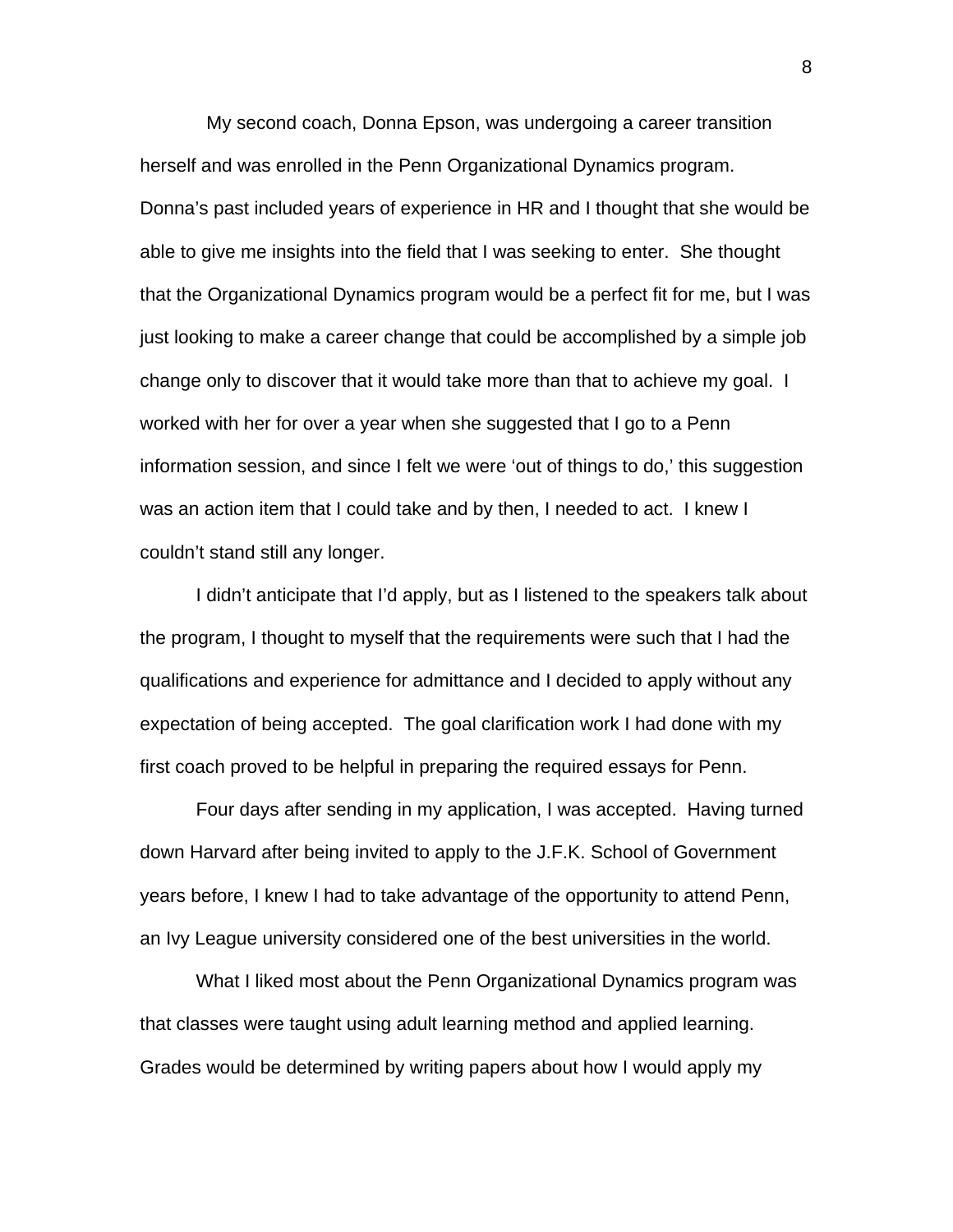learning instead of memorizing facts and taking tests, and that would play to my strengths.

#### My Learning Disability

Throughout my academic career, I have been saddled with an undiagnosed learning disability called dyslexia that I diagnosed in myself when I was 20 while in college during a developmental physiology class, but was only officially tested for it after my first graduate class at Penn in 2005.

Dyslexia has made learning arduous since I read very slowly while my mind races ahead with new thoughts and ideas. Reading makes me sleepy because I read each and every word and my eye jumps from one word to the next. I often re-read the same line in a paragraph over and over again, and then can't figure out why I don't comprehend what I read. I sub-vocalize when I read and I have no capacity to "skim" through a book. I either read it or I don't. A full page of text in a letter or email looks like an icon instead of words. For me, reading is like trying to drive a high performance race car uphill on a gravel road in a driving rainstorm while hail pelts against the windshield. It's exhausting.

In addition, I can't process vowels into sounds or match written letters to sound out words, and I can't express new ideas without thinking about them internally first because I can't find the right word to accurately articulate what I want to say. These are some of the typical characteristics of dyslexics and they made me feel stupid in school and I was treated that way.

Sally Shaywitz, M.D. has done research on how dyslexia appears in the brain using MRI's to get a visual picture of how a dyslexic's brain functions. She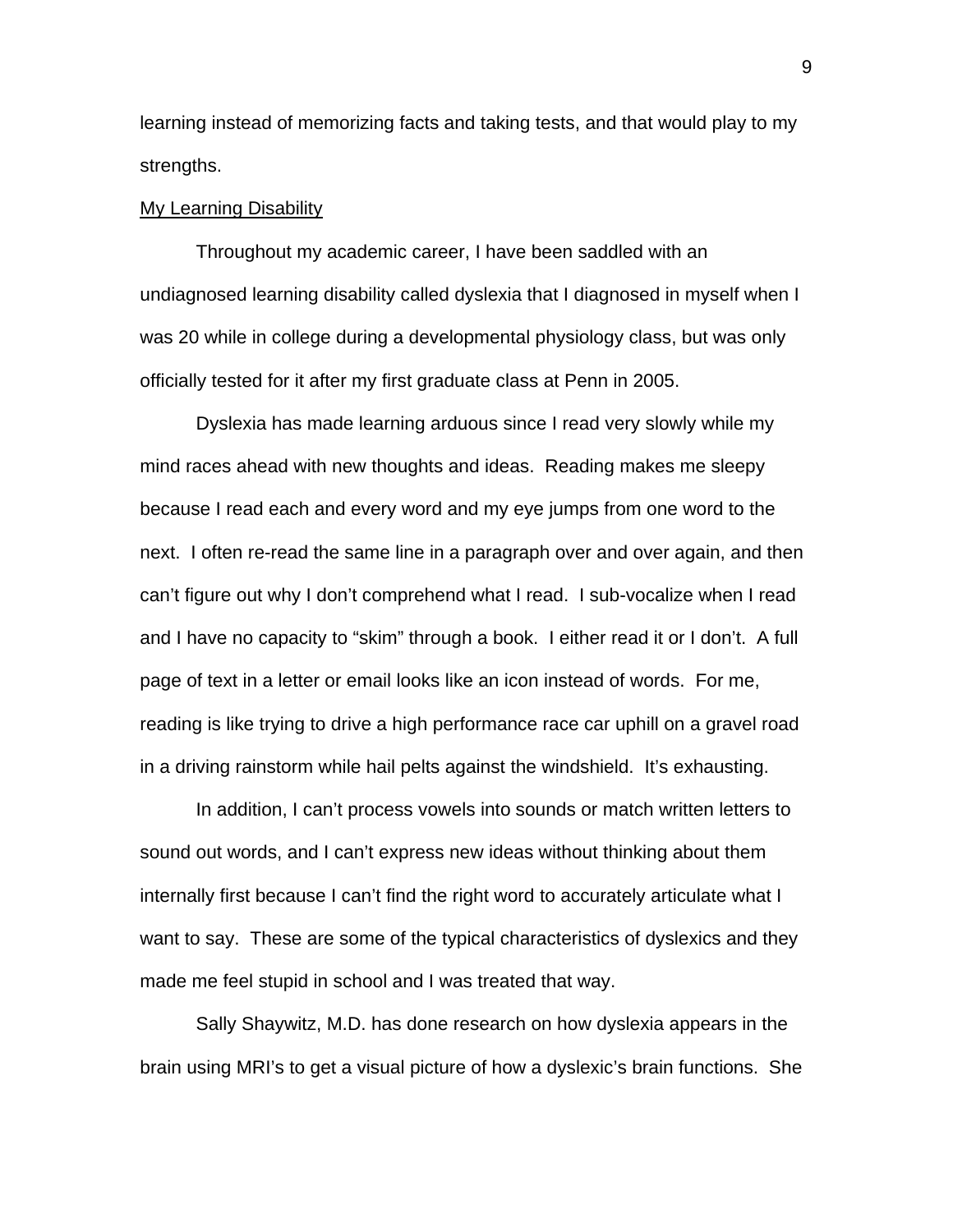has identified where the area of the brain is activated when reading takes place and the differences between a normal brain and one with dyslexia. She states that "most of the reading part of the brain is in the back called the posterior reading system. (There are) two different pathways for reading words… one for beginning reading, for slowly sounding out words, and another that is a speedier pathway for skilled reading" (Shaywitz, 2003, p78). There are three areas of the brain that light up on an MRI when reading. An area in the inferior frontal gyrus called Broca's area is where articulation and word analysis occurs, the parietotemporal region in the middle of the brain is used for word analysis, and the occipito-temporal area in the back of the brain are where words are formed. The first two areas are very slow to process words, and the third area is exceedingly fast and highly activated in good readers (Shaywitz, 2003, pp78-79).

 The occipito-temporal area is the "hub where incoming information from sensory systems comes together and where relevant information (about) how (a word) looks, how it sounds, (and) what it means is bound together and stored" (Shaywitz, 2003, p79). After learning to read, good readers activate the occipitotemporal area in the back of the brain to create an express route in reading proficiency. Only the parieto-temporal region is activated in dyslexics. This region is slow and analytic, and "its function seems to be in the early stages of learning to read, initially analyzing a word and linking its letters to their sounds" (Shaywitz, 2003, p79). "Consequently, (dyslexics) have initial trouble analyzing words and transforming letters into sounds, and even as they mature, they remain slow and not fluent readers" (Shaywitz, 2003, p81).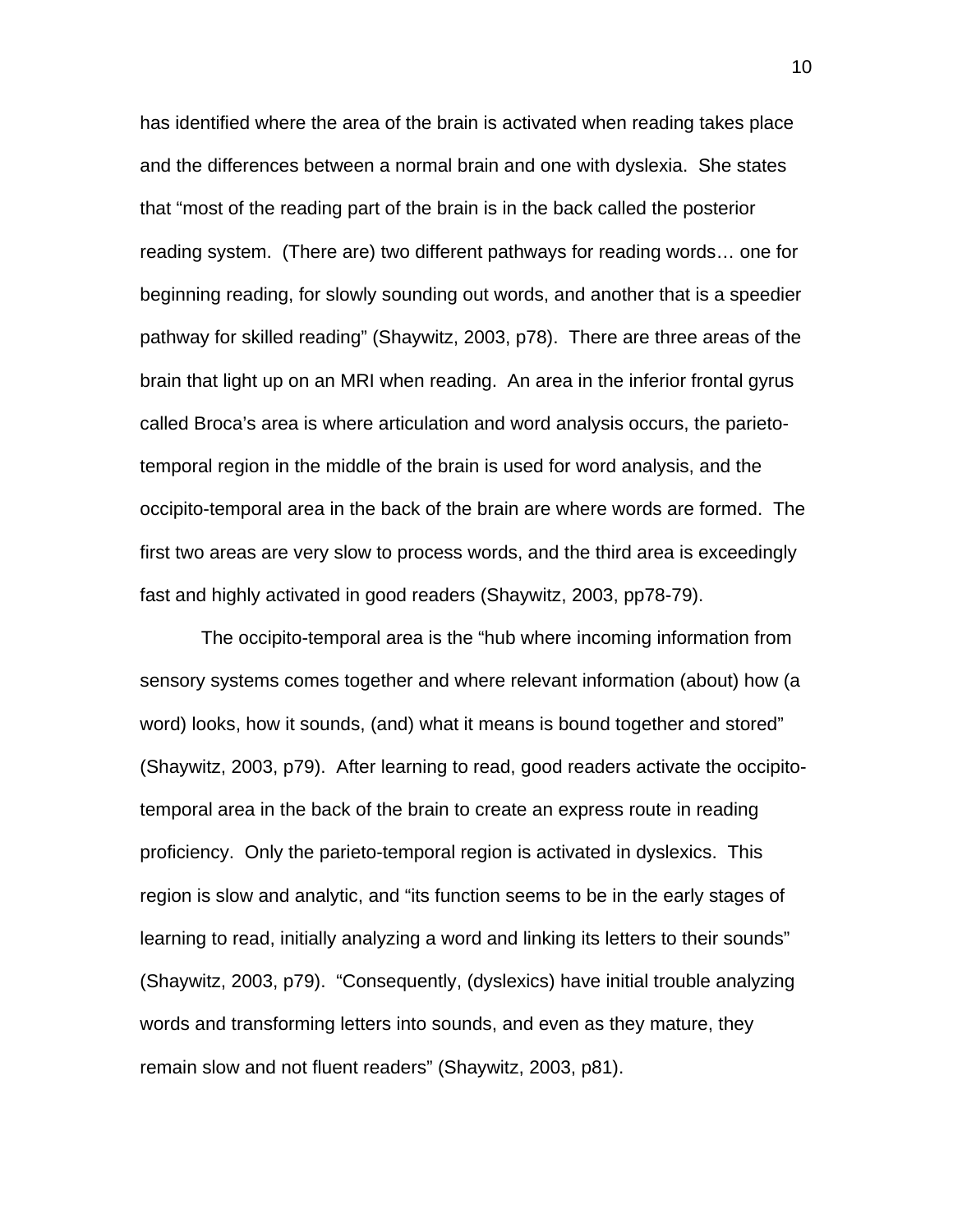For every disability there is a gift and there are things I do incredibly well. I am structured and process oriented and that helps me to process information, solve complex problems, create adaptations, and connect seemingly disparate things in ways others can't begin to imagine. I use these skills in my coaching to ask questions, suggest opportunities and open the doors of possibilities for my clients.

Once I study the material I want to learn, I get it. I remember information and can explain it to others in detail. When Three Mile Island had its accident, I drew a picture of a nuclear reactor and explained how it worked so others could understand what happened, all from memory, and this was just a topic I was interested in, not one I studied in school. Tests used to frustrate me because after they were over and I learned what all the answers were, it didn't count. Yet I learned the material but felt stupid because I wasn't "book smart."

After undergoing extensive testing for dyslexia, I received accommodations from Penn that included using a computerized reading program that allowed me to double my reading speed, increased my immediate comprehension and helped me remember what I'd read, even the next day. My learning was greatly enhanced and the papers I wrote acted to embed my learning to its application that I later used to put the new skills I had learned into practice.

My learning challenge has increased my sensitivity to coaching others particularly through difficult or challenging times. I have had many personal challenges due to my dyslexia without being able to attribute them to anything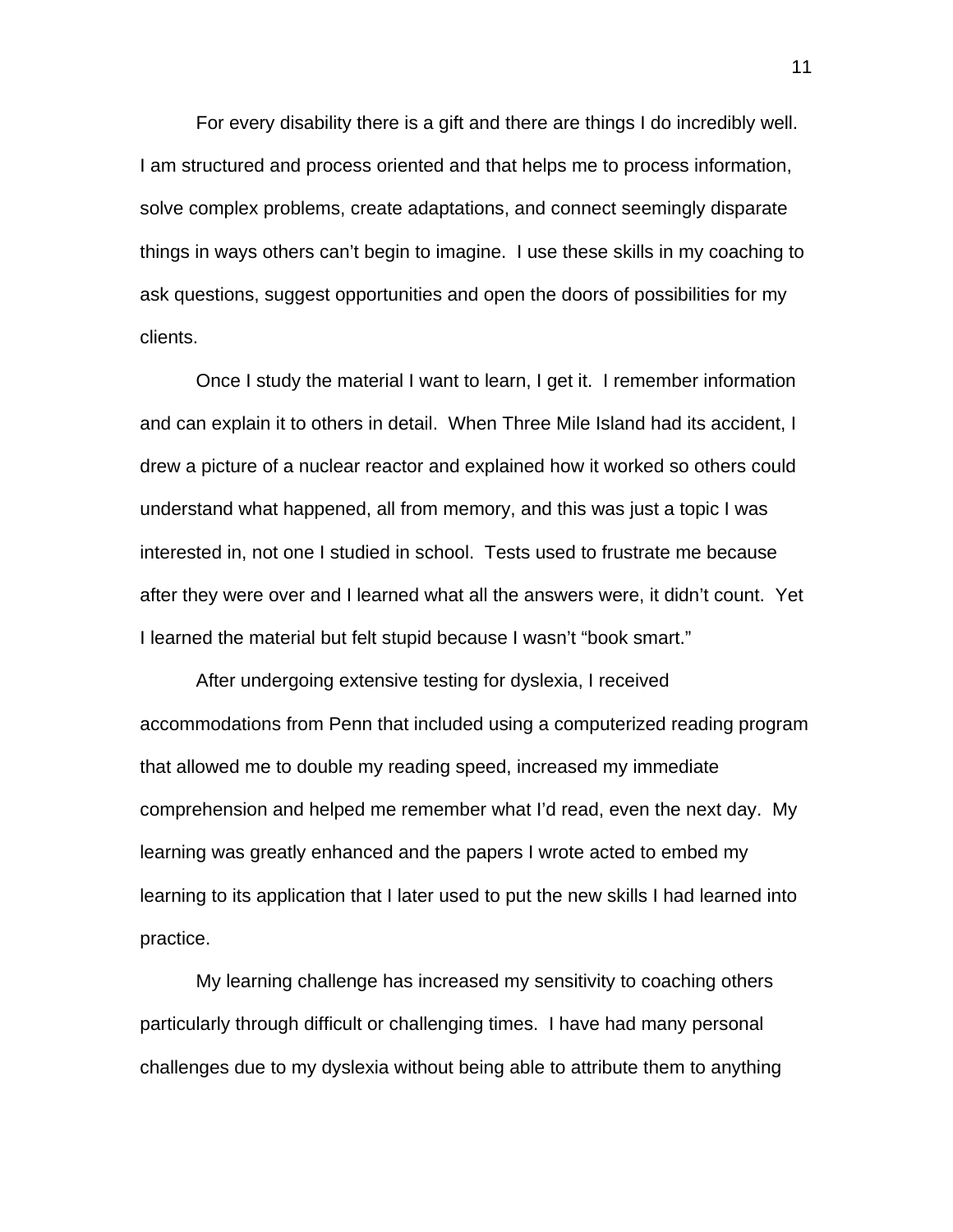prior to my diagnosis and therefore I simply persevered and created ways to adapt to any situation. I bring that skill and experience to my coaching. It allows me to understand to a greater degree the frustration my clients are expressing and enables me to ask good questions to get to the root of the issue. I know the frustration those times can present and I look for ways to acknowledge what my clients are experiencing and then create ways for them to progress toward achieving their goals in the most positive and productive way I can.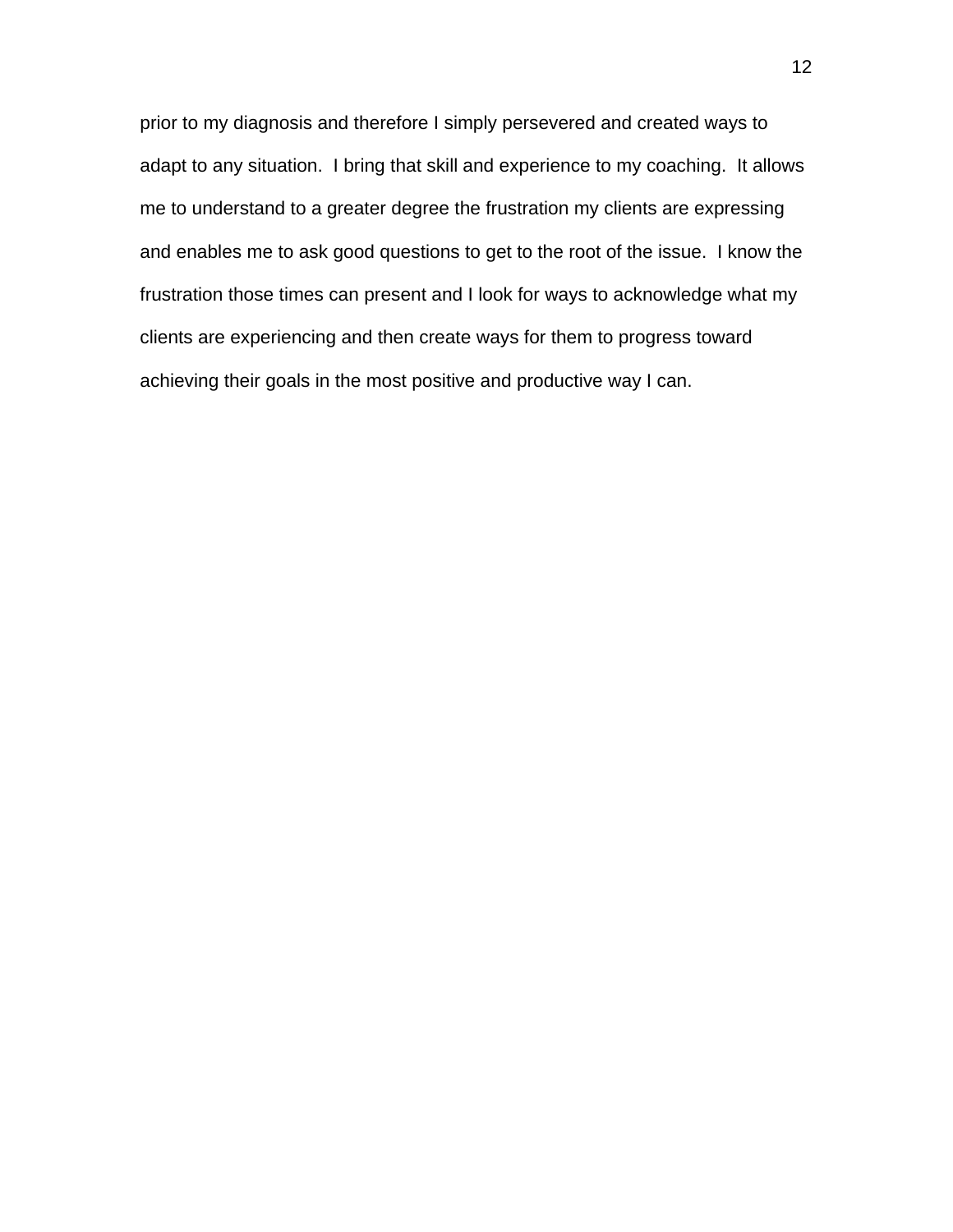#### CHAPTER 3

## PSYCHOLOGICAL FOUNDATIONS OF COACHING

 There is disagreement "in the coaching literature about the relevance and importance of formal psychological training and experience" (Peltier, 2010, p.xxvii) for practicing executive coaches. Kauffman & Coutu's "2009 Harvard study of coaching (as cited in Peltier, 2010) revealed that only 13% thought that psychological training was essential and nearly half thought it did not matter at all... and although coaches were hired to coach an executive with personal issues only 3% of the time, they found themselves coaching on personal issues 76% of the time." Berglas (2002) believes that "executive coaches who lack rigorous psychological training do more harm than good" (as cited in Peltier, 2010, p.xxvii).

 As a coach, I rely on the training I received in psychology as an undergraduate, and as I discuss in Chapter 5, I developed my coaching model based in large part on that background. If I define coaching as Peltier does, that coaching is "psychological skills and methods employed in a one-on-one relationship to help someone become a more effective manager or leader… and these skills are typically applied to specific present-moment work-related issues in a way that enables this client to incorporate them into his or her permanent management or leadership repertoire," (Peltier, 2010, p.xxxi) then psychology plays a significant role in the way I coach people to achieve their goals.

 In essence, coaches engage in behavior modification with their clients and to be able to successfully coach clients to change their behavior, I believe that it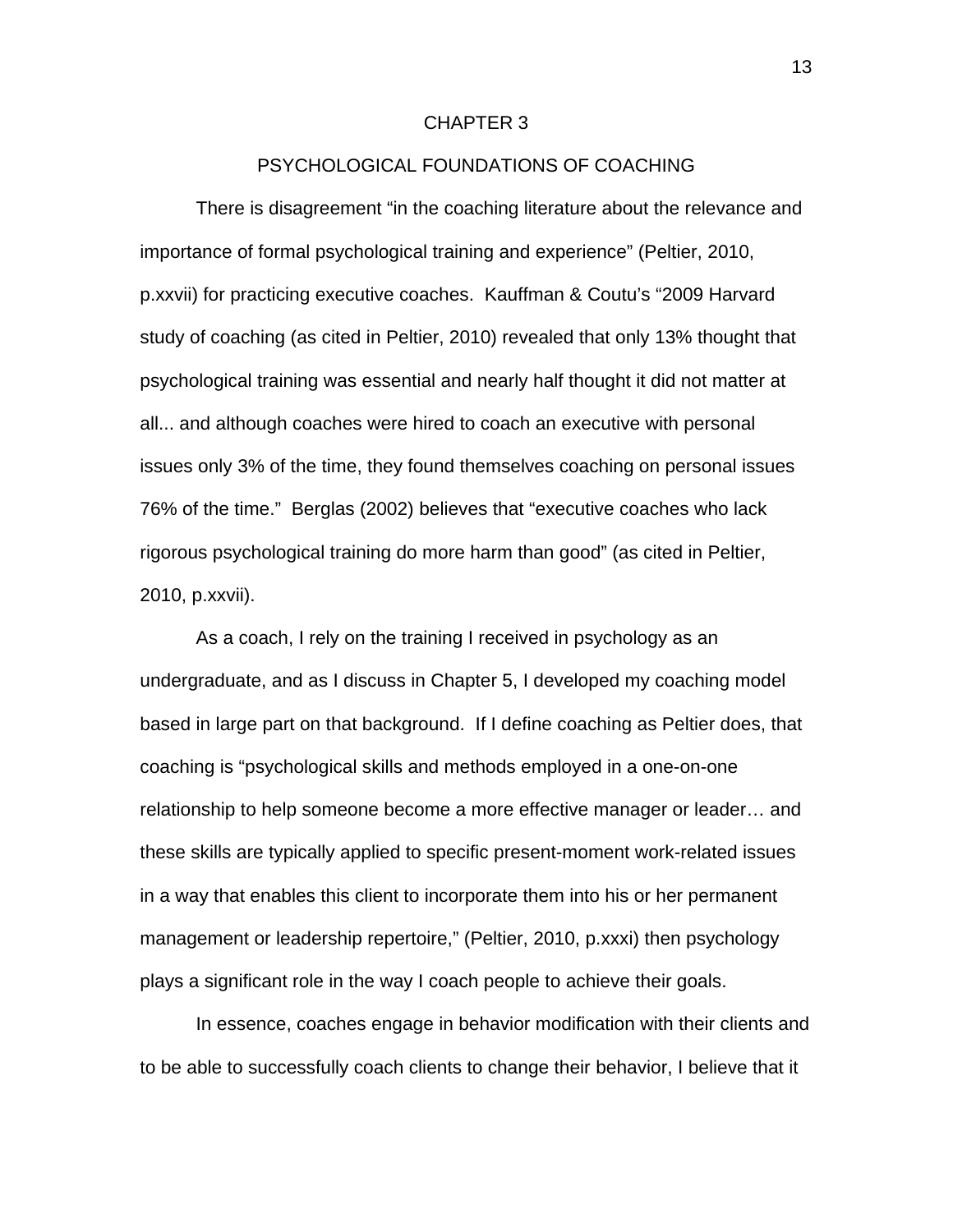is important to understand the underpinnings of sound psychological principles and the stages of change. The basis for behavior modification can be found in reinforcing actions and behavior that lead to change. After questioning a client about their issues and listening to their answers and rationale, the coach designs an intervention to give the client practice in developing new behaviors and reinforces the actions that lead to progress toward their goals. From Ruth Orenstein's work on Multidimensional Executive Coaching, the key points suggest that "using the most effective interventions for a specific client at any given moment during the coaching cycle is the coach's most important responsibility. Methods may range from straightforward behavioral change techniques to complex psychological interventions, depending on the client's awareness of the specific behavior and the intra-psychic or organizational factors that are precipitating it. The most prevalent coaching methods are drawn from the most widely accepted psychological traditions" (Orenstein, 2007, p105).

 Orenstein grouped interventions into four methodologies, behavioral, cognitive, psychodynamic and organizational methods. A few examples of interventions from each method she outlined are listed below.

#### Behavioral Methods

- Behavioral Experimentation Testing desired behaviors in the work setting.
- Modeling Demonstrating the desired behaviors.
- Positive Reinforcement Rewarding the desired behaviors when they occur.
- Visualization Imagining oneself behaving in a desired manner.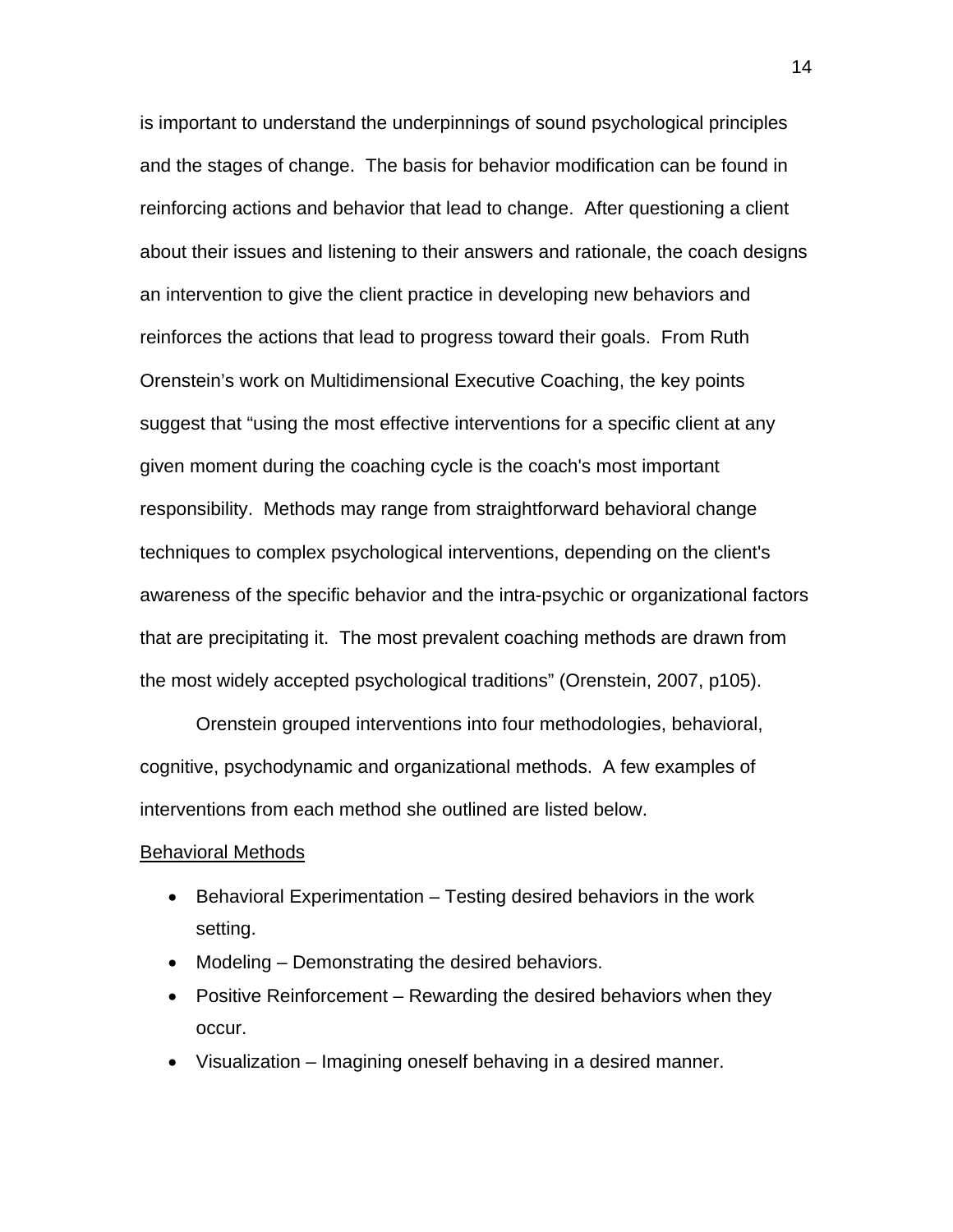# Cognitive Methods

- Challenging negative thoughts Examining the validity of thoughts that undermine positive change.
- Journaling Writing about one's own experiences
- Positive self-talk Talking to oneself in a way that supports desired change.
- Reframing Thinking about an event or situation in a different way.

# Psychodynamic Methods

- Exploring family of origin dynamics Examining the parallels between the patterns in the client's family of origin and the patterns in the work setting.
- $\bullet$  Identifying defense mechanisms Pinpointing the characteristic manner in which the client protects himself/herself against anxiety.
- $\bullet$  Identifying unconscious triggers Making conscious the unconscious stimuli that result in ineffective responses.

# Organizational Methods

- Dyadic Examining interactional patterns between two individuals.
- Group Examining the dynamics within a group.
- $\bullet$  Intergroup Examining the dynamics among groups.

 System-wide – Examining the dynamics within the system as a whole. (Orenstein, 2007, pp105-106.)

 While I was coaching a client from a state government agency, I used behavioral experimentation as an intervention for Steve, whose long term goal was to become the executive director of his organization. He realized that he would not achieve his goal overnight and he was willing to work on it but didn't know what to do next after he didn't get the job he interviewed for. When I met him, he had taken a different job to prepare himself for his target job and to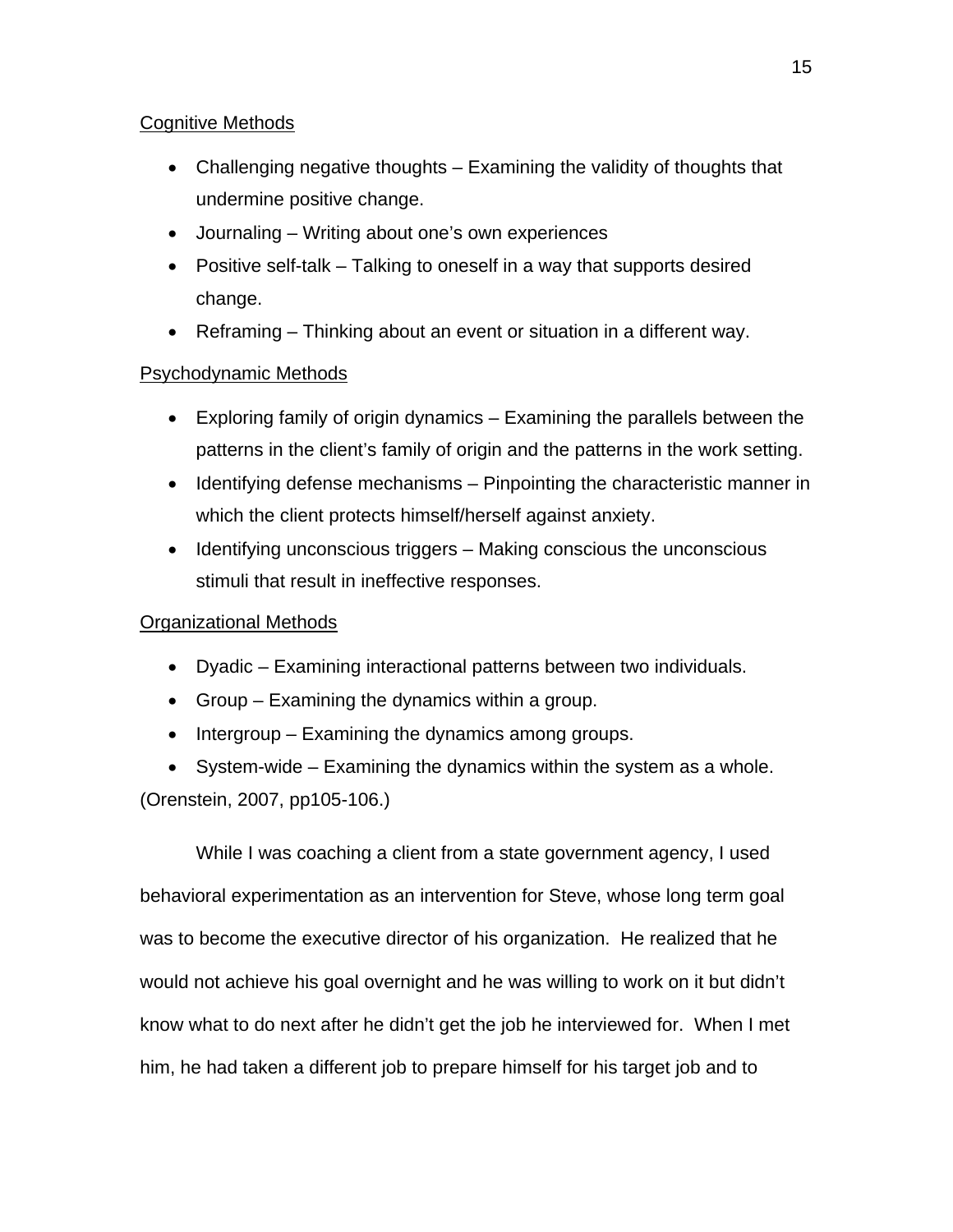acquire broader experience that he didn't have, but he was at a loss as to what to do next. He reported that a new executive to the organization, Anne, got the job he wanted having been moved into it from a position in HR, a move that astonished him.

 I asked Steve if he knew Anne and he didn't. We talked about how he could learn more about the job she got and what experience she had that he might need so I asked him if he had networked with her. He seemed surprised saying that he never considered doing so. I asked if he ever attended meetings with Anne when he might have the opportunity to talk with her casually, perhaps before the meeting, suggesting that this would be a step he could take to make a professional "friend" by networking and if he could see himself doing this. He said he could, and by doing so Steve used visualization, another behavioral intervention method.

 Since Anne was new to the organization and to her job, I asked him if there were things Steve knew that he could tell her to make her more effective in her position. In return, she could share information with him about her background and what it takes to get the job he wanted so he can be successful next time. By using the cognitive method of reframing how networking could be used in a positive way, Steve agreed that it made sense and he would look for opportunities to talk with Anne on an impromptu basis. He could visualize getting to know her enough to feel comfortable asking her to have coffee with him to network and he understood how important it might be to share information with others. This was a difficult step for Steve because he had never done it before or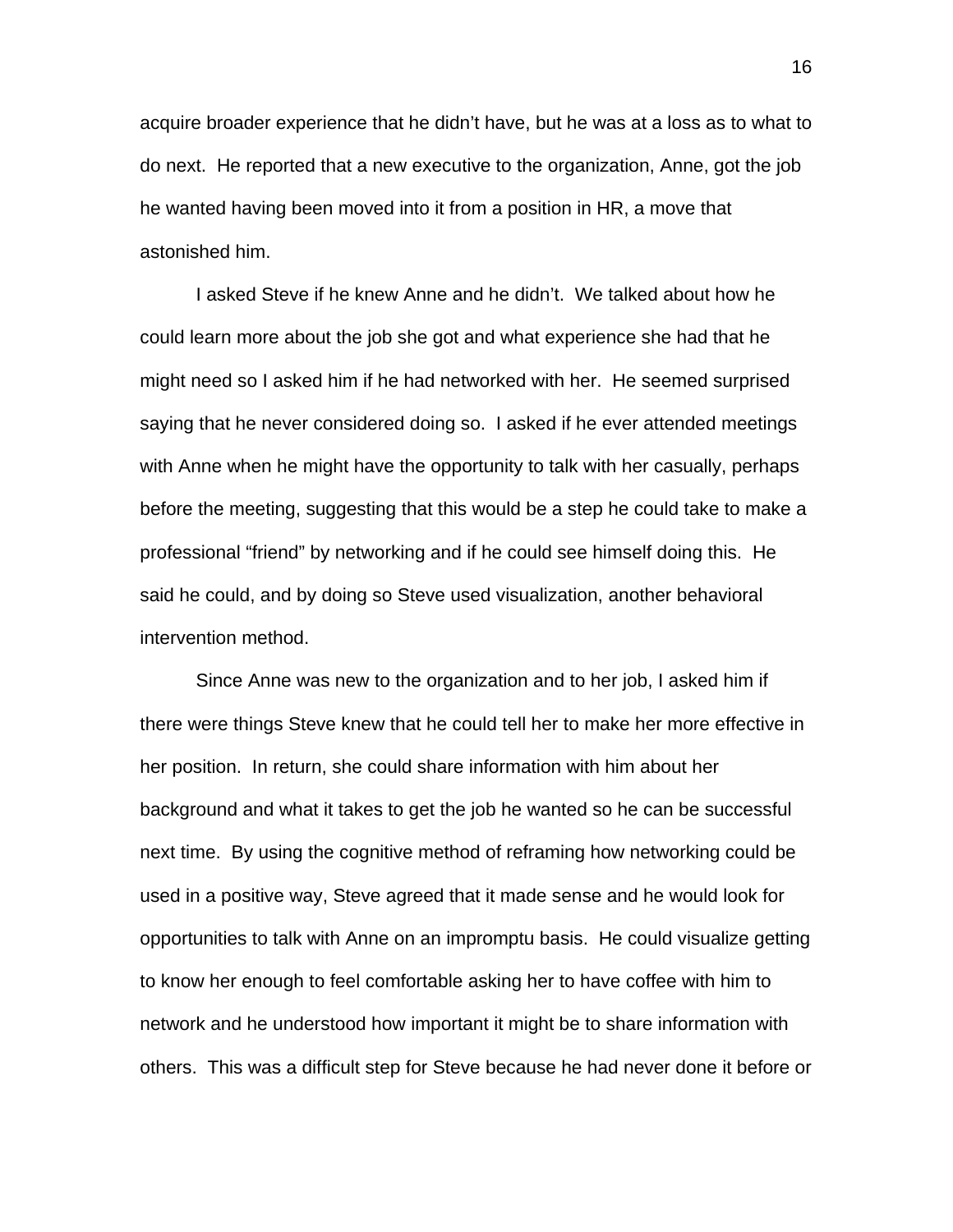recognized its value, but he reported that he had talked with Anne and began the process of getting to know her. He felt this action was valuable in advancing him toward his goal. It is important to have clients accomplish a first goal in a low risk situation because an intervention pushes the client outside their comfort zone. They may resist because they may feel uncomfortable, but it is doable because there is less pressure and if they fail, there is less at stake. As noted by Orenstein (2007),

Interventions are designed for the client within the organization at a specific point in time, but continuous consideration is given to the fact that once change begins to occur, the nature of subsequent interventions must also change. Hence, coaching becomes a highly demanding process that must be based on not only assessment data but also behaviors that arise during the course of the coaching. Ongoing assessment and the need for continuous scrutiny and self-scrutiny is thus vital (p36).

#### The Stages of Change

 There are six stages of change (Peltier, 2010, p2) that provide "common principles that can reveal the structure of change, especially intentional change, in human behavior" (Peltier, 2010, p2). For coaching to be truly successful, the client must want to change in order for the change to be effective and long lasting. "When a client engages in coaching for any other reason than to change his/her own behavior, coaching will fail. Some of these reasons are to appease someone else, to prove that someone else is to blame, or to gain status or attention" (Orenstein, 2007, p144). The client may make superficial changes at the request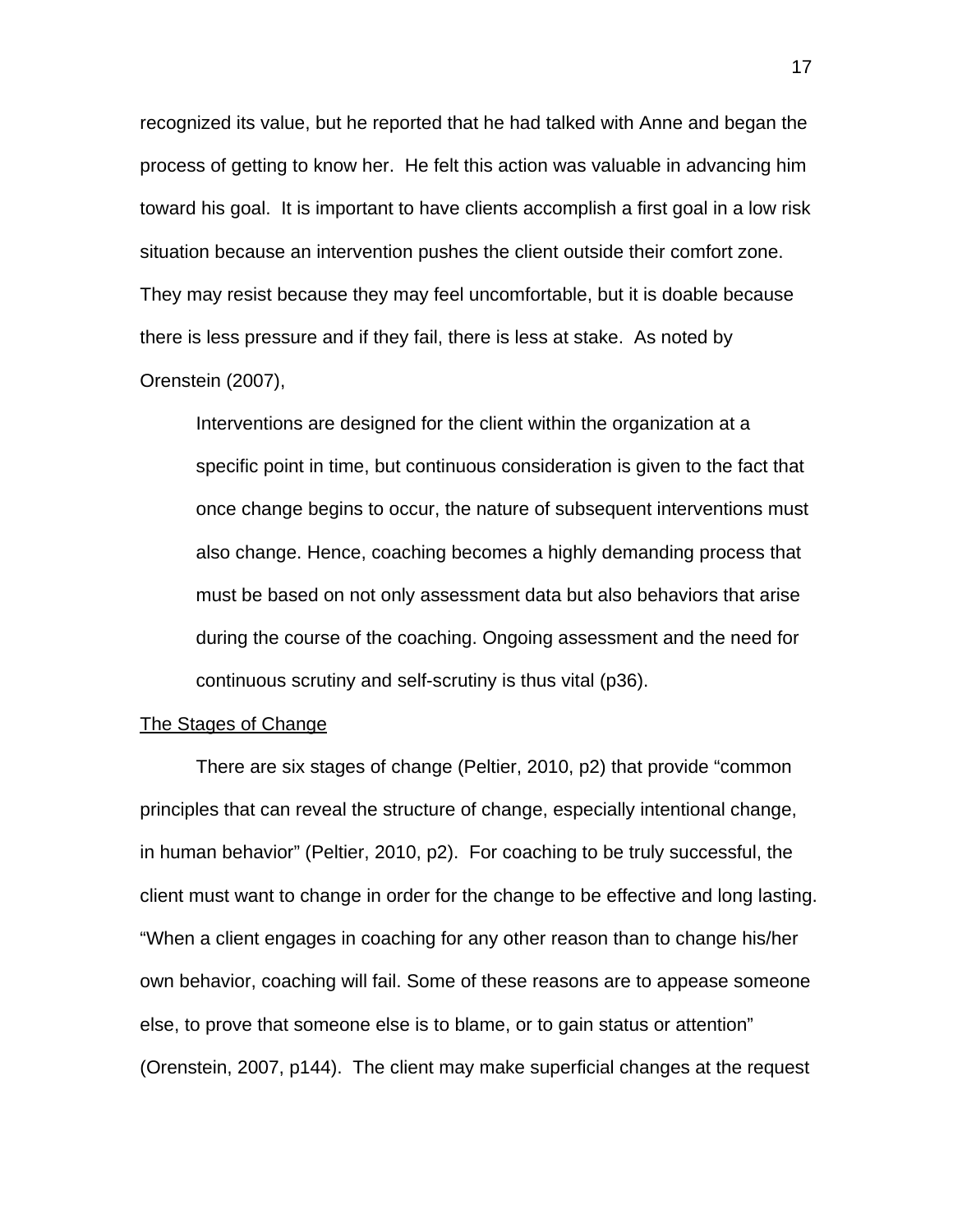of their supervisor in order to keep their job or they may decide that the organization is not a good fit for them and resign, but ultimately, the coaching will fail (Orenstein, 2010, class 6 notes).

Peltier (2006) in The Psychology of Executive Coaching offers six stages of client change:

- 1. Precontemplation In this stage, a person has no intention of changing and may not perceive that there is a problem. Although others may think that something is wrong or needs attention, the person does not.
- 2. Contemplation At this stage the person becomes aware that a problem exists. They are thinking seriously about making a change, but have made no commitment and have taken no action.
- 3. Preparation At this stage there is a commitment to change and plans are made to accomplish it. Goals are set.
- 4. Action The plan is put into effect and change is made. Clients behave differently than they have in the past. This stage can be uncomfortable. Goals are assessed.
- 5. Maintenance Changes are consolidated and reinforced. Relapses are corrected.
- 6. Termination Changes become normal and are seen as a natural part of one's identity. It feels as if it has always been this way, and the old behavior holds no interest.

 On my journey to becoming a professional coach, I experienced each of these six stages. When my transition began, I was working for a corporation as a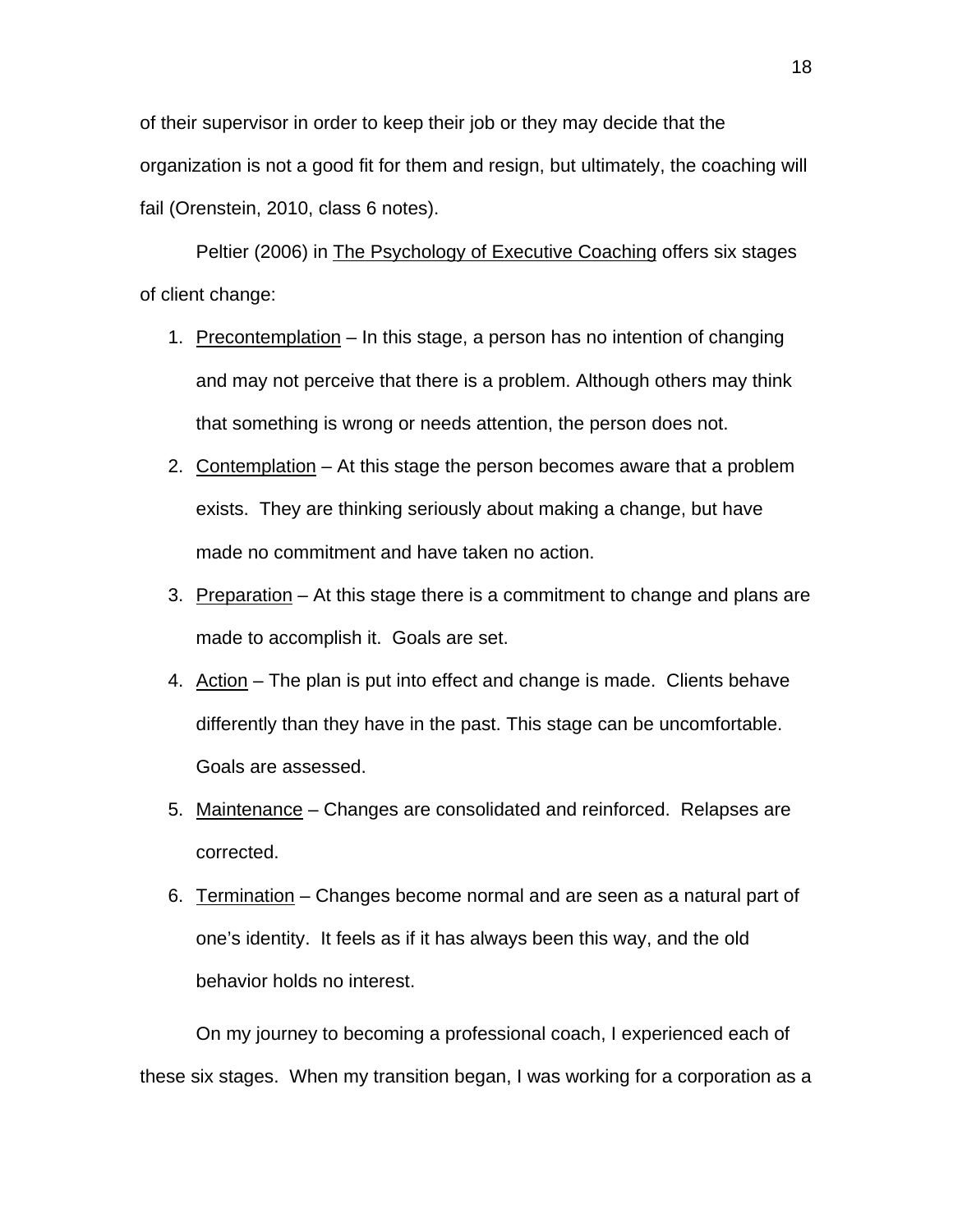sales manager with several people reporting to me. I had spent my career in sales and marketing and had worked in the manufacturing, broadcasting and telecommunications industries, advancing from an individual contributor to a district sales manager responsible for selling marketing campaigns to my customers and managing my team of sales trainers. While I enjoyed coaching my trainers and watching them grow in their jobs, I was working to get promoted into the marketing group at headquarters, the next level in my then current life path. I wasn't thinking that there might be something else I would rather be doing that perhaps I would be much better at and enjoy more. I was in the precontemplation stage and I kept working to be the best I could be in my job and demonstrate that I could handle more responsibility. Throughout my sales career, I was always one of the top performers and won sales awards whenever incentives were offered. I worked hard and went above and beyond what was required of the position and I thought I was on track to attain the next promotion. If anyone thought that I didn't possess the skills necessary for promotion, they didn't tell me and I wasn't aware of anything that would impede my progress to the next level.

 When I interviewed for a promotion into marketing, my vice president said, "We want you to be in marketing, so go show them what you can do." I was encouraged by his comment because I had created a marketing piece for the customers in my region that had been recognized as a best practice several months before. Corporate marketing was charged with taking my work and developing glossy new promotional pieces in the format I had created and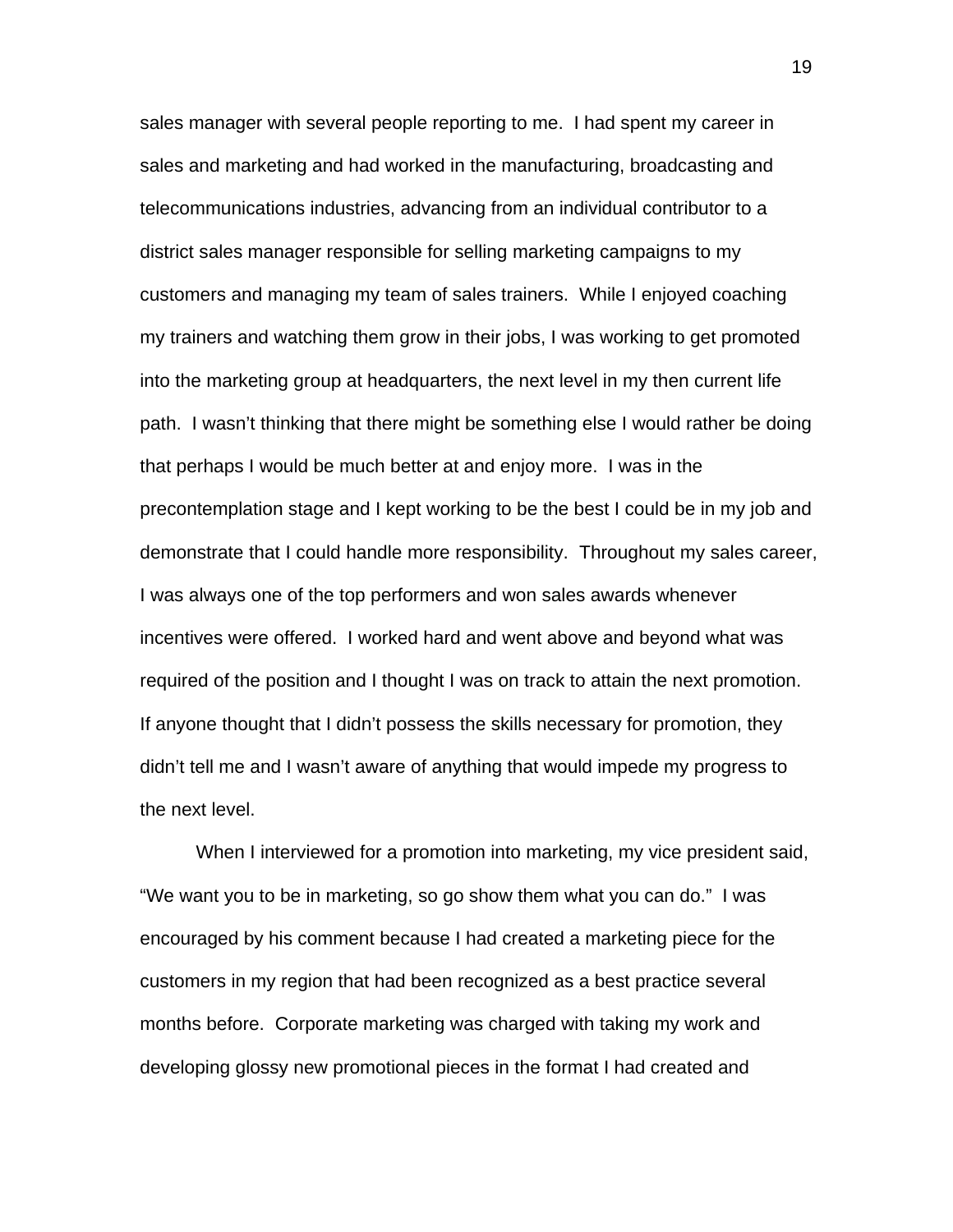collaborated with me on its content before rolling it out across the company, so I knew that I could do the job. Since I wasn't promoted when I thought I should have been, I began to wonder if I was a good fit for the company and pondered what else I could do. In this contemplation stage, I decided that I needed help and couldn't figure out which direction I should take on my own so I hired an executive coach to help me lay out my plan.

 My coach led me through a series of self exploratory questions and exercises that helped me to clarify my goals. Next, I began to investigate the industries and jobs that interested me by talking with senior executives from many different types of companies who led the departments I was interested in to determine the knowledge, skills and abilities I would need to enter the field at a salary level commensurate with what I was currently making. As I talked with each executive, I was able to refine my plan and focus my energies during this preparation stage. I was disappointed at one point when I learned that the skill set I would need for a job I thought I wanted to do was something that I knew I hated, and my coach said, "Good! Keep going, you're on the right track. That just means that job wasn't for you."

 One of the important learnings of my personal coaching was that if I wanted change, I had to take action. Change is not passive and no one would offer me the job of my dreams without my initiating an action to obtain the skills that would allow me to transition into another field. When I found the Penn Organizational Dynamics program I was excited about the field of study, the knowledge I would acquire and the new skills I would develop. I was even more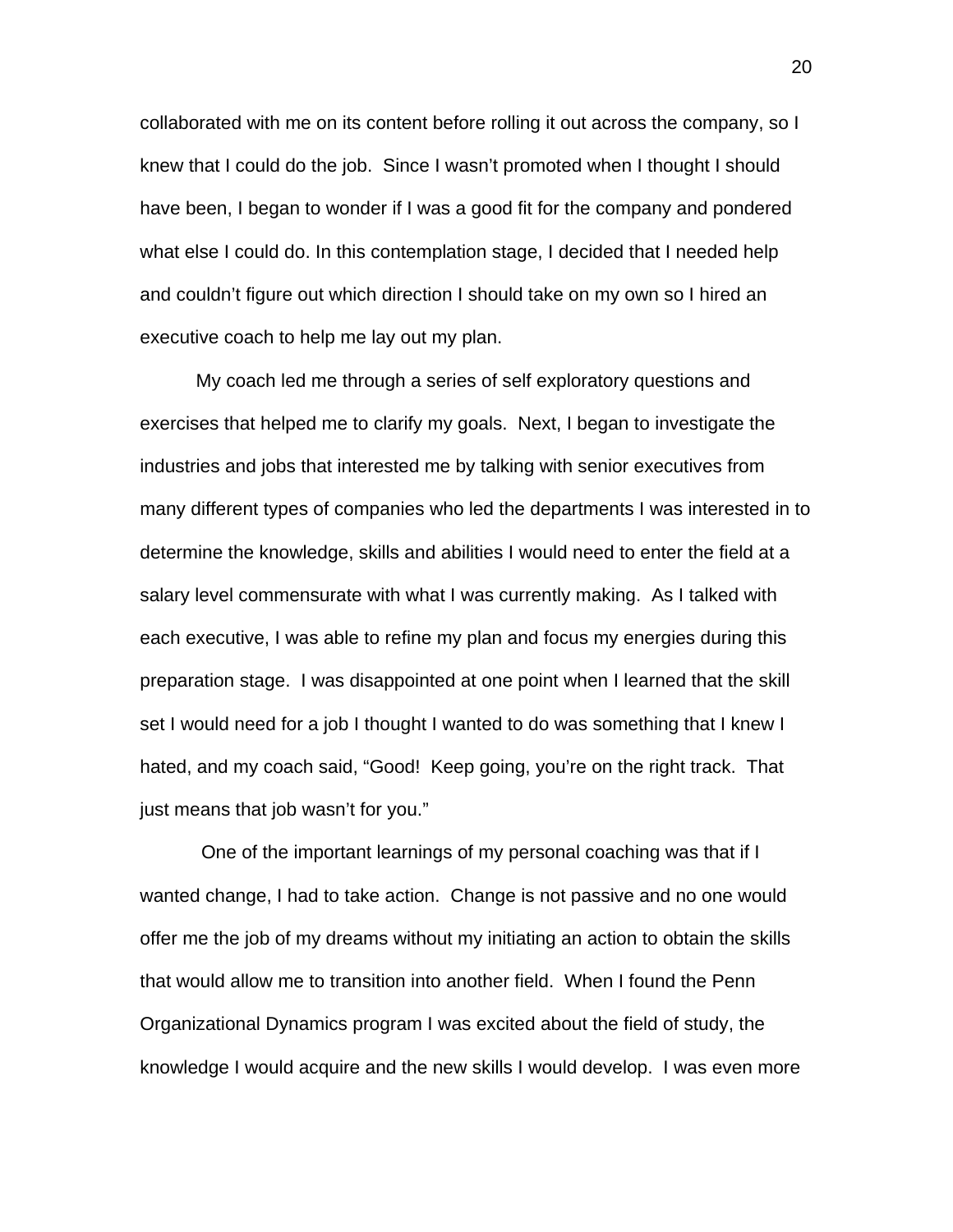enthusiastic when I was immersed in the richness of the classroom activities and exposed to the contributions of my classmates and the breath of experiences they added to each class as we discussed case studies, models, business situations and worked on projects together. My action stage was underway.

It was through the Penn program, and especially the coaching concentration, that I participated in coaching experiences both in class and as extracurricular activities that strengthened my skill set and prepared me for becoming a professional coach. During this maintenance stage, I decided to augment my academic studies with activities that would reinforce my learning. I joined the Penn Coaching Advisory Board, took an independent study coaching practicum, and accepted a position as a teaching assistant and team coach to an undergraduate class studying group development theory while taking a concentration of coaching courses that prepared me with the theory and experience to coach professionally, even before graduation. While at Penn, I experienced my highest level of academic success after years of frustration due to my undiagnosed dyslexia.

 I have no interest in returning to sales and marketing, not even as a fall back plan. In this final termination stage where change becomes normal, I can not imagine doing anything else but coaching.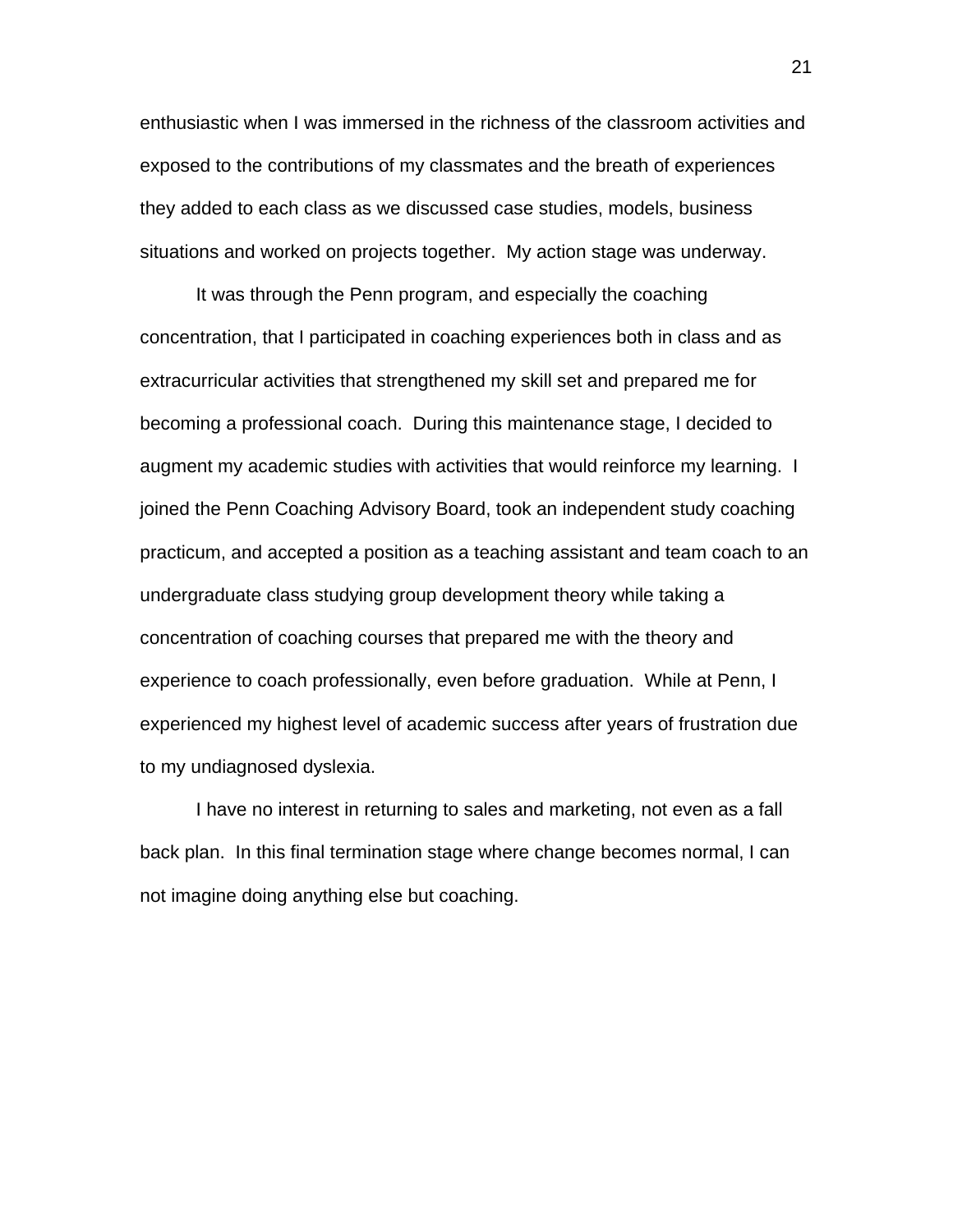### CHAPTER 4

## THE PRINCIPLES OF COACHING

 My first formal introduction to coaching came when I took the Art and Science of Organizational Coaching, DYNM 641 with Dr. Bill Wilkinsky. Bill asked members of the class to decide whether we wanted to be a coach or a client and to pair up for the duration of the semester. Having been exposed to three coaches up to that point, I knew immediately that I wanted to be a coach. I have coached athletes and direct reports at work and I love watching people learn, grow and develop new skills. This was my opportunity to participate in a structured, supervised experience where both my client and I could learn and apply the coaching concepts we were studying.

## My First Coaching Client

 Tamika Lee was a highly successful telecommunications executive who was trained as an engineer and has held many positions during her 25 year career including engineering, marketing, product management and network planning jobs. Tamika decided to become a client because she felt her work as the product manager had become routine and boring. She wanted to recapture the passion and enthusiasm she once had for her work. Ideally, she wanted to be promoted but she would have to move to New Jersey and she decided that she would not do that with one son still in high school. If she stayed with her company just five more years, she would get a big bump in her pension financially, could retire and then do whatever she wanted without having to worry about a job with a big salary. What she really wanted to do was create modules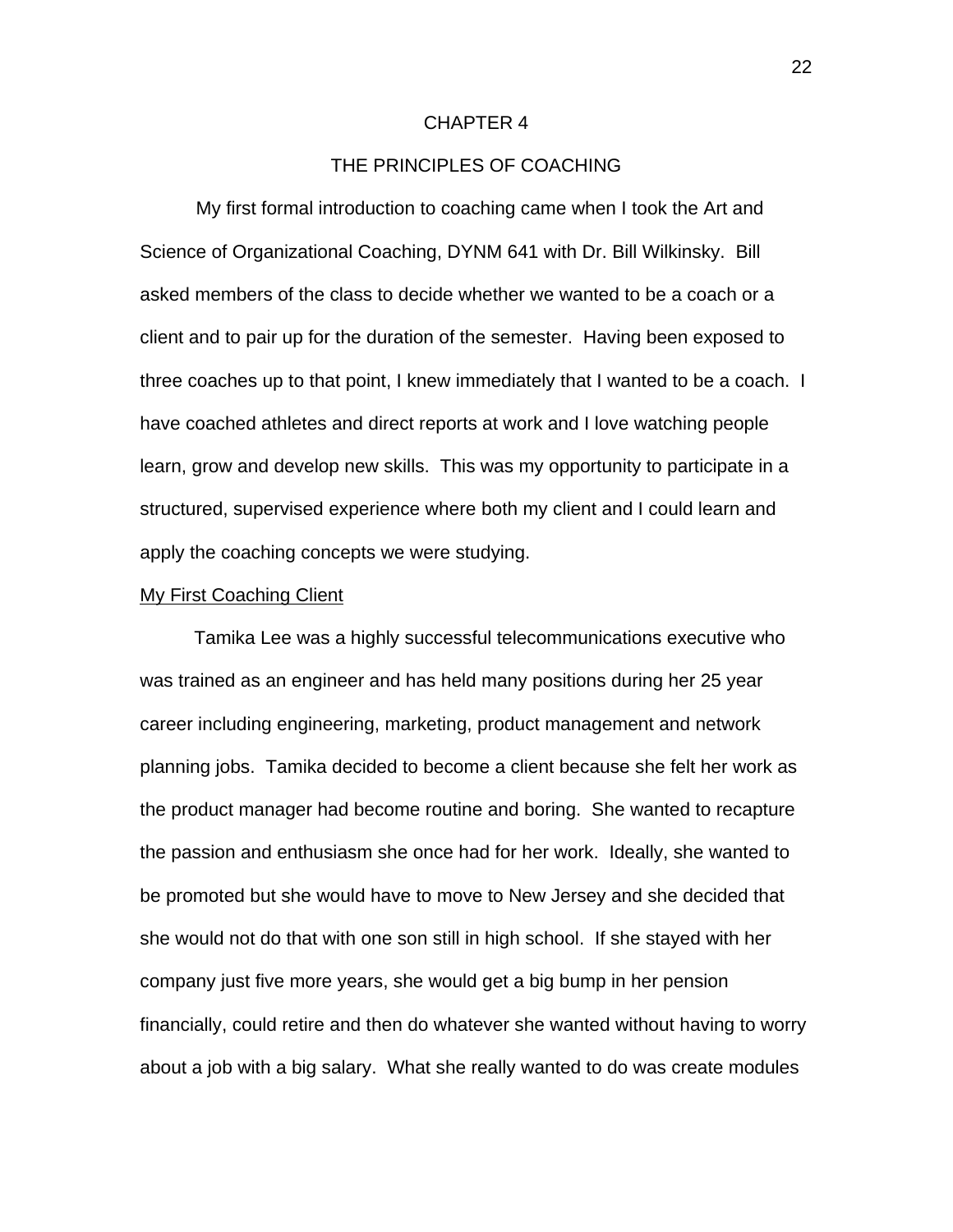about leadership and self esteem and conduct seminars with young at-risk boys at local organizations such as The Boys & Girls Clubs, but she didn't know that when we began her coaching.

Her quandary was that she didn't have goal clarity or an idea as to how she should go about making her desire a reality and she knew it. Tamika did have two initial objectives. She wanted to have a coach help her draw out ideas, steps and processes that she could not do on her own, and then have help in thinking through an action plan that she could execute as a result.

 I felt I could be valuable to Tamika as her coach because I had personally experienced the coaching process and I was successful as a result. After having had three coaches, each with a different approach, I felt I could facilitate a positive experience for Tamika. I am a good listener, supportive and can ask questions to get her to begin to consider new possibilities that she hadn't considered. As she talked, ideas and questions began to emerge.

#### The Wilkinsky 9-Step Process of Coaching

 In class, Bill introduced us to his Normative 9-Step Coaching model, (Wilkinsky, 2006, classroom notes) which Tamika and I employed during our coaching experience together (see Table 1). The model outlines the steps of the coaching process divided into three areas. First is "Getting Started" which is defined as engaging the client, getting to know each other and setting a preliminary goal. Second is "Data Management" which includes establishing a data plan, gathering and analyzing data and delivering feedback. The third area is called "Results" and includes writing an action plan, implementing the coaching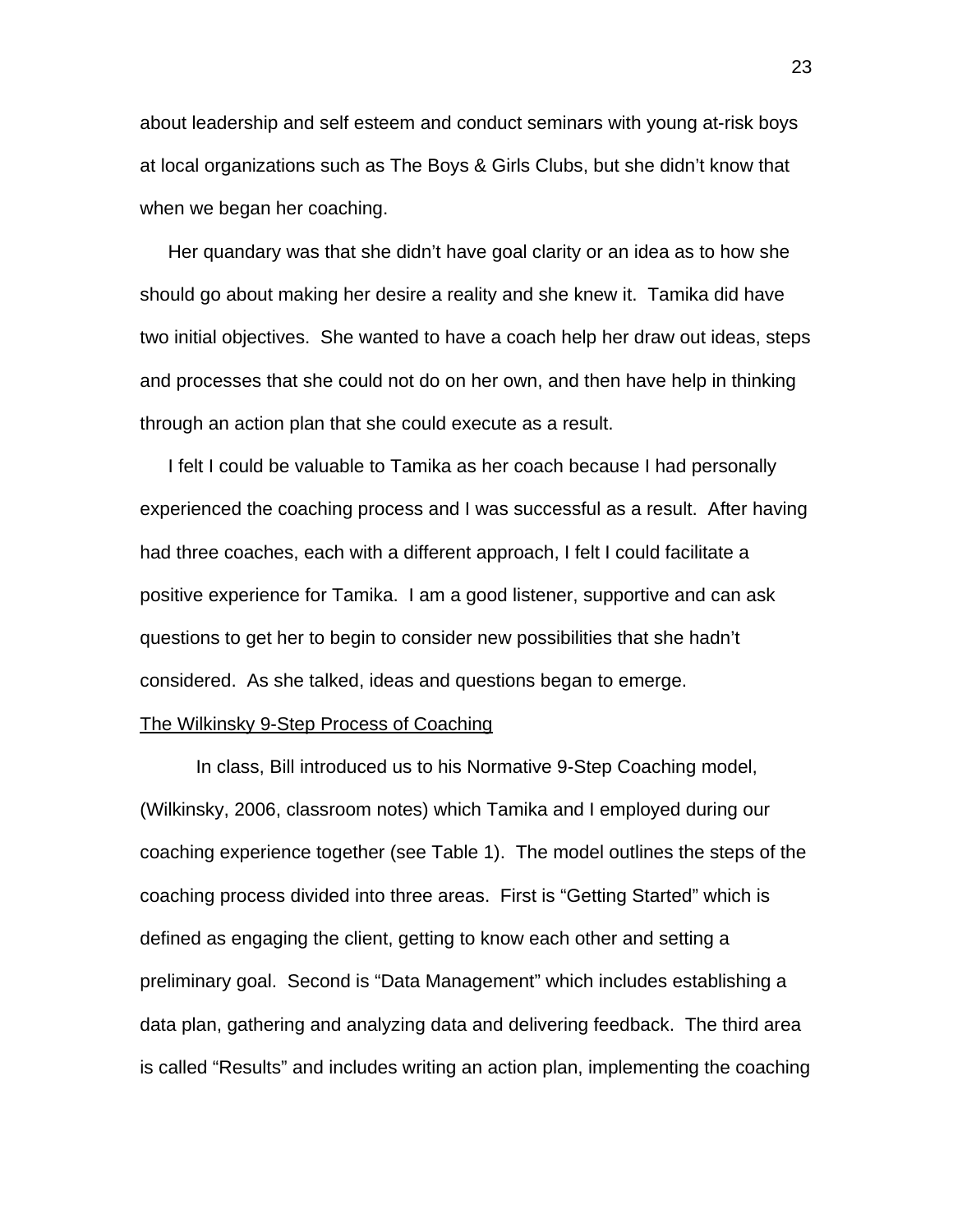sessions and disengaging from the coaching client.

| <b>Wilkinsky Normative 9-Step</b><br><b>Coaching Process</b> |                                                                                                                     |  |
|--------------------------------------------------------------|---------------------------------------------------------------------------------------------------------------------|--|
|                                                              | 1.<br>Call/Engage                                                                                                   |  |
| Getting Started                                              | Get to know<br>$2^{\circ}$                                                                                          |  |
|                                                              | 3. Ask client to set preliminary goals.<br>Important to narrow focus to:<br>Behavioral goal<br>Intellectual pursuit |  |
|                                                              | <b>Establish the Data Plan</b><br>4.                                                                                |  |
|                                                              | 5.<br>Gather data. Analyze data                                                                                     |  |
| Data Management                                              | Feedback<br>6.<br>Plan<br><b>Deliver</b><br><b>Reactions</b>                                                        |  |
|                                                              | 7. Action Plan                                                                                                      |  |
| <b>Results</b>                                               | Implement / Support Role<br>8.                                                                                      |  |
|                                                              | Begin to Disengage<br>9.                                                                                            |  |

Table 1. The Wilkinsky Normative 9-Step Coaching Process

 Tamika and I didn't know each other prior to meeting in class. Once we agreed to work together, we had an introductory meeting to get to know each other and lay out our plans. I learned that my client was a very caring person and had a passion for working with at risk youth, especially teenage boys. Tamika believed that young boys were not getting the guidance they needed to establish goals, have big dreams and hope for the future and she worried that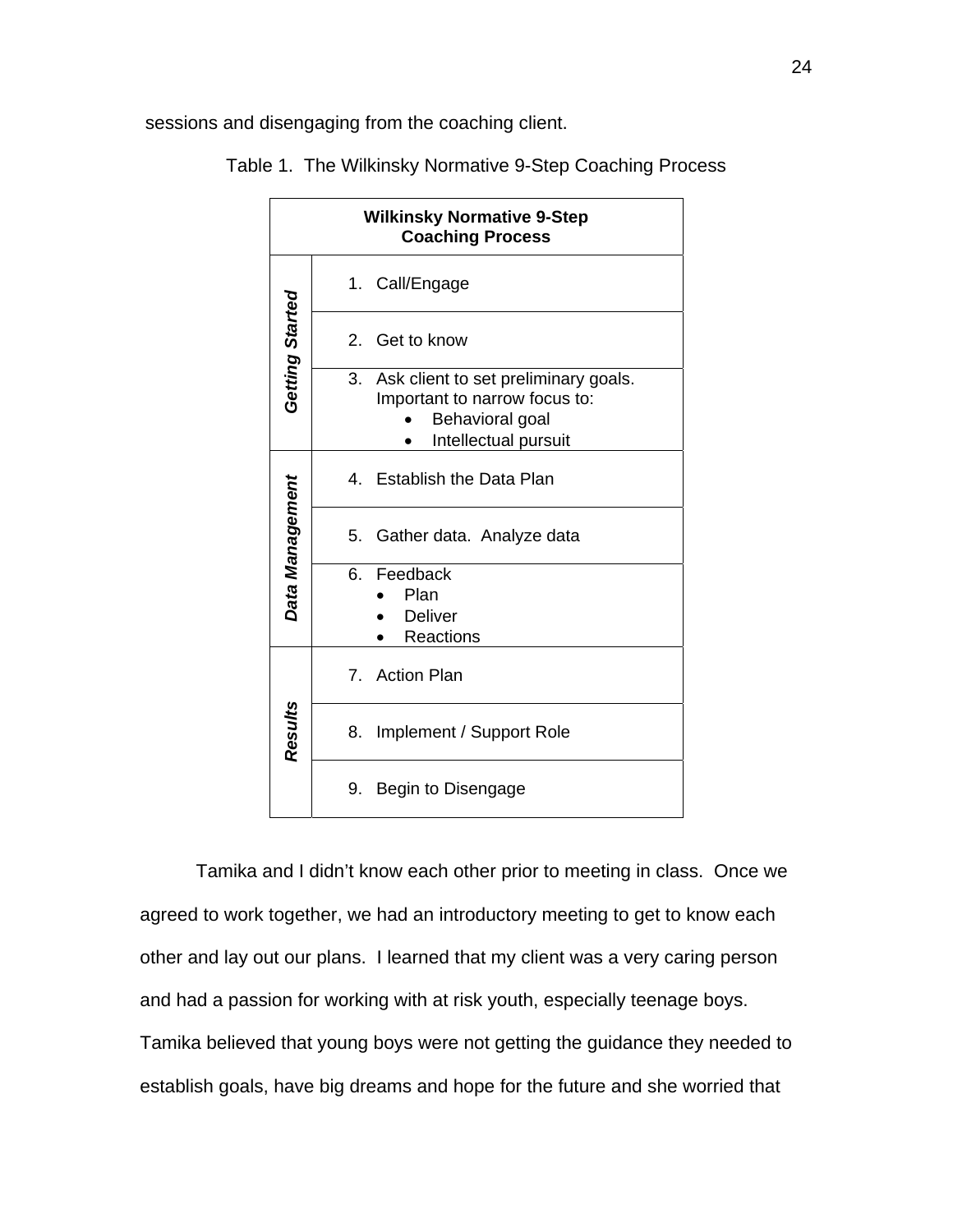they would go down the path of criminality if no one interceded. She has two teenage sons and had experience raising boys. Initially, her vision of the future was to work as a community volunteer at a local non-profit organization creating seminars on leadership and self esteem for at-risk teenage boys after she retired. My goal was to find ways to help her see the possibilities that desire would create, open up her thinking to the kinds of things she might consider and then let her determine what she thought would be best for her. I also wondered if there was a way to merge her immediate job goal with her vision of the future. My job was to ask the right questions at the right time during the process.

 We began by having Tamika set her preliminary goals. Tamika stated her initial goal as follows:

Work has become routine and predictable. Therefore, the client lacks motivation. The client wants to recapture the passion and enthusiasm in her work, either inside her current company or through her love of community volunteer efforts as a member of a non-profit board. She feels the stress of work-life activities are out of balance and wants to determine where to place her energies for greatest fulfillment and satisfaction. (O'Connor, 2006, Appendix A.)

 We agreed that the goal could be amended to reflect any changes that occurred later as Tamika clarified her goal based on new discoveries, it would change as it crystallized. We decided to meet for an hour per week outside of class or work time and we scheduled our meetings via telephone in the evenings. I introduced a coaching form (Fuimano, 2006, Appendix B) that I found useful when I was being coached to help me organize what I wanted to get out of my coaching sessions and Tamika agreed it would also benefit her.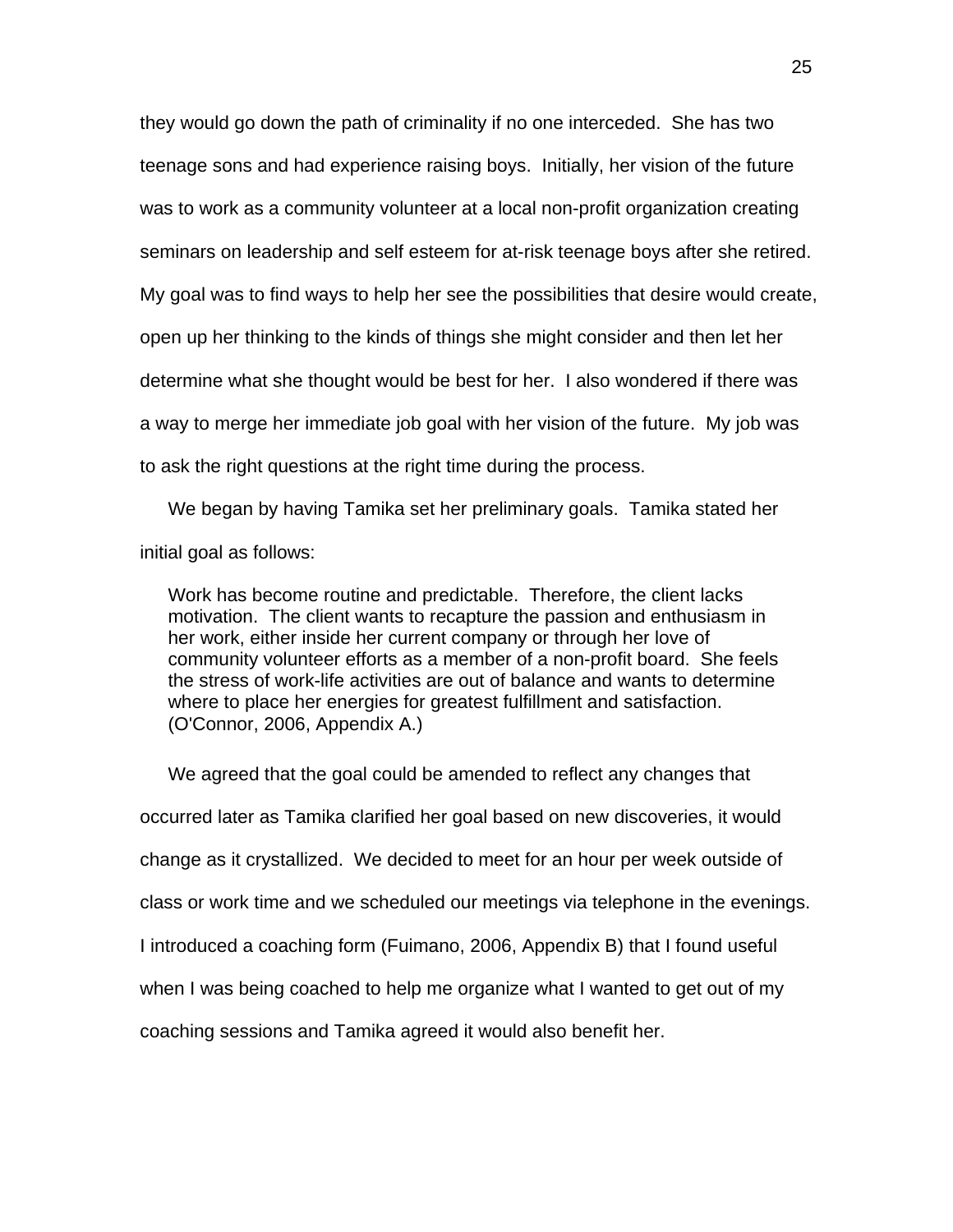Next we determined what metrics we wanted to use and agreed that I would interview Tamika's colleagues and then follow up and provide them with the LIFO $^{\circ}$  descriptor questionnaire (Appendix C) under favorable conditions. Tamika would also take the LIFO<sup>®</sup> survey, a behaviorally oriented, nonjudgmental assessment tool that would allow us to identify Tamika's communication styles and preferences for how she approached work. Tamika provided performance reviews and took two additional assessments to determine if there was anything in the tests that would reveal a strong interest we were not aware of that we should consider. As the coach, I wrote the contract, but we wrote the questions I would use in the interviewing process together. We decided in which order I should ask them and I referred to the question list during my interviews. Our coaching sessions together began before we started to gather data and officially ended before it was complete, but we continued our dialog and scheduled additional meetings to review my interviewing results and for me to provide feedback. We discussed the assessment results as part of our sessions together. Tamika was charged with writing the action plan after our data feedback session and we met again to wrap up our coaching experience and disengage.

## Coaching Using LIFO<sup>®</sup>

 One of the tools taught in DYNM641 that Tamika and I decided to use was LIFO $\textdegree$ , "an applied behavioral science system which fosters high performance for individuals and teams… it improves productivity, interpersonal communication, and collaborative teamwork" (Atkins, 2004, p1). The methodology has four styles,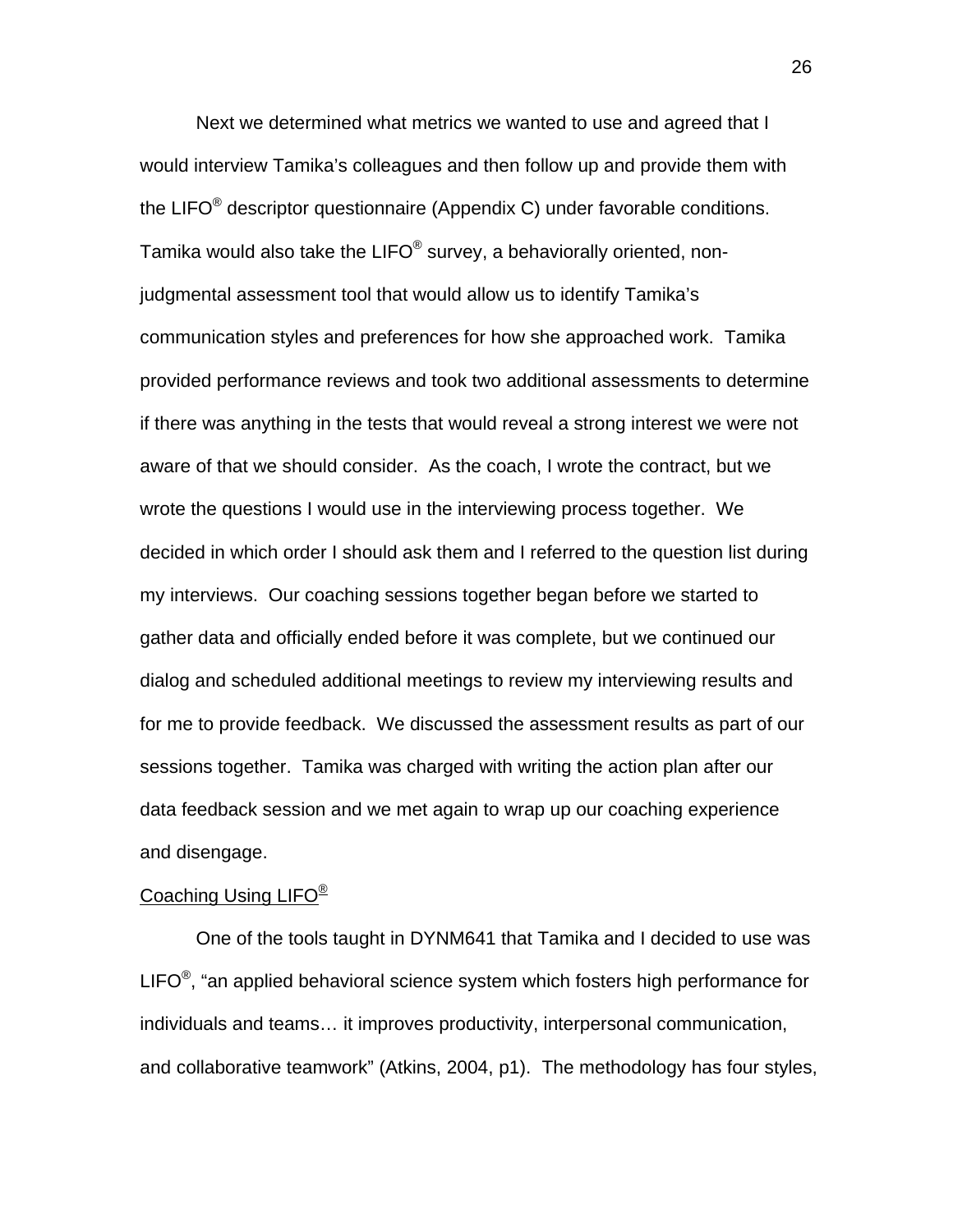supporting-giving, controlling-taking, conserving-holding and adapting-dealing, and these styles operate under favorable and unfavorable (stressful) conditions. When a person uses their strengths just enough they are productive. When they overuse their strengths they are said to be in excess, and when they underuse them they are in a blind spot and can miss cues that may be important in the work they are doing for a positive outcome.

 One can tell which style a person is using by what people say, do, write and ask. People using the supporting-giving style value excellence and their goals are to be helpful and prove their worth. Controlling-taking people value action and their goals are to be competent and get results. Those who are conserving-holding value reason and their goals are to go slow and be sure. Finally, the adapting-dealing people value harmony and their goals are to know people and get along.

 Table 2 outlines the behaviors that are strengths of each style followed by behaviors that signal excess called thresholds, and finally the behaviors that a person demonstrates when they are in excess.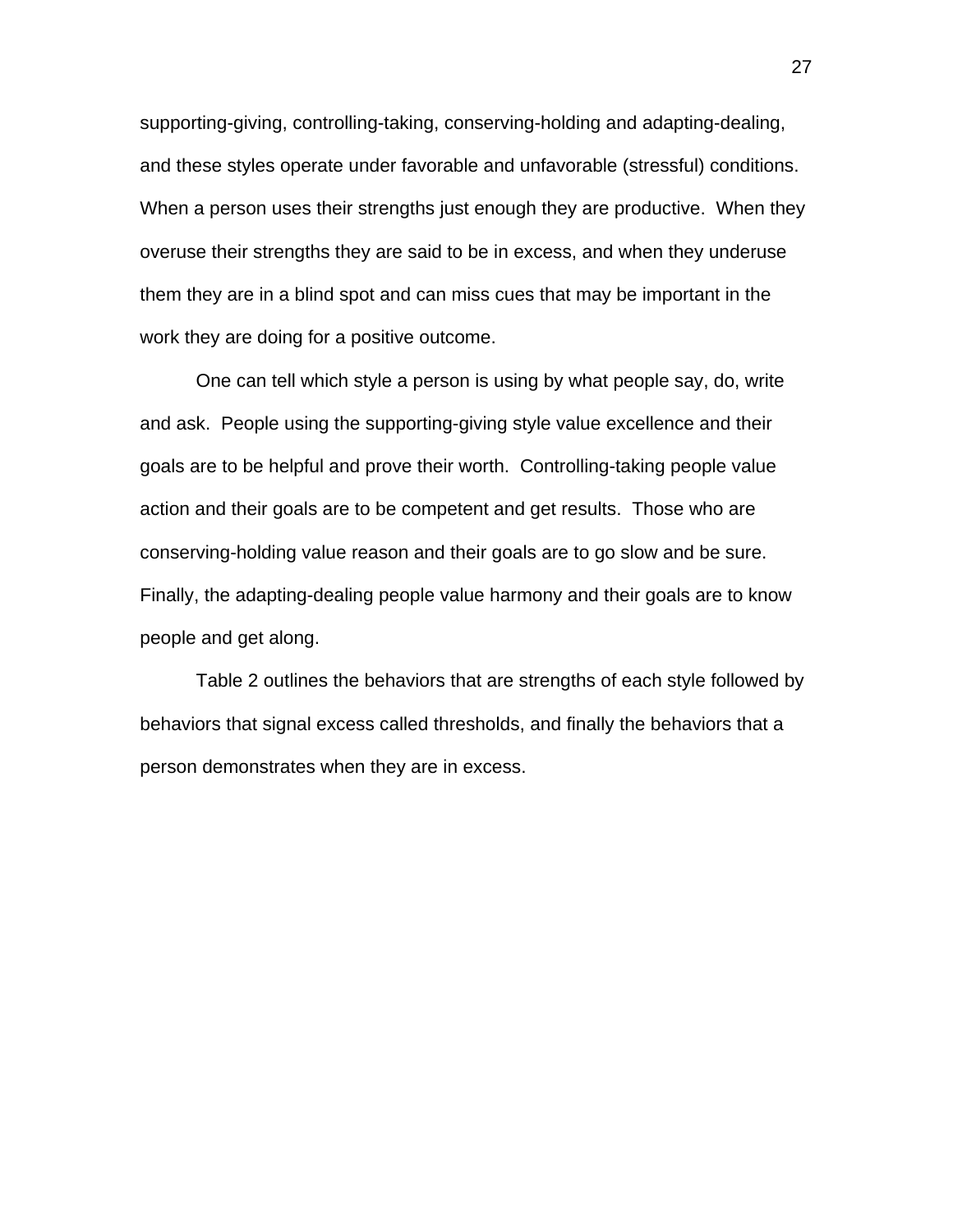| <b>Style</b>                             | <b>Strength</b>  | <b>Threshold</b>                         | <b>Excess</b>            |
|------------------------------------------|------------------|------------------------------------------|--------------------------|
| Supporting-Giving                        | Thoughtful       | Indulging                                | Self-Denying             |
| <b>Supporting-Giving</b>                 | Idealistic       | Impractical                              | Utopian                  |
| <b>Supporting-Giving</b>                 | Loyal            | Devoted                                  | <b>Blindly Allegiant</b> |
| <b>Supporting-Giving</b>                 | Trusting         | <b>Guileless</b>                         | Gullible                 |
| <b>Supporting-Giving</b>                 | Modest           | Deferring                                | Self-Effacing            |
| Controlling-Taking                       | <b>Directing</b> | <b>Bossy</b>                             | Domineering              |
| Controlling-Taking                       | Quick To Act     | Hasty                                    | Impulsive                |
| <b>Controlling-Taking</b>                | Confident        | Cocky                                    | Arrogant                 |
| Controlling-Taking                       | Forceful         | Insistent                                | Coercive                 |
| Controlling-Taking                       | Competitive      | Contentious                              | Combative                |
| Conserving-Holding                       | <b>Tenacious</b> | Unyielding                               | Stubborn                 |
| <b>Conserving-Holding</b>                | Reserved         | Aloof                                    | Withdrawn                |
| <b>Conserving-Holding</b>                | Methodical       | Painstaking                              | Plodding                 |
| Conserving-Holding                       | Factual          | Concrete                                 | Data-Bound               |
| Conserving-Holding                       | Practical        | Utilitarian                              | Unimaginative            |
| Adapting-Dealing                         | <b>Tactful</b>   | <b>Solicitous</b>                        | Placing                  |
| Adapting-Dealing                         | <b>Humorous</b>  | Silly                                    | Foolish                  |
| Adapting-Dealing                         | Negotiating      | Vacillating                              | Yielding                 |
| Adapting-Dealing                         | Flexible         | Impressionable                           | Acquiescent              |
| Adapting-Dealing<br>$\sim$ $\sim$ $\sim$ | Enthusiastic     | Excitable<br>$\sim$ $\sim$ $\sim$ $\sim$ | Fervent                  |

Table 2. LIFO<sup>®</sup> Strength to Excess Chart by Style

© 1981, The Name of Your Game, by Stuart Atkins, Ph.D., pp64-65.

The value of LIFO<sup>®</sup> is that since it is behaviorally based, the styles a person uses are easy to identify because they are observable behaviors. People often use a combination of styles with some more dominant or "most preferred." Often, the most preferred styles change under unfavorable conditions. Tamika and I decided to use the LIFO $^{\circ}$  survey to assess which styles she was using and how she impacted others around her.

# The Coaching Sessions

 During our sessions together, Tamika talked about her work, the structure of her organization and about having a difficult boss who treated her team with disrespect. Tamika found that draining and it left her with little energy or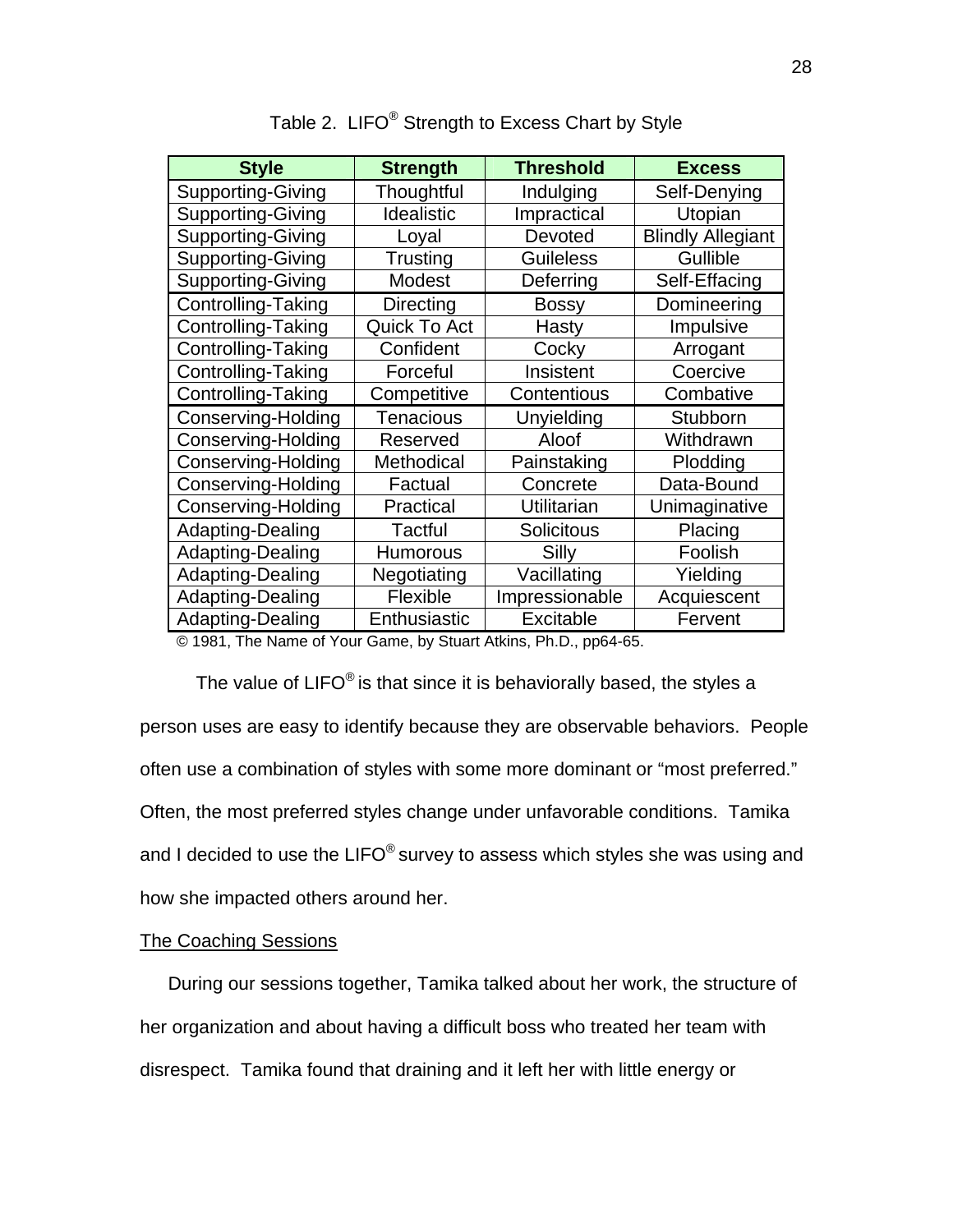enthusiasm for work. We had a break-through moment when Tamika realized that her boss was controlling-taking as defined by  $LIFO^{\circledast}$  standards and she was reacting to her with a conserving-holding orientation, a combination that was doomed because these styles are at odds with each other. Tamika related that when she began to just give her boss the high points, things began to go more smoothly, Tamika felt less pressured and both she and her boss were happier.

 Tamika enjoyed the work she was doing, but it just was not as engaging as it once was and it was not enough. She was going through routine motions of the job. We explored the possibility of how she could be promoted and Tamika explained that she would have to move to northern New Jersey and she was not willing to do that. The company had re-organized and the new CEO decided that all director level jobs that Tamika would be suited for would be based there. Tamika also thought about leaving the company and decided against it, but if offered a severance package she would jump at it. A separation package would provide the same financial security that working for the next five years would and Tamika could move on to do the community work she was so passionate about.

 I asked what work might look like if she were able to combine her love of community with her work on the job. I wanted to help her to envision being in a completely great job and loving it. What would bring her joy? What would give her a deep sense of fulfillment and satisfaction? Who would be involved? Those questions excited her and she said she had just met someone she has known for a long time, Logan Mailer, in the elevator. Logan was in charge of the Community External Affairs department. I asked if she thought to ask him to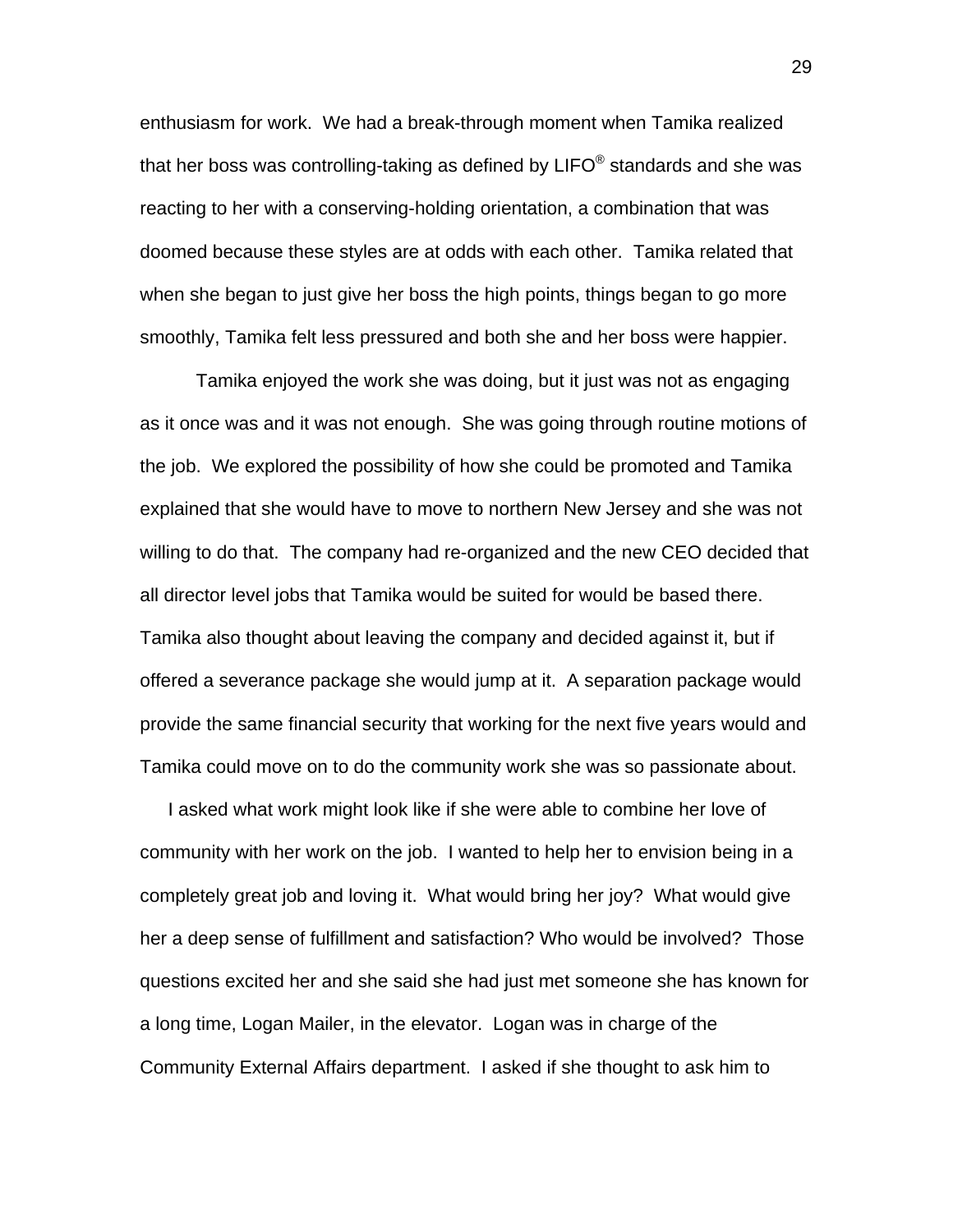lunch to talk about his group and the possibilities it might hold for her. We talked about what she might want to find out from him, how his group operated, what opening might come up and for Tamika to express an interest to Logan about her goals. She called him the following week, and unable to schedule lunch with him, got a phone interview where she was able to find out key information that led her to decide that joining his group or combining her community activities with her work activities was not what she wanted to do because she didn't want company policy to dictate which projects she would be allowed to do with youth groups. Instead, Tamika decided that she wanted the freedom to listen to the needs of her community and customize a program that would meet their needs. This was a good start and a key decision point for Tamika.

 This chance meeting spurred our conversation about the importance of having a "30-second elevator speech" that briefly tells others about her goals so that she could discover what opportunities might be open to her when talking to others, especially to those she doesn't know or would never suspect would have information that would be useful to her. She agreed that having a 30-second elevator speech would be a good idea so that she would have a comfortable way to approach talking about what was important to her with others. I provided a worksheet (Dunn, 2006, Appendix D) to help facilitate her thoughts on what she might want to include in her elevator speech. In later sessions we discussed what she created. I had her role play, telling me what she would say. I tuned out almost immediately as she provided detailed background as to why she thought she could do the job and I knew that people would not be listening when she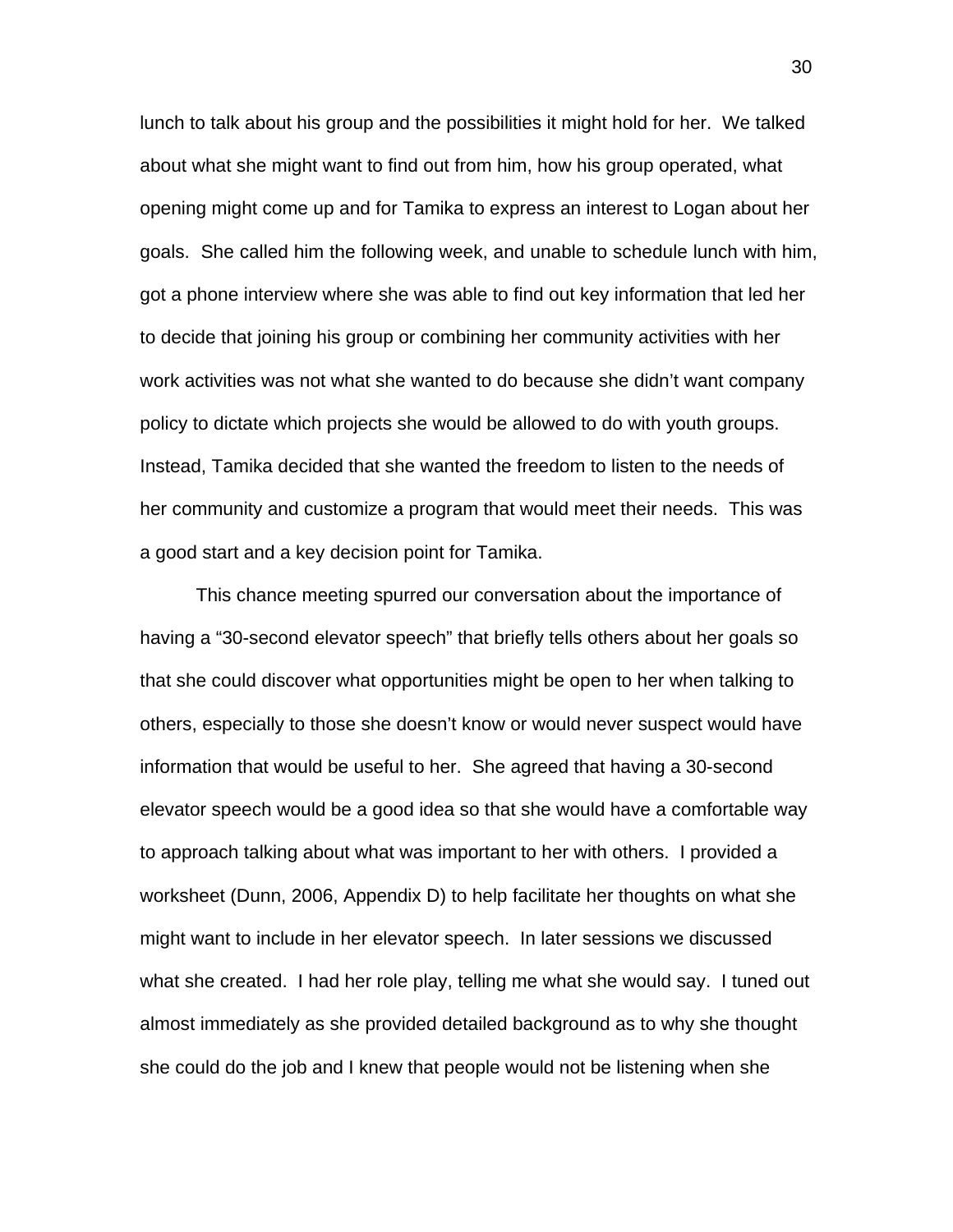finally got to the point. I asked her what would happen if she put the point first. She played with it saying it different ways. The problem was in her delivery because she was writing it and then *reading it*, not saying it with the enthusiasm she felt. After listening to her, I reframed and summarized her words back to her providing an example of what she might say. She got excited because now she could hear the difference! She agreed to work on it some more and the results were striking.

 One of Tamika's direct reports told me during the interview that he had been unhappy at work until Tamika became his boss. His mentor told him not to despair because if one waited long enough, bad situations change and good ones don't last. Nothing could have been more prophetic because during session seven Tamika learned that her company had re-organized once again and the controlling-taking boss and her boss were gone! When Tamika found out who the new director and VP were, she and her team were thrilled. She had long standing relationships with both and felt comfortable with them. She took the initiative to introduce her team to the new VP during a team meeting in Philadelphia and many team members told me how much that meant to them. **Client Feedback** 

 The interviewing process took a month to complete, longer than I had expected, but everyone ultimately participated. That resulted in my not having data from the interviews to share earlier in the process during our coaching sessions. I don't believe that truly hindered us in any way since Tamika's goal changed to a non-work goal early in the process. We did the feedback session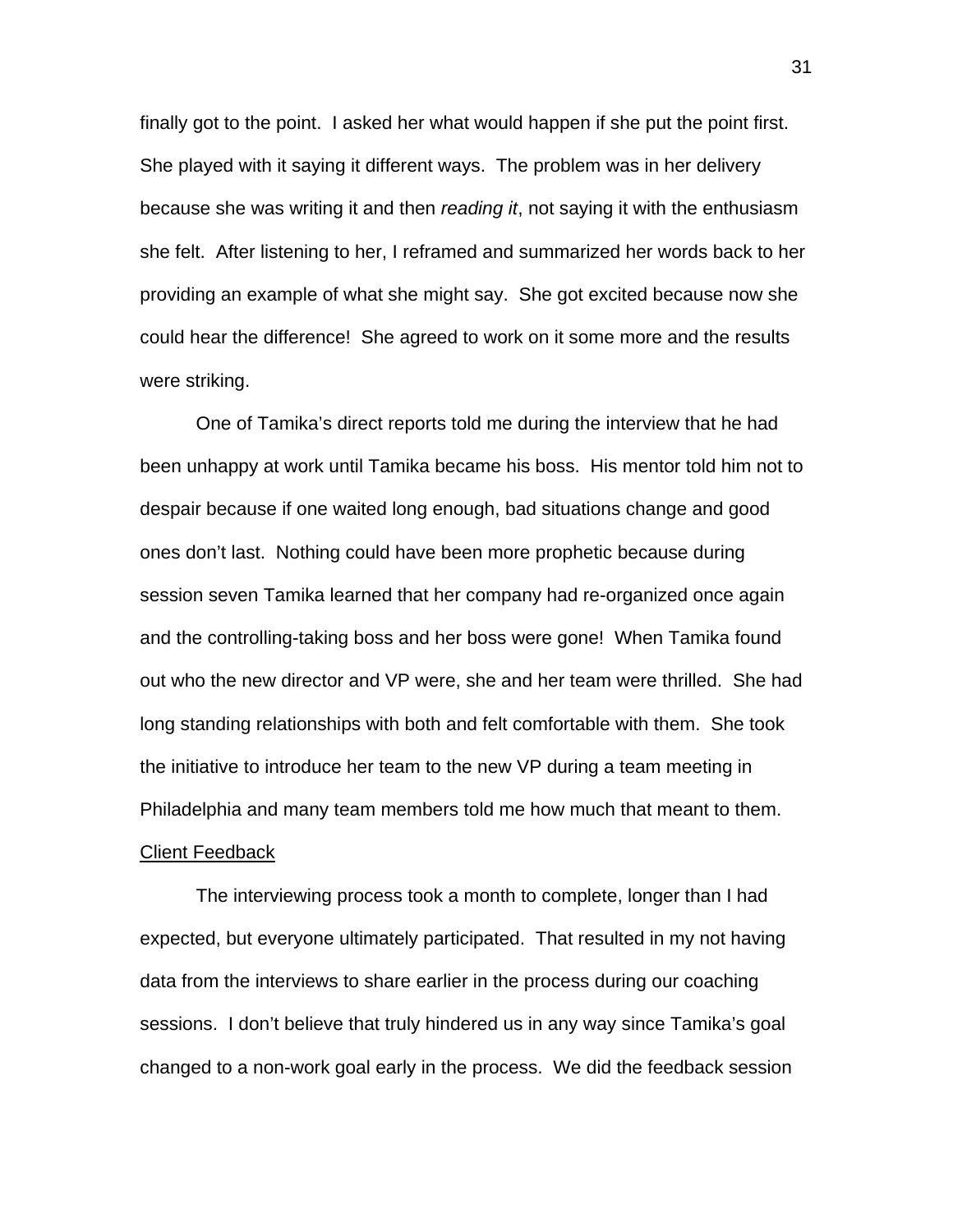immediately after I had all the results from the participants. We were both interested in what the participants said and whether their comments were consistent and made sense to Tamika. I told Tamika to receive the feedback with an open mind and determine if she heard anything surprising or that she could learn from without passing judgment on it and then we would discuss it.

 Tamika felt that what people said was consistent and not surprising to her. We used the feedback to determine how the participants viewed Tamika as a leader, colleague and teammate. Tamika felt that their comments were on target and was only surprised by her boss' comment that courage and accountability were her boss' two biggest values and that Tamika had both. Her boss also thought Tamika should push back more because she is a smart woman who would come to the right conclusion. She thought Tamika should push for her opinion more and take initiative. She didn't need to know what process Tamika took to get the answer; she just needed to know the answer and Tamika didn't have to justify it. Some of Tamika's colleagues and team members thought that Tamika should also push back and Tamika responded by saying that she felt they gave her credit for having more power than she actually had. Tamika realized that she was not communicating as effectively as she could because she was pushing back and they didn't know it. They were only hearing the results of Tamika's actions with her boss in what they were being asked to do, not the behind the scenes negotiations. Her team also expressed a desire for more cross team communication since they were all in different locations, and they needed to hear 'the why' behind what they are being asked to do. The team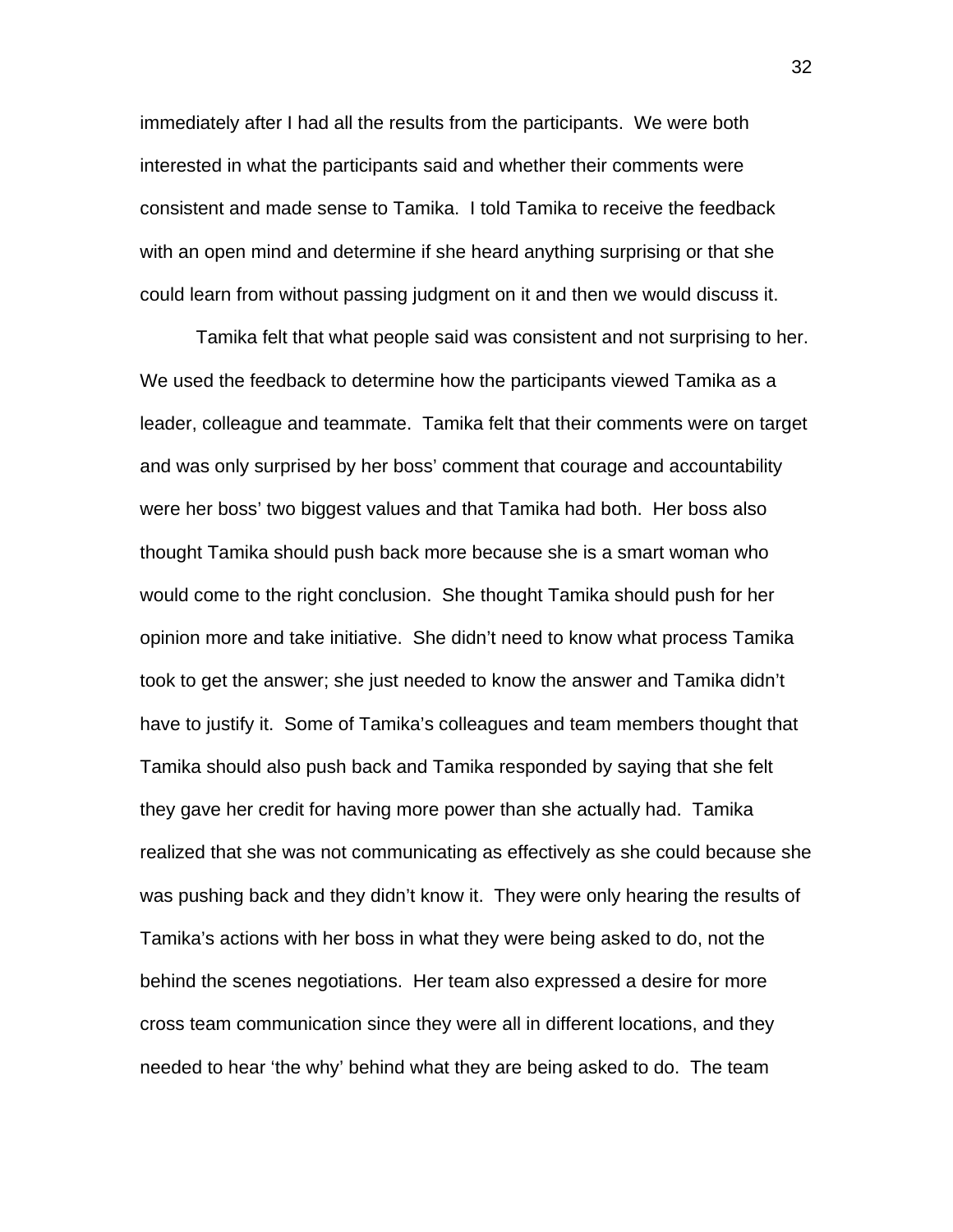thought they could be more productive if they understood the rationale. After our feedback session, Tamika asked the team what they needed from her without referencing our session. Afterward, she reported that she realized she had been making assumptions for the good of the group without asking them what they really needed from her. She thought that they needed to get together to focus on how their projects fit together when what they really wanted was to hear Tamika explain the strategy behind what they were being asked to do. As a result, Tamika told the team that going forward project reporting would be dropped from the meeting to allow time for her to report strategy and to give them time to ask questions. Tamika and her team agreed they were much happier with this approach.

#### Data Gathering

 From the assessments that Tamika took, she felt that they confirmed her aptitude for community volunteer work and motivating others. It suggested that she had an aptitude for teaching, developing human skills, engineering, gathering facts and writing reports, supervision and instruction, sales, consulting and business services and creative entertainment involving imagination and spontaneity. All of these areas will serve her well in the pursuit of her goal.

 Tamika asked seven people including her manager and direct reports to provide feedback using LIFO® descriptors under favorable conditions and the results revealed the following data.

- 6 people thought Tamika was cooperative and helpful
- 5 people said she was adaptable, considerate, empathetic, loyal, sociable and steadfast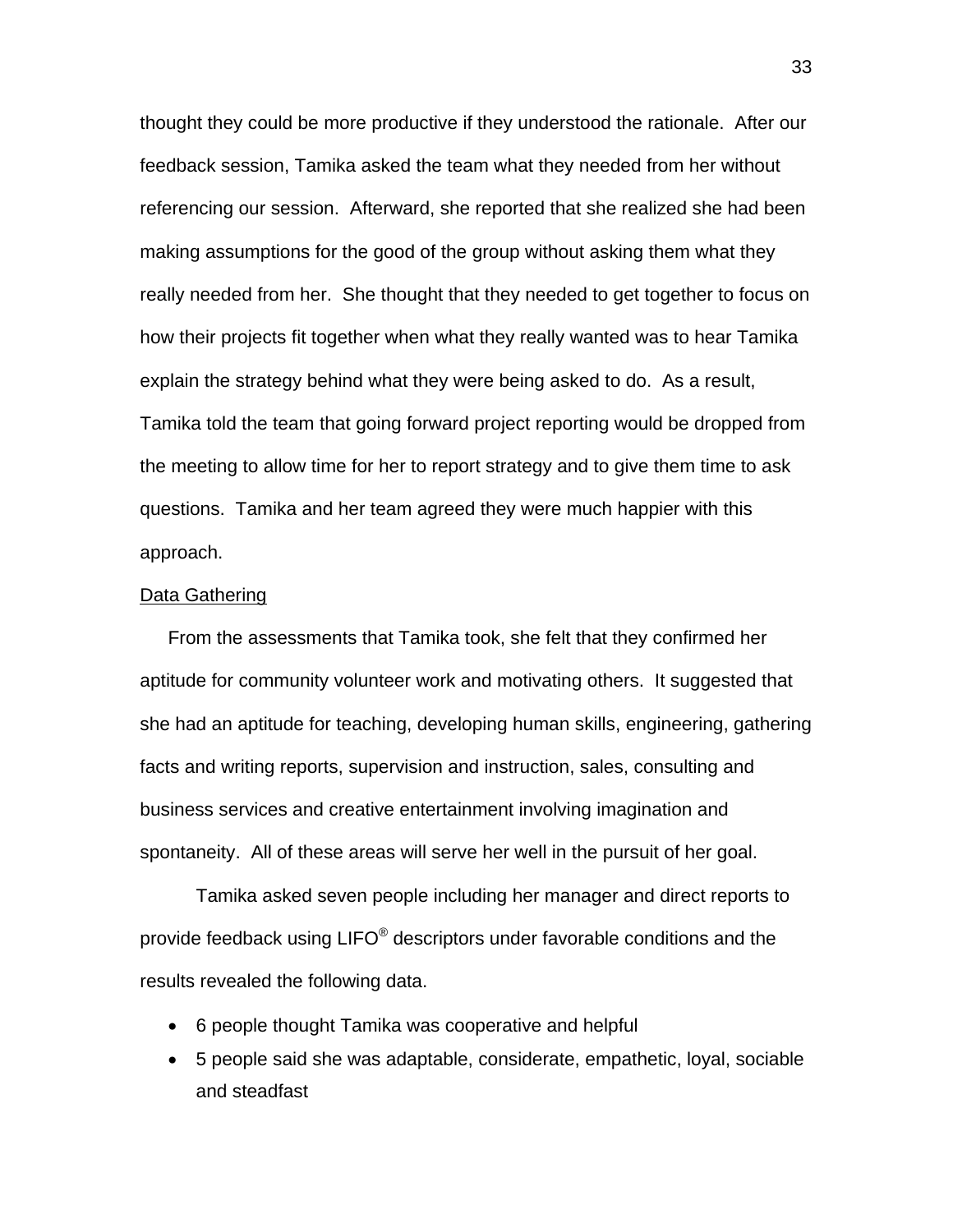- half said she was supporting-giving
- more than a third said she was adapting-dealing
- one thought she was conserving-holding

 Tamika also took the LIFO® survey and we reviewed its findings. It revealed that supporting-giving was her most preferred style followed by conserving-holding, and that she also blended controlling-taking and adaptingdealing styles into her style mix as needed, so this result was consistent with what we would expect.

 Tamika performed well at work and her team liked and respected her. They thought she was knowledgeable and supportive, and one even said that going to work was enjoyable again. That is a tribute to Tamika's skill as a leader and that will serve her well in implementing her goals for the future.

#### **The Action Plan**

 Tamika wrote an action plan based on the work she did in defining her goal. At one point early in the process, she seemed stumped as to where she wanted to take her plan so I asked her to simply start by writing down what her dream job would look like and to ignore all the obstacles that could get in the way of her vision such as funding, her qualifications and job requirements or how she would do it. I just wanted her to dream her dream so she could see what it could look like. She started to think about what she really wanted and realized that in order to achieve her goal she had to do some things that she admitted she really didn't want to do. When I challenged her to act she was successful. She began planning the steps she could take to reach her goal and overcome any obstacles one step at a time. I was excited for her as she began taking these steps, being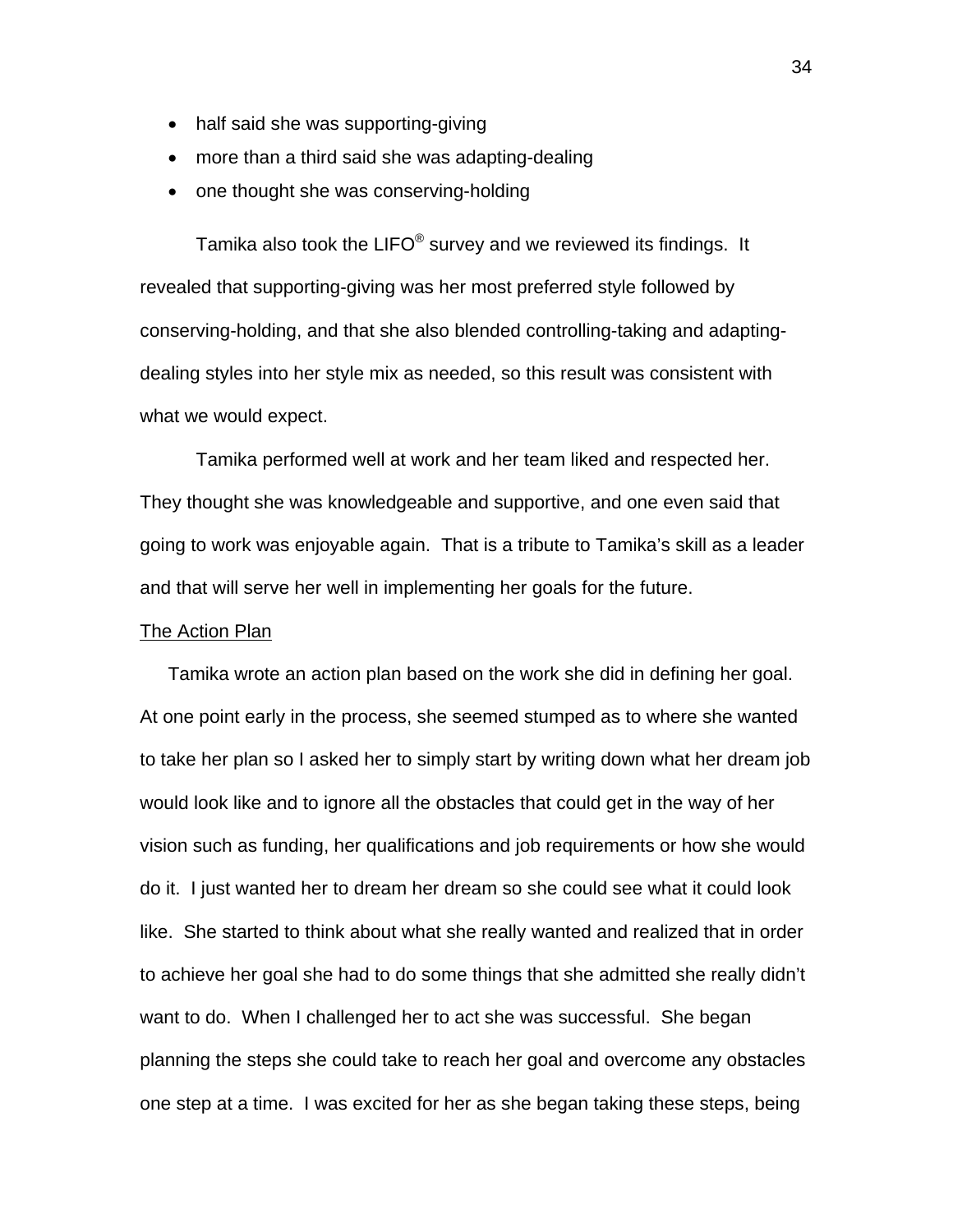willing to change the way she thought about what she wanted and the depth of the action plan she was able to write after she attained goal clarity.

### Follow Up

 Tamika decided to begin acting on her plan right away. She began to investigate volunteering at a local organization and selected several to research to determine which one would be the best fit for her. She planned to do field research while there by interacting with teenagers and staff to determine what their needs were and how she might best deliver the programs she had envisioned. She started to write her modules and had a list of twelve topics she planned to talk with teenagers about to gage their interest in learning more about them.

#### Client Evaluation

 Tamika and I met to conclude the process and begin to disengage. I enjoyed coaching Tamika and watching her discover new things about herself and uncovering opportunities. Tamika said that she enjoyed the process and that she benefited from our time together. As a result of my coaching, she changed her goal to finding a way to integrate her work life with building her community volunteerism and was considering establishing a business outside of her work life. She said that I helped her to open her mind to possibilities that she never considered.

 For example, initially she thought she would volunteer her time and create modules about self esteem and developing a dream so that teenage boys would have hope and goals for their future. She thought that she could have a small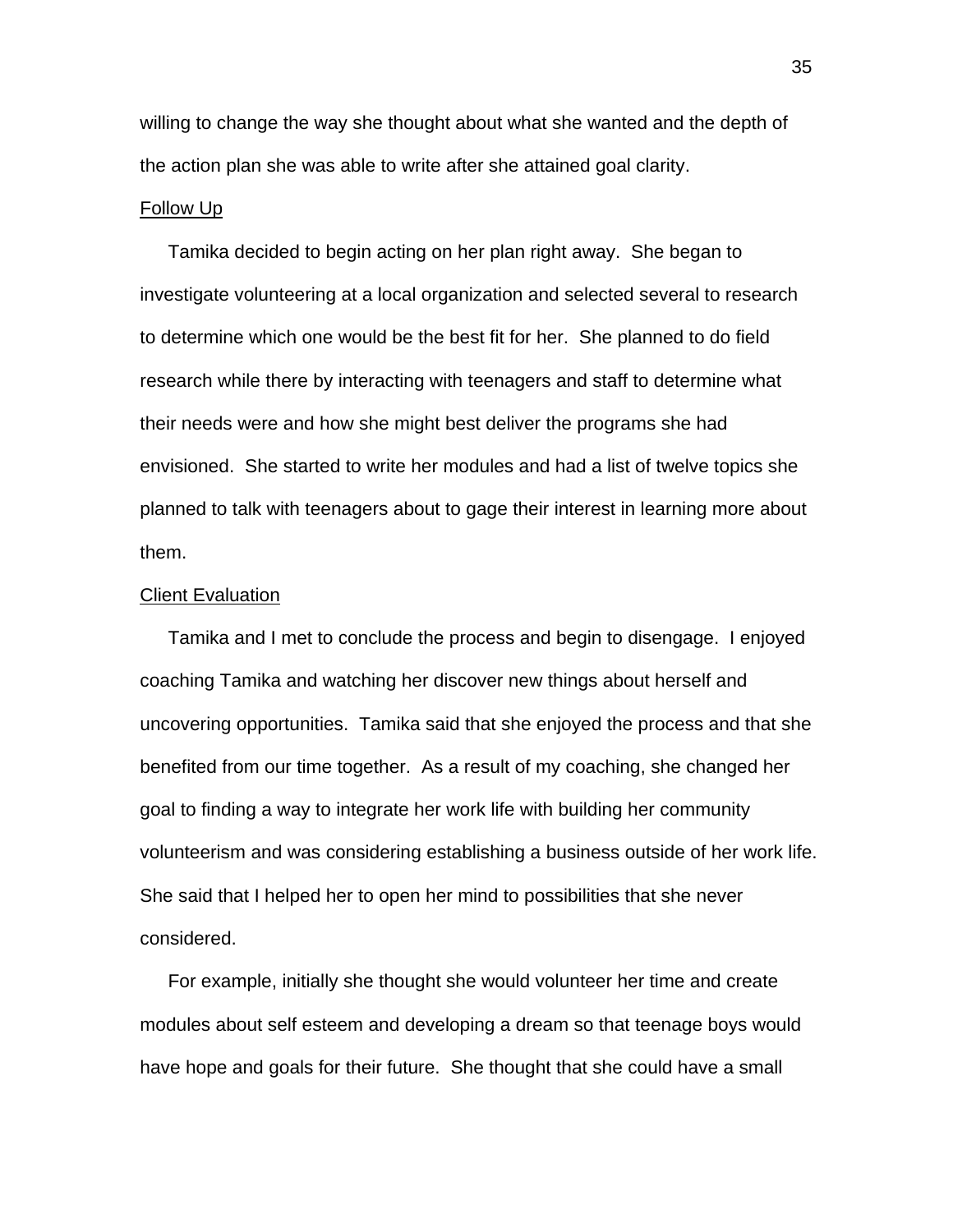group discussion with teenage boys to show them how to develop their talents, set goals and become achievers. I asked questions about her strategy for this goal. Would it be a business? Where will you run your business from? Do you want to be president of your own firm? Who are some of the organizations you would target? Do you want to do this inside or outside your company? What have you observed in the community that would encourage you to talk with a particular organization about your idea? Why would they listen? What resources do they have or need from you? How do boys communicate differently than girls and how does that affect how you would create your modules?

#### **Summary**

 Two results have emerged as a result of the coaching process. First, Tamika learned how her communication style was not as effective as it could be. Her long winded tendency and lack of succinctness caused others to lose sight of her point so she didn't come across as confidently as she could. Other people trusted her and believed in her so she didn't need to justify her actions. Being able to get to the point allowed others to see her as the confident, competent person that she was and this positive change began to show up at work with her controlling-taking boss before the re-organization. It will serve her well as she pursues her goals as well as in her daily communication with others.

 The second result of the coaching process was that Tamika determined that she didn't want to combine her community work with her job at work. While she originally thought that she would volunteer after retirement, she is now thinking about how she could begin to do the things that she loves to do right now that will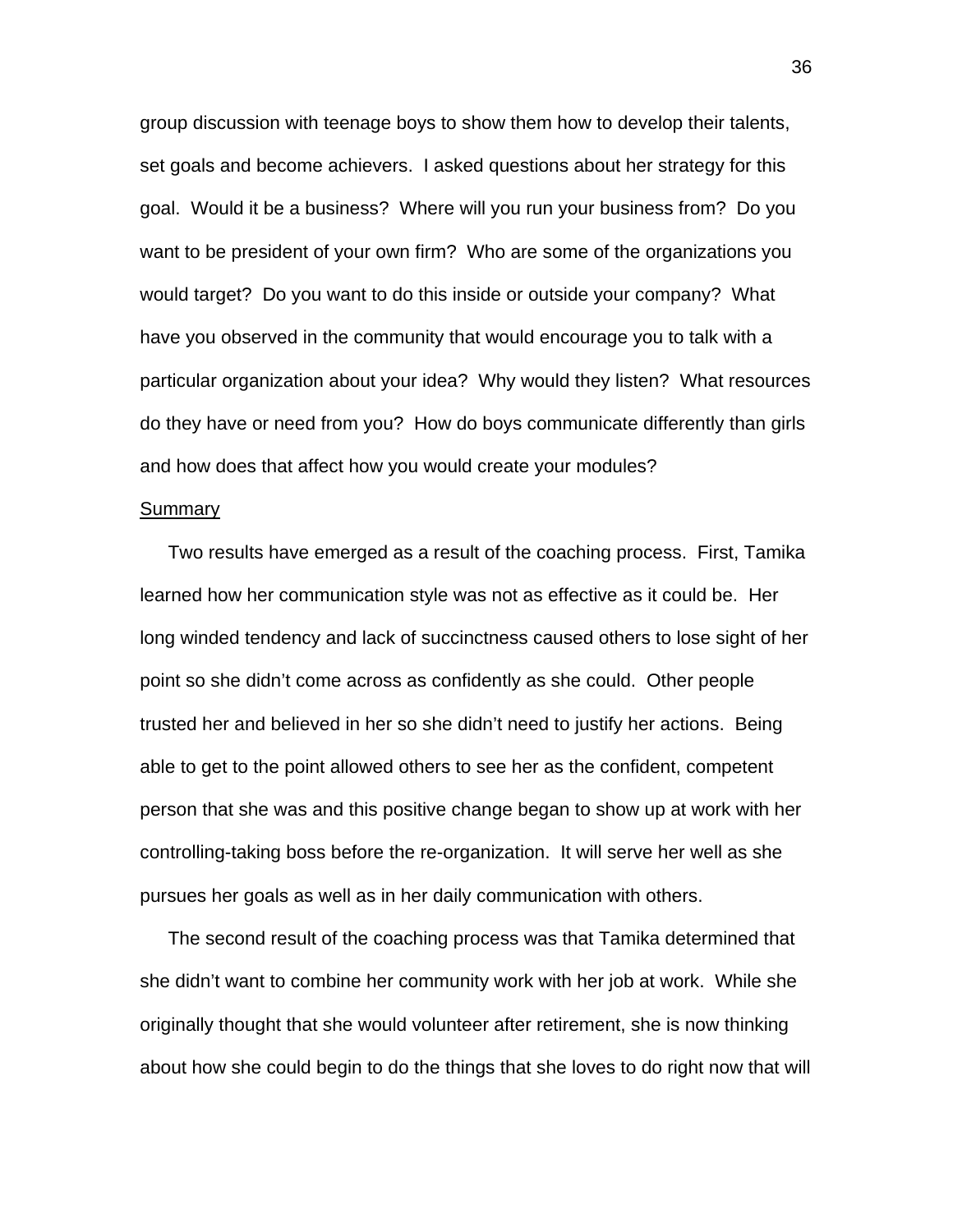grow into a fulltime pursuit in the next five years. She has written an action plan that will enable her to begin to build her dream while still working. She knows she doesn't want to find a job at a non-profit organization or be president of such a firm, and that she would rather provide services to it as a consultant. Her focus is on children not money, so she has not fully accepted that she can create a business where she could generate income, but she is starting to consider how she can make that happen. Tamika wants to be a positive influence in the lives of teenagers, especially boys, by interacting and conversing with them and listening to what they have to say. She created a list of the modules she would like to present and her action plan calls for her to go out into the community to talk about what she has to offer. She created her timeline and has planned for this endeavor financially. She was excited in the knowledge that her plan was a journey into her soul to create a life that would be deeply fulfilling to her. She was passionate about influencing teenagers to dream big dreams, set goals, act with confidence and realize that success and achievement could be theirs if they believed in themselves and let her guide them along the way for a time.

#### Self Reflection

 I enjoyed being Tamika's coach immensely because I love inspiring people to be more than they thought they could be. I care about people and I cared about Tamika. I am a coach who likes to challenge clients to do things that push them out of their comfort zone. I think that it is part of my responsibility as a coach to help my client expand their self-awareness and to create a safe space to explore the possibilities and opportunities that this type of experience presents.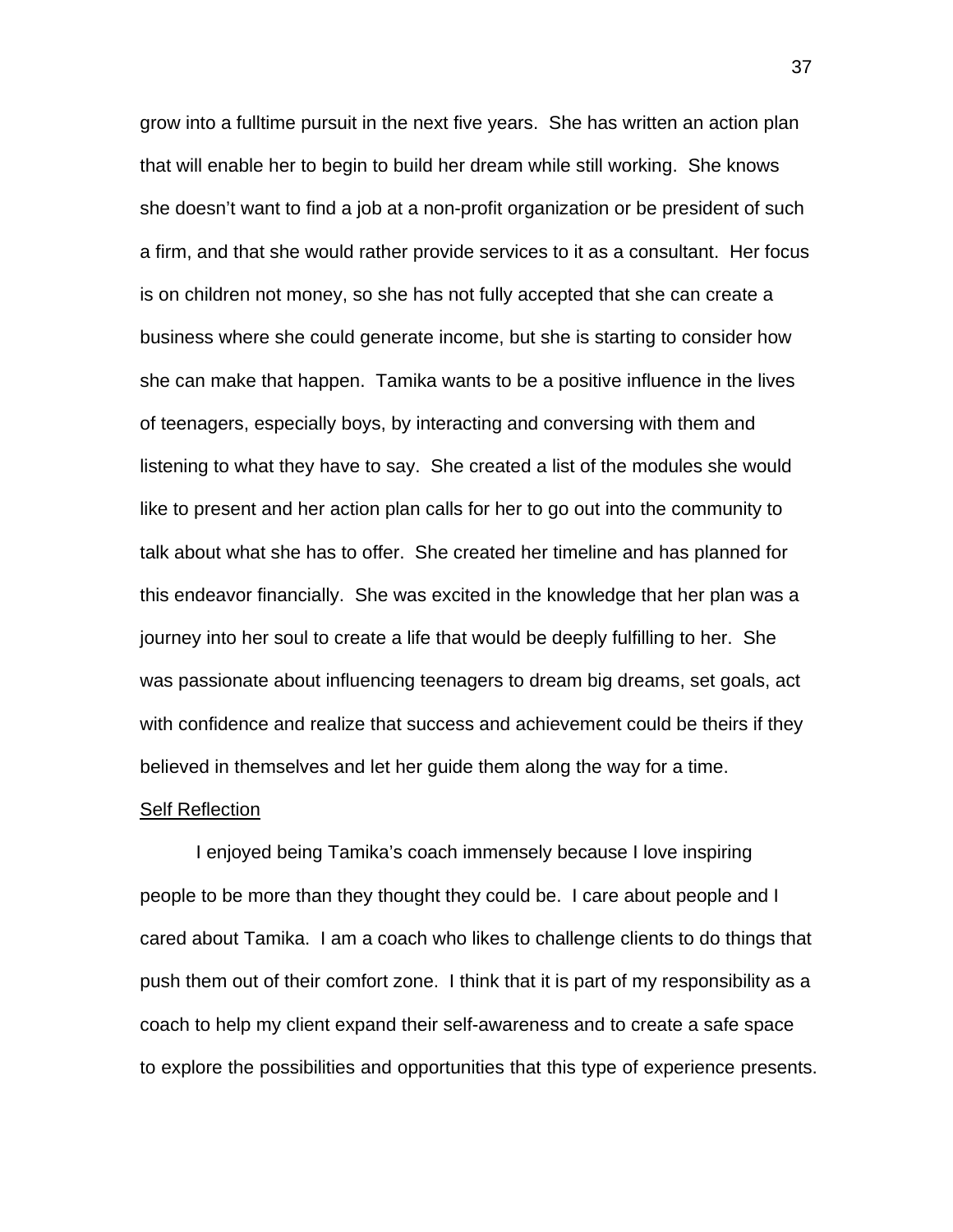For example, Tamika told me that initially she thought being a client meant just talking and not doing anything so when I asked her to interview Logan Mailer she was horrified. "What, me act?!" she said, "oh no!" She overcame her fear and did it anyway and that led to a key decision point that affected the direction and outcome of her goal. That single action led to goal clarity for her. As her coach, I am not tied to any one idea or to the outcome of the coaching. I won't make a client do anything, but I will prod them along with suggestions, questions and encouragement. My role was to listen, to offer ideas and suggestions she could try, to encourage her to try what appealed to her and to accept the decisions she made as ones that were right for her. I was excited for her because I could see that she was in a place where she knew what she wanted to do and believed that she could do it. When I saw her recently, she was happy pursuing her goal.

 I thought I preferred to coach in an organizational setting, but this experience taught me that I also enjoyed coaching individuals and to consider what I could accomplish as a consultant.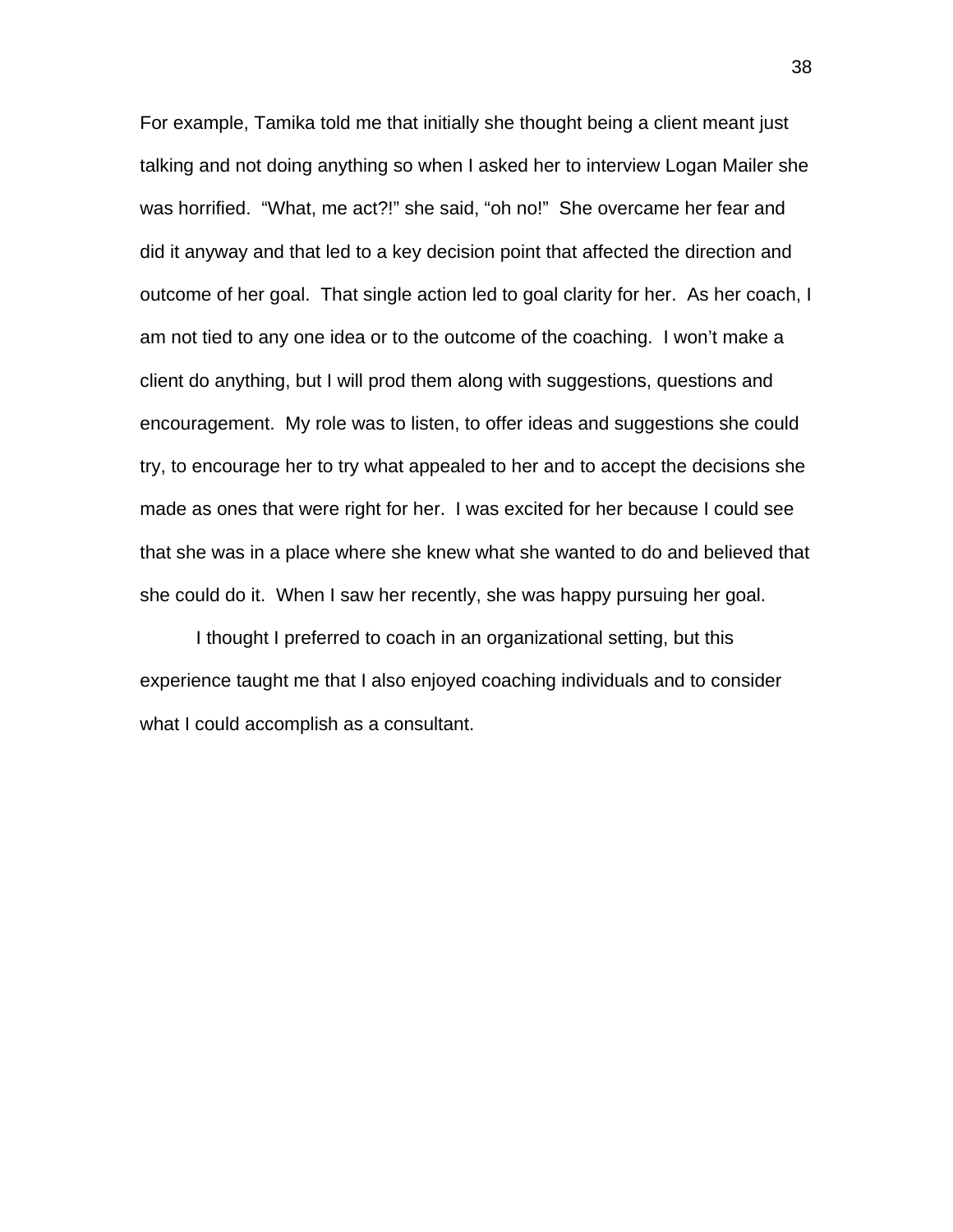#### CHAPTER 5

# DEVELOPING MY COACHING MODEL

 Developing my coaching model forced me to think about how I coach and what I draw on to coach others to affect the kind of positive change in their lives that my clients are seeking. In DYNM 602, The Leader Manager as Coach, I developed my model based on the developmental coaching model (Hunt & Weintraub, 2002, p20) since I have had young sales teams who have needed guidance to learn and grow.

 "Increase your effectiveness as a leader by helping others to develop and grow" (Landsberg, 2003, p.x) encapsulates my coaching philosophy perfectly. For years, I had managed others without being given any formal training by my company on how to supervise them and since the time that I began managing people, I have searched for the best methods to help people develop their skills, achieve their goals and be productive members of our organization. I had never been exposed to coaching models at work prior to my Penn studies, so my experience with coaching others had been modeled on a combination of my coaching athletes, my experiences with past managers both good and bad and on my background in psychology as an undergraduate.

#### The Influence of Athletic Coaching

 As an athletic coach, I would explain to a group of athletes what was expected of them, explain the strategy, demonstrate the skill I wanted them to learn and then have them practice it. As an accomplished athlete, I knew the intricacies of the game, the skills required at each position and I was effective in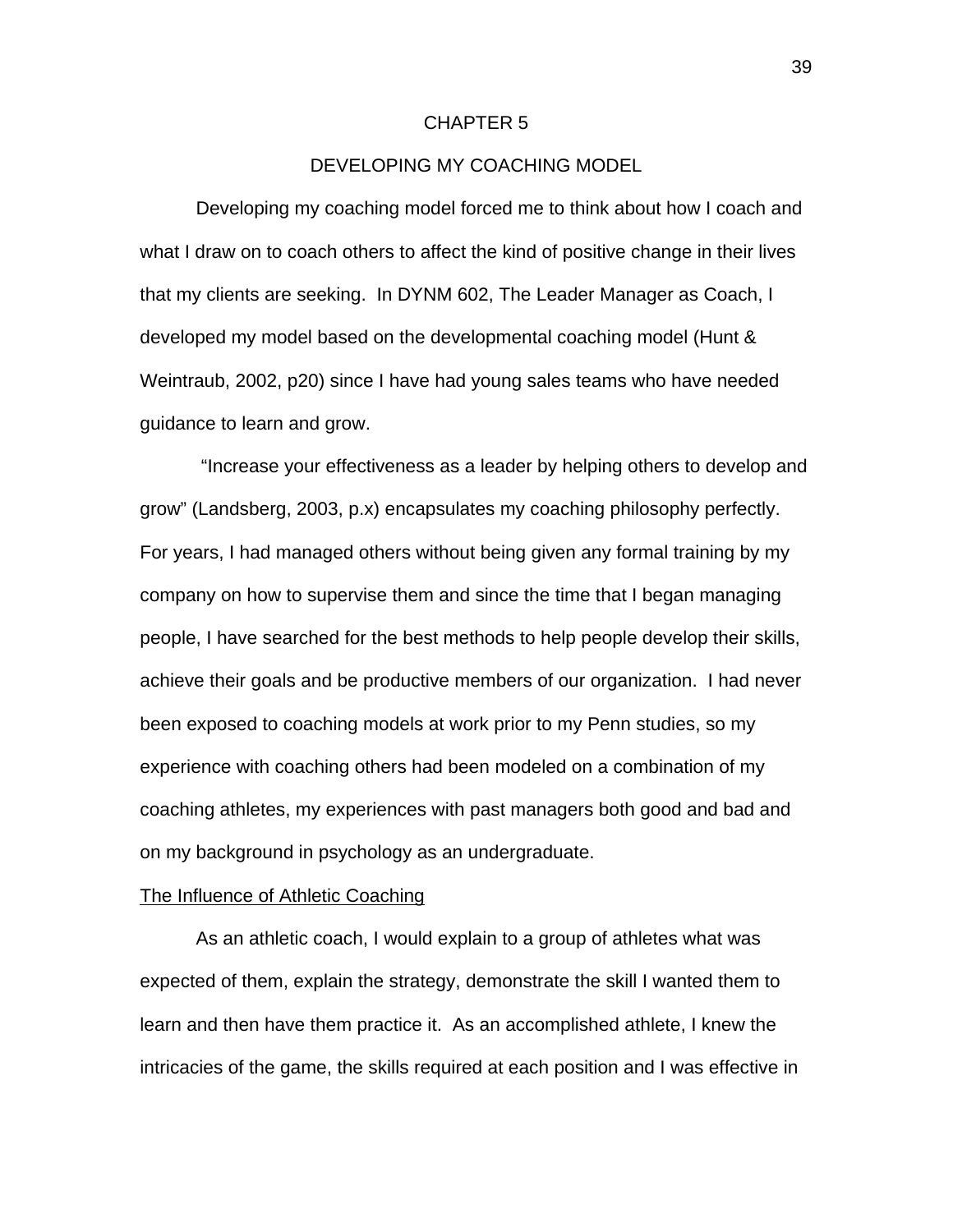teaching people the skills they needed to consistently produce outstanding performance. I used different techniques depending on the skill levels of the athletes, in much the same way I would in organizational coaching. In basketball for example, I would "guard" the athlete as she shot the ball from various places on the floor as I stood in front of her with my back to the basket and predict whether the ball would go in or not while it was still in flight, and I would be right. The players would be amazed, but it is simply a matter of knowing what I was looking for in them. I know now that I was meeting them where they were, observing them and building on their skills to help make them successful (Russo, 2006, class 4 notes).

 Sometimes I would help an athlete correct shooting errors through what appeared to be unconventional coaching. I would ask to see the fingers of their shooting hand palm up and I would run my fingernail over the top of their middle finger from the first metatarsal to their fingertip. Then I would ask if they felt it tingle where I had touched them. When they said yes, I would say, "That is the part of the finger that has to feel the ball when shooting and guide it toward the net." This 'in the moment coaching' produced an opportunity for them to observe their shot, receive feedback and practice their technique (Russo, 2006, class 1 notes).

 At other times, I would describe what I wanted them to do and let them practice executing the skill on their own. My favorite technique though, was to ask a player to watch me and do what I did as I did it, as if they were seeing themself in a mirror so they could learn what the correct skill felt and looked like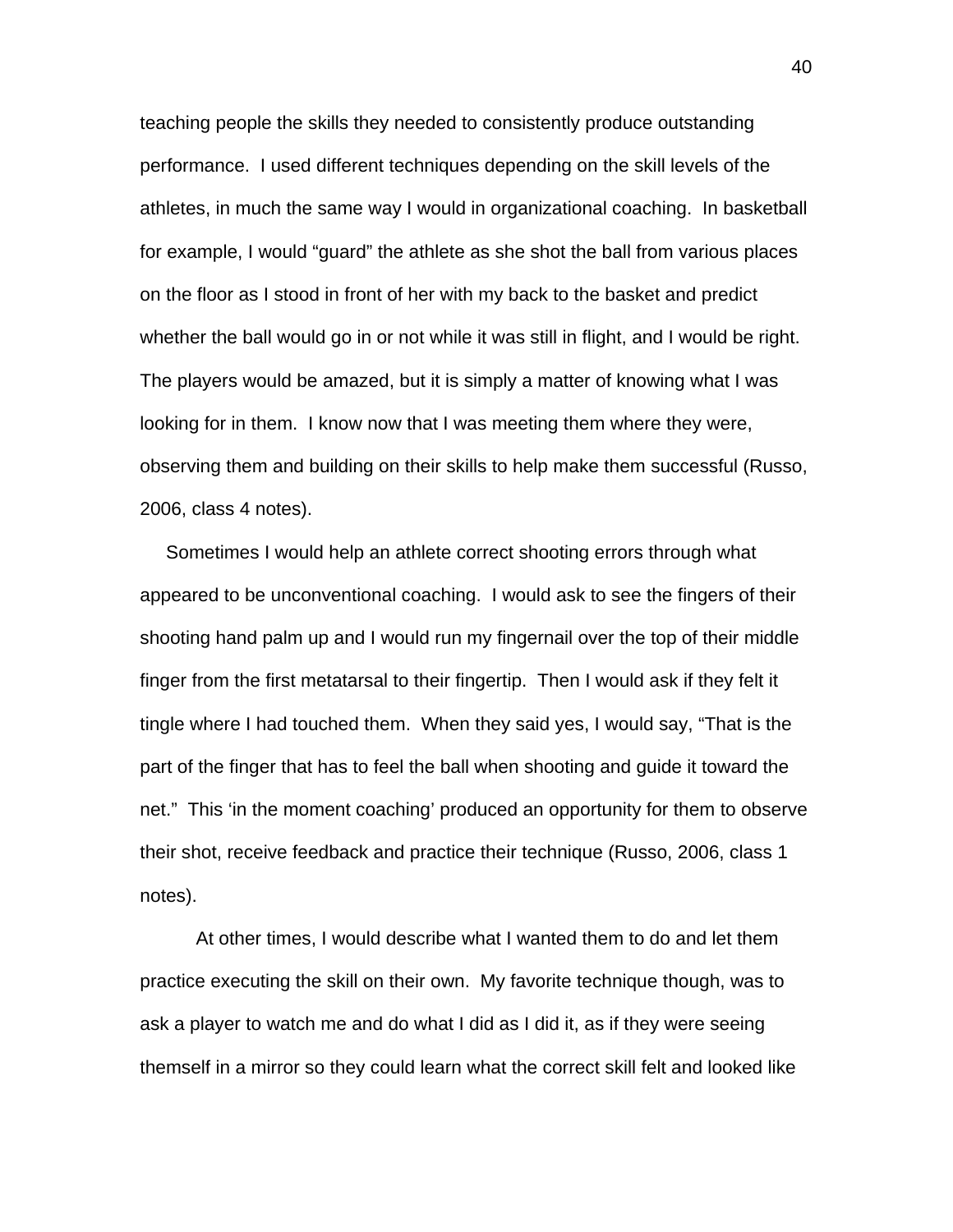(Hunt & Weintraub, 2002, pp109-110). That is important in building a reflex arc in the muscles that acts as "muscle memory." This means that if they were learning how to swing a baseball bat and were right handed, I would have to do it left handed to appear correctly as their mirror. They would have to mirror my moves to teach their body how to perform the skill and build their reflex arc, which, when performed correctly during play, is done without thinking about it.

 While teaching someone how to do this movement, I was unconsciously learning how to do it left handed, just as they were learning the skill, too. This gave me empathy for what they were experiencing and it gave me an internal mechanism for gauging their learning, since I too, was learning. Coaching this way was a successful model for me and since I produced winning teams, applying that to business seemed like a natural to me so I carried that forward to work.

# The Influence of Past Managers

As stated above, I have worked with managers both good and bad and it provided my next experience in understanding how to lead and coach others. My work relationships with those reporting to me helped me to hone my coaching skills. I have had young people reporting to me, some with experience in their position and some transitioning from other fields. Since I have done the jobs of the people I have managed, just as in sports, I knew their jobs, figured out how to accomplish the tasks of the job and worked around any obstacles that arose to produce effective results, so I felt comfortable in coaching them about what I knew and adding to it methods I learned from past managers I admired.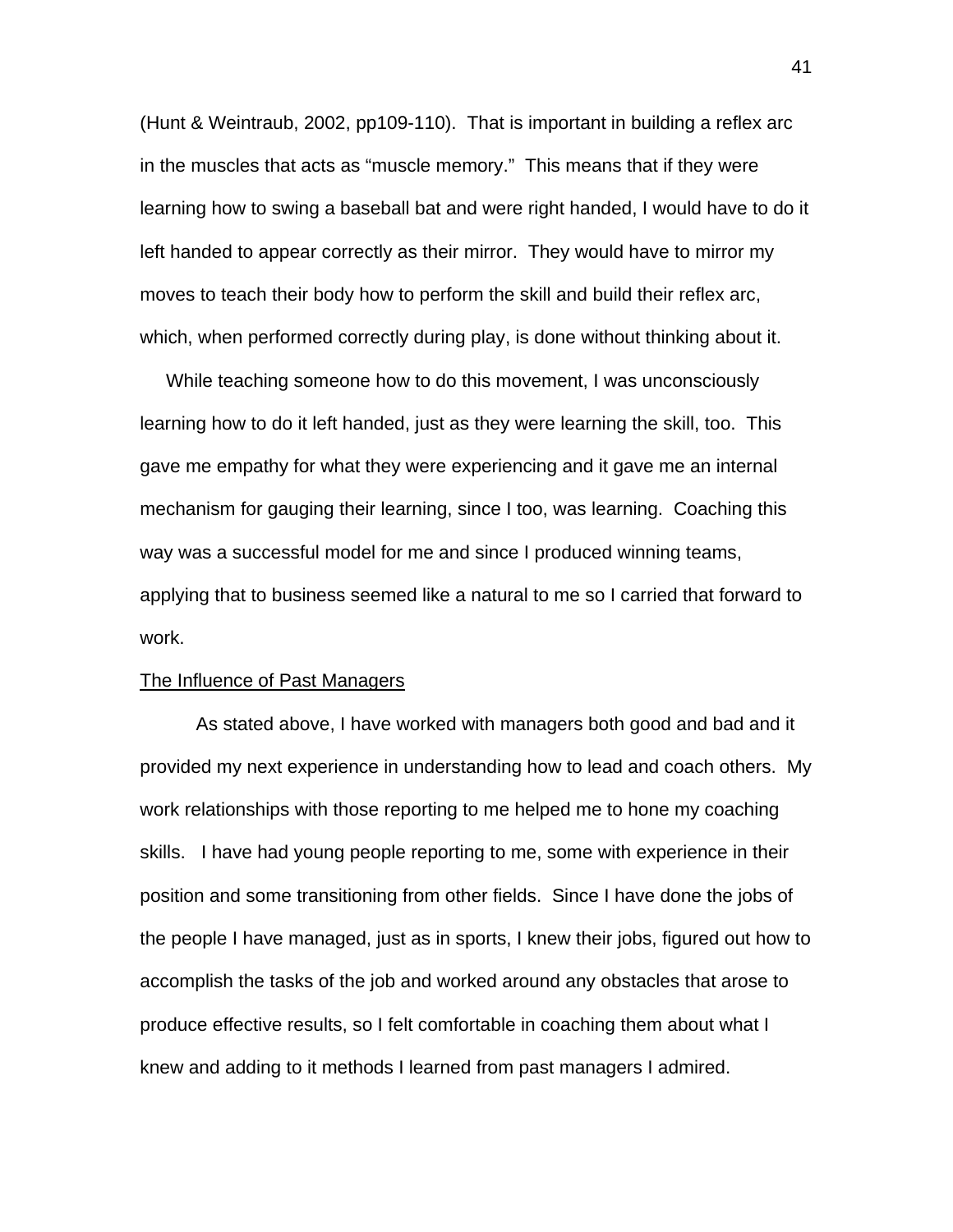Utilizing what I liked most from past managers made sense to me and I hoped it would be as valuable to my direct reports as it had been to me. One activity that I especially liked made me feel so valuable as an employee, that it formed the basis for how I have been creating a coach friendly environment with my teams ever since, whether I have one person reporting to me or several. A coach friendly environment is one in which "both the manager and the employees create a context that makes learning possible. They must feel comfortable discussing issues openly and freely, with an eye toward learning" (Hunt & Weintraub, 2002, p72).

 When I worked at All Movie Network (AMN), a programming organization that provides programming content to cable and satellite companies, my boss Kevin Davidson used to hold his formal, regular team meetings and individual meetings with us in the office and then occasionally, at random, round up whoever was in the office on a particular day and take us out to lunch. It was always a treat for us because we were so busy we rarely got out of the office to eat or socialize together and so the act of treating us made us feel valued. Listening to our opinions in that environment and allowing us to act on them later also made us feel valued. As a group, we shared many of the same client companies but called on different locations, so being able to get together and talk about what we were able to accomplish with our accounts and learn what other team members were doing was an invaluable resource for generating new ideas.

 I enjoyed these sessions immensely and looking back, I realize that my boss gained greater insights into what we were doing in the relaxed atmosphere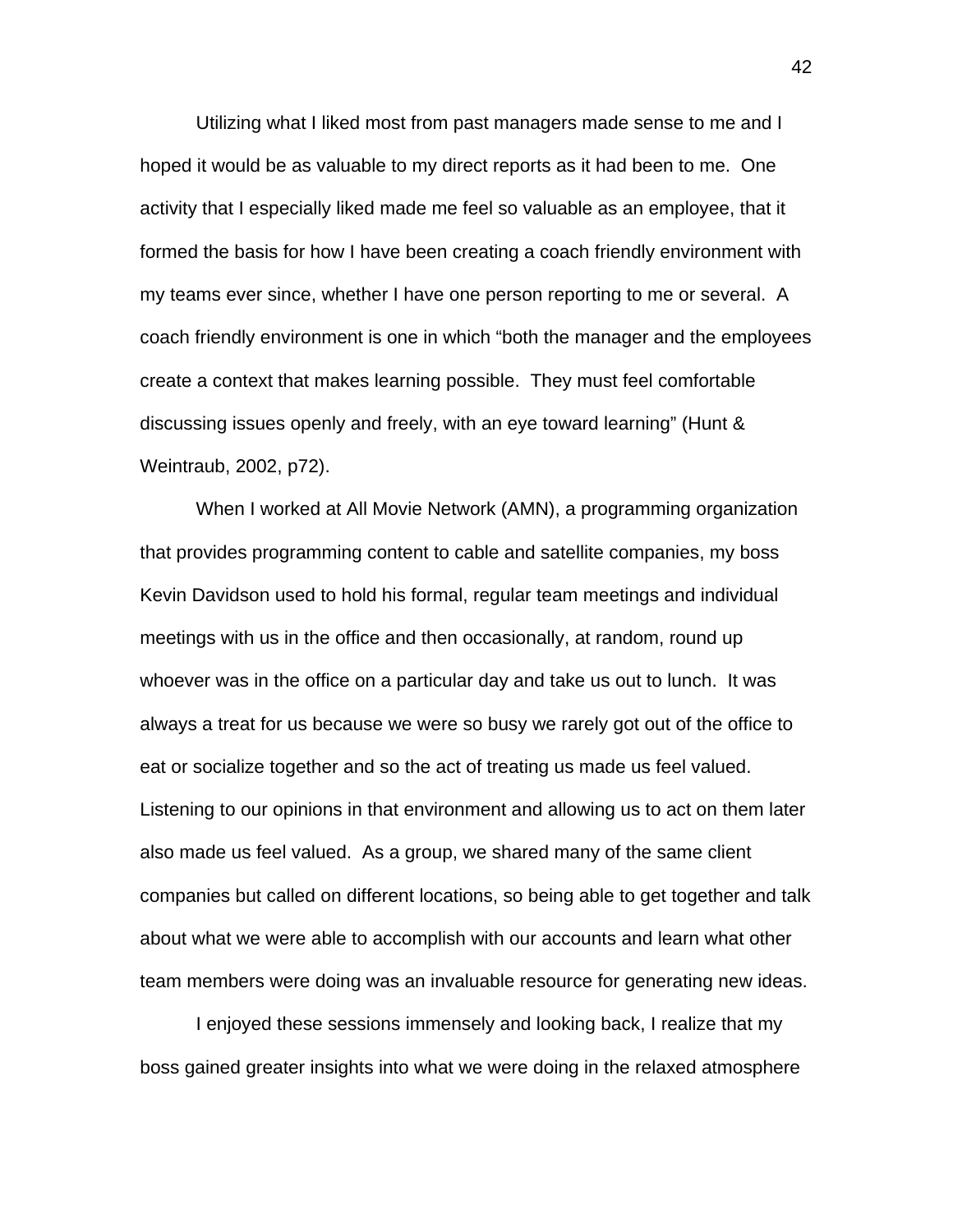of a restaurant than he ever could in an office setting. He used those sessions to facilitate knowledge sharing among team members to increase our effectiveness at the point of sale. He also learned more about us as people, our approaches to work and to our clients, and got a better sense of our overall account strategy and management capabilities. I always left those lunches excited about returning to work and the new possibilities I could develop from what I had just heard, armed with current information from which to write implementable action steps.

 Much to Kevin's credit, the information exchanged in these informal sessions never appeared on our performance reviews and I carried that forward with my own direct reports. It never occurred to me that a manager would use developmental coaching sessions like this in a negative way to evaluate our performance. Based on my learnings in DYNM 602, it has been my experience that managers using information learned in this way would de-motivate people, promote mistrust and fear and that would result in a loss of credibility for the manager and their reputation (Russo, 2006, DYNM 602 class notes). Those are not traits that I want to see in anyone, nor would I want to work for someone who behaved that way.

 I believe that a truly good leader and coach leads from a position of strength, models the behaviors that they would like to see in their people and promotes teamwork, collaboration, achievement and excellence. After reading "Now, Discover Your Strengths" (Buckingham & Clifton, 2001, p148) several years ago, I began to focus on the strengths of my people so I could coach them to higher levels of performance through positive reinforcement and capitalize on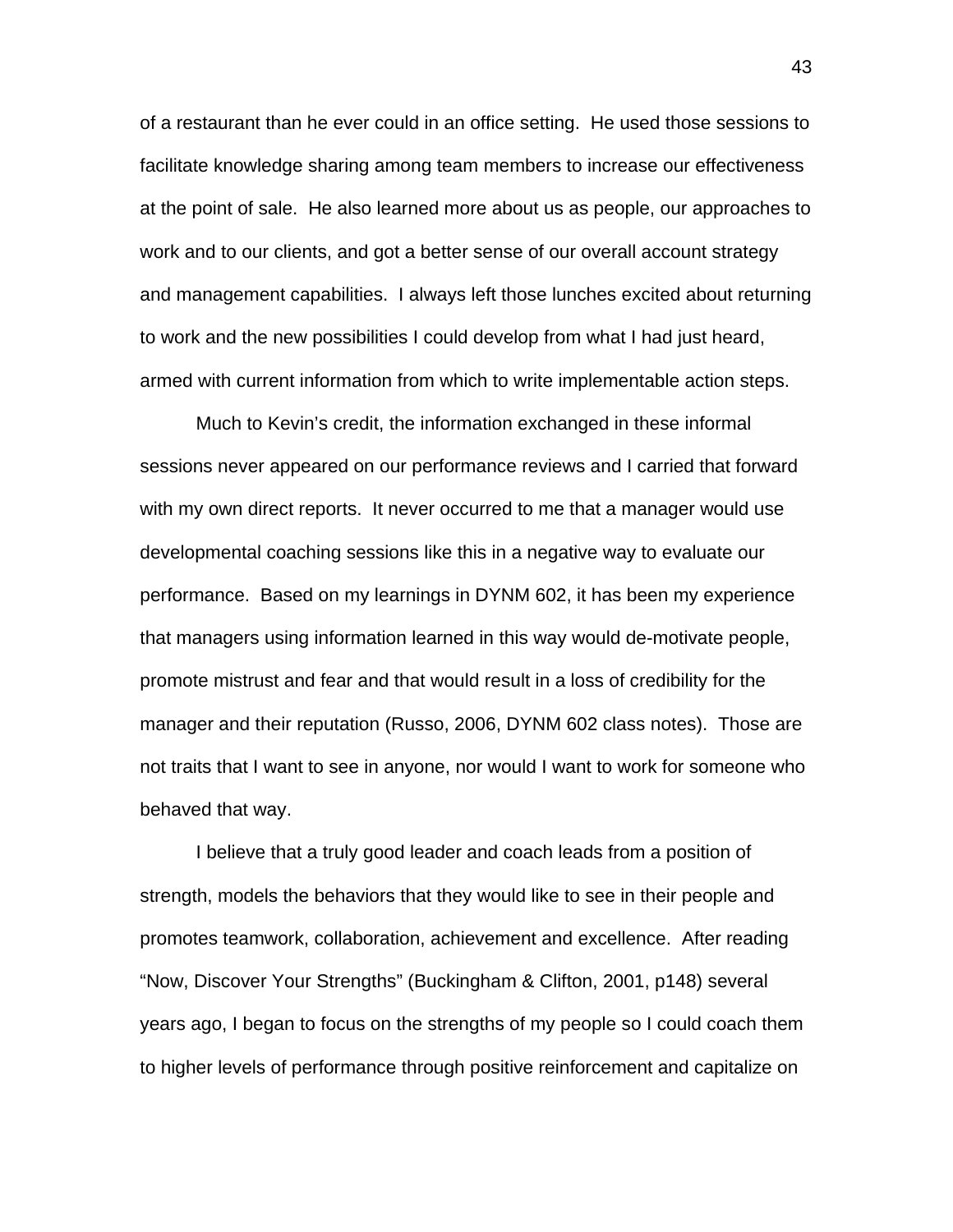their natural talents (Spreitzer, Dutton, Quinn, Heaphy, & Barker 2005, pp 75 – 80). This is particularly true when I have an option of who to assign to a project. I will look for the person that would truly enjoy the work and excel at it for the joy of doing it. I agree with the authors that we should utilize our strengths and find ways to manage our weaknesses so that they don't interfere with excellent performance (Buckingham & Clifton, 2001, p148). By doing more of what we love to do and are good at, we are engaged and productive people. As a manager, consciously creating a working environment that allows people to do what they love means that I can concentrate on helping people achieve rather than micromanage them or worry about retaining them (Berglas, 2006, pp105 – 112).

When I became a manager, I instituted lunch sessions with my team as a means of sharing, learning and building camaraderie. In our business, people were always stressed and never had the time to stop and think. We just had time to act, and that is not conducive to creativity or innovative problem solving. I made it clear to my team that these coaching sessions were developmental learning experiences and a safe place to ask questions, make suggestions or pitch an idea without fear of criticism by myself or others. I can lead by asking 'what if' questions that helps to stimulate ideas and possibilities. Team members can then incorporate these ideas into their plans and request resources to carry them out. What stayed with me most was the day when I did this for the first time and one of my reports, surprised that I would treat the team to lunch commented, "wow, someone who treats us like real people," made such an impression on me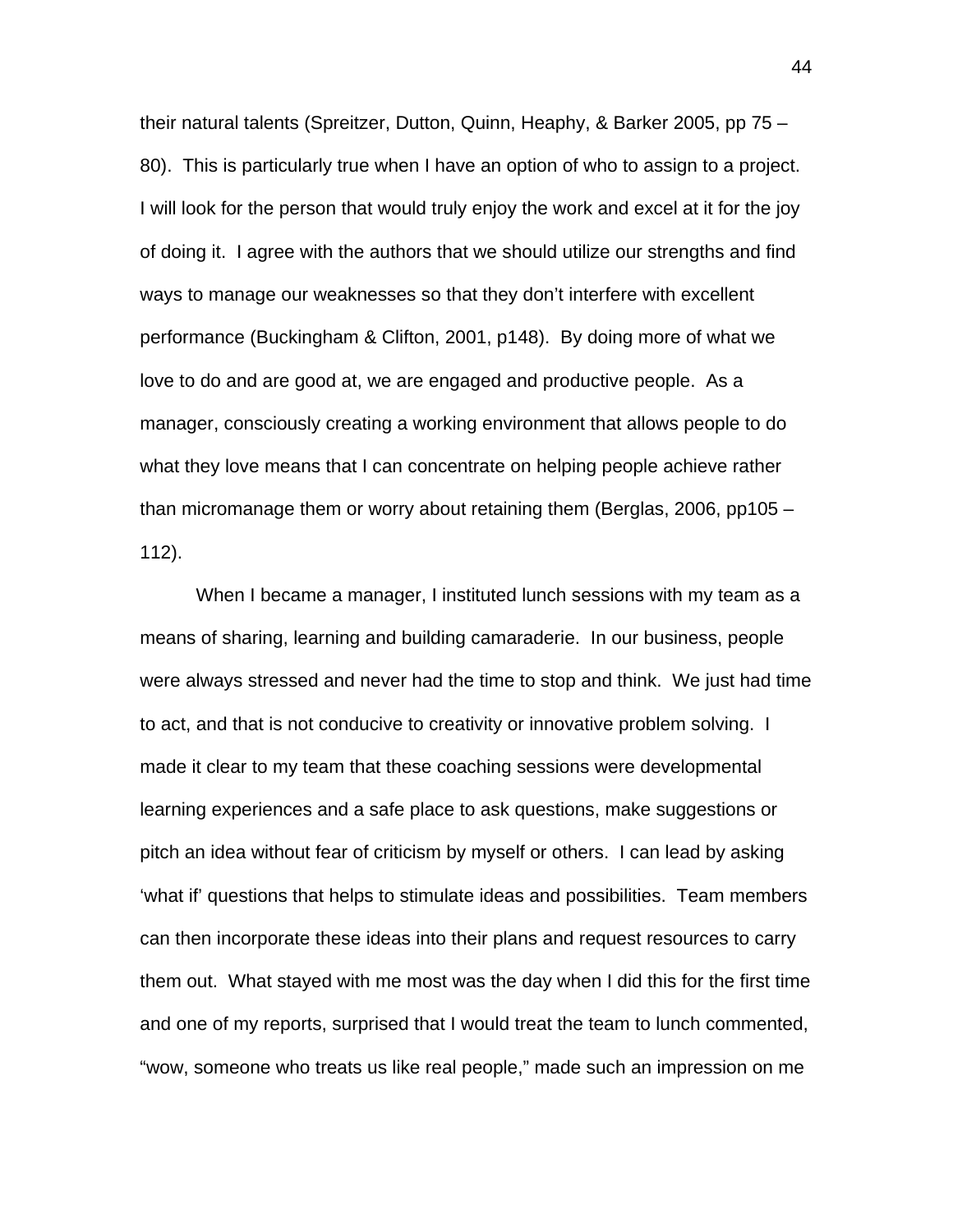because it was then that I knew that my team valued this activity as much as I did and I continue to do it to this day knowing how much we have all benefited from it. Coaching as a Corporate Manager

 As a manager, I like to guide people toward doing a good job, not just tell them what the answers are. I have used this successfully since my days as a teacher when I learned the three methods of teaching; command, guided discovery and problem solving. There are times when the command method is very useful. When time is short, demands are high, people are new and they just need to learn what to do, it is the quickest way to learn, but it is not my preferred way of teaching or coaching.

 The skill / will matrix (Landsberg, 2003, p55) in Table 3 speaks to this, but I don't think it goes far enough. I would add an element to reflect how it changes when people work under pressure, particularly under the stress of short time deadlines as we did in my corporate sales job when we were only in the office on Monday and had to prepare all the work we would implement the rest of that week. In the original matrix, below, people are directed when they have both low will and low skill.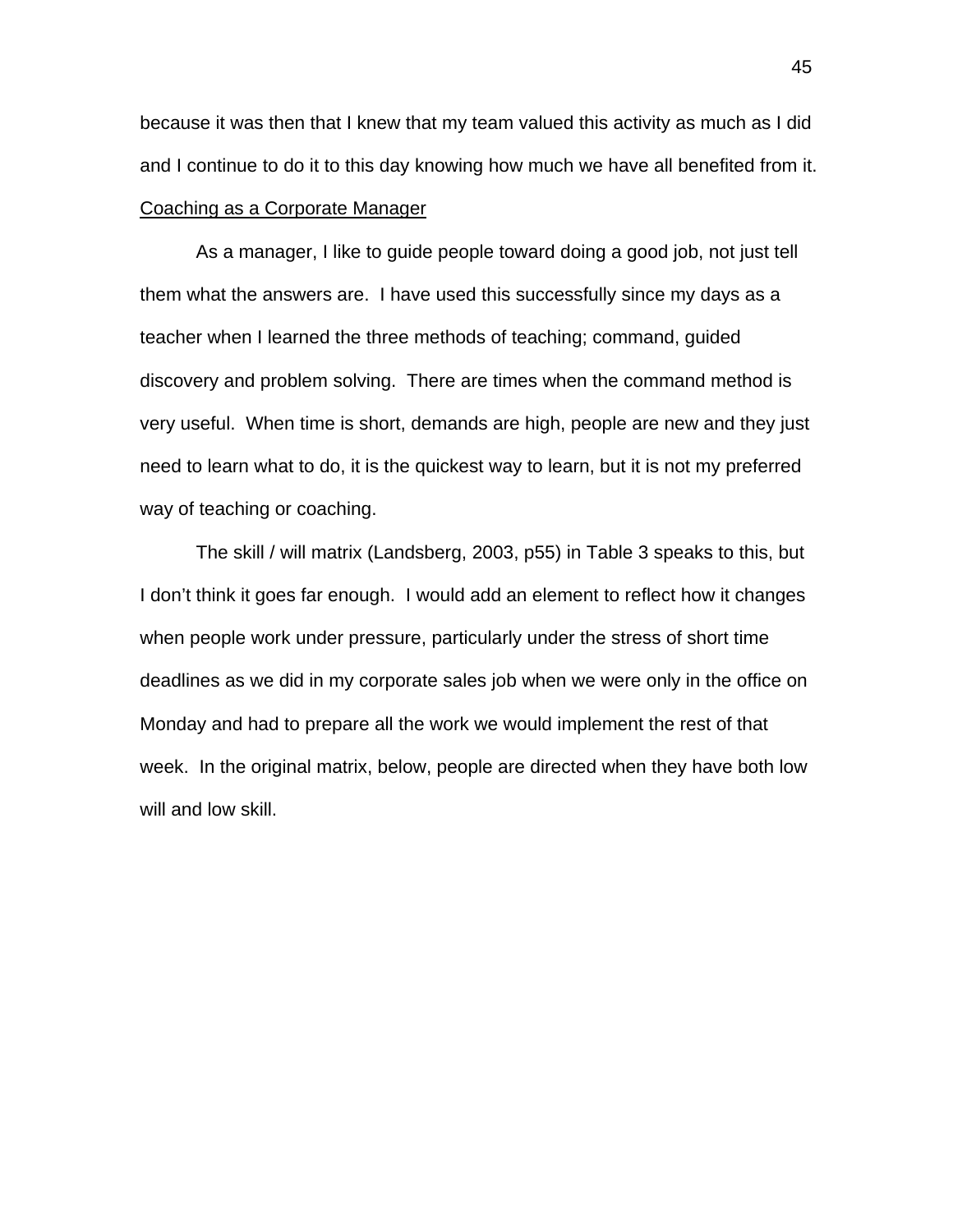| <b>HIGH WILL</b> | <b>GUIDE</b>                           | <b>DELEGATE</b>   |
|------------------|----------------------------------------|-------------------|
| <b>LOW WILL</b>  | <b>DIRECT</b>                          | <b>EXCITE</b>     |
|                  | <b>LOW SKILL</b>                       | <b>HIGH SKILL</b> |
|                  | © Landsberg. The TAO of Coaching. p55. |                   |

Table 3. Original Skill / Will Matrix

When there is a need to accomplish the task quickly, whether a person knows how or not, it is my experience that stress trumps will because the job has to be done quickly. The motivation for doing the job is already there. People with low skill and high stress, particularly time pressure, need to be directed in order to learn what they need to do to accomplish the task on time the first time, whereas people with low skill and low stress can be guided to an assortment of correct solutions.

In the modified matrix in Table 4 (Adapted from The TAO of Coaching), based on my observations and experience in high stress situations, people with low stress and high skill have to be inspired to keep them engaged in the job and encouraged to produce work they can put their mark on in a way only they can. And finally, those under high stress who have high skill can be delegated the task as they have the ability to do the job.

| <b>LOW STRESS</b>  | <b>GUIDE</b>     | <b>INSPIRE</b>    |
|--------------------|------------------|-------------------|
| <b>HIGH STRESS</b> | <b>DIRECT</b>    | <b>DELEGATE</b>   |
|                    | <b>LOW SKILL</b> | <b>HIGH SKILL</b> |

Table 4. Modified Skill / Stress Matrix

<sup>©</sup> Landsberg, The TAO of Coach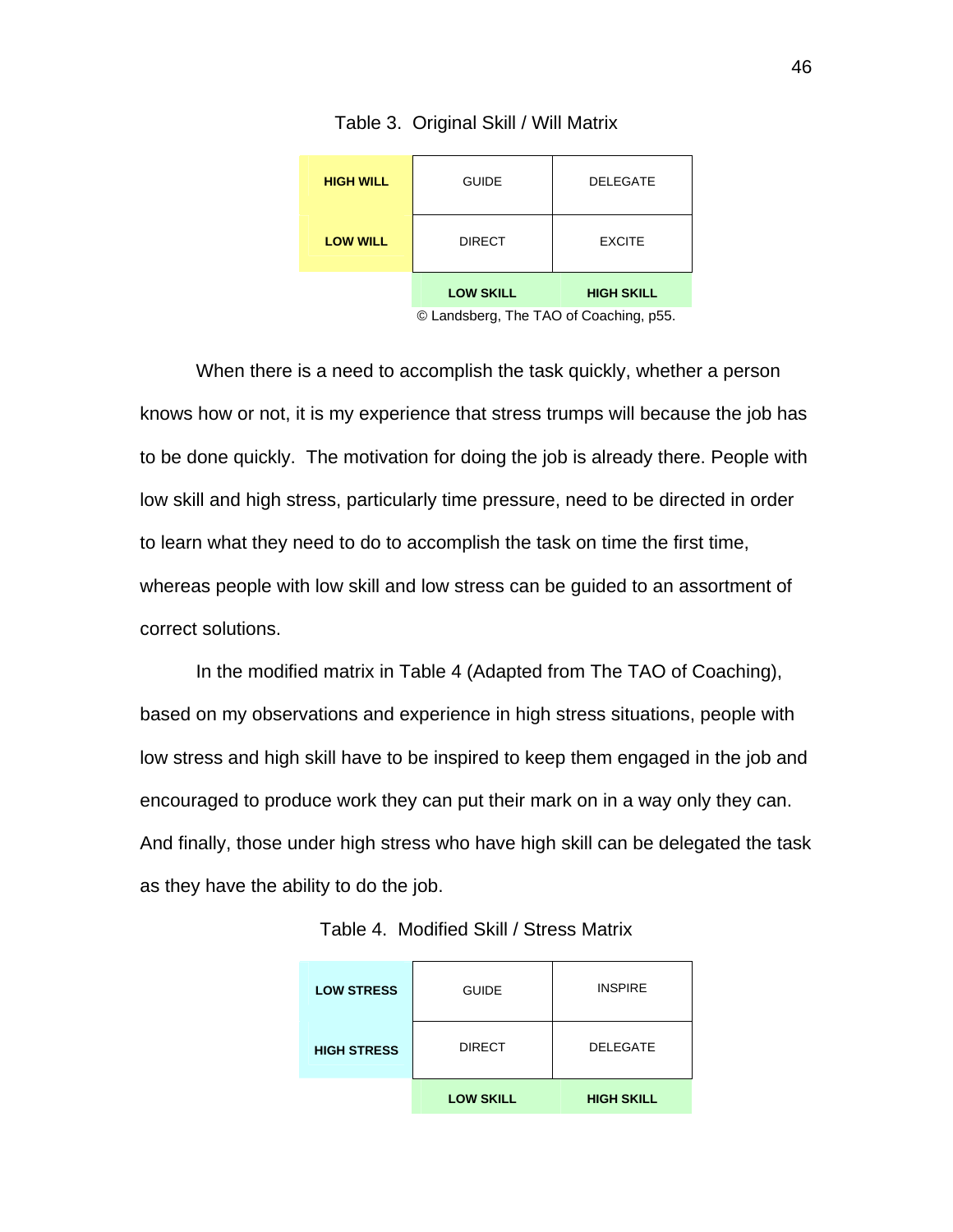In the original skill/will matrix, schools typically direct us to one right answer and I think, in so doing, they do a disservice to all of us. It robs us of our ability to think and create a unique, viable and customizable solution from a list of options that are actually available to us. My philosophy is that there are many right answers, not just the ones the teacher or manager thinks are the right ones, and that is what makes guided discovery so powerful. It encourages creativity and often, people will come up with an answer that I didn't think of and it will be perfect. I want people to learn that there can be many "right" answers and any one of them will produce satisfactory results. Next, I want them to think about their options so they can figure out which potential solution will produce the best results and, that they don't have to do that by themselves. They can collaborate or ask for help. I have learned that I am most inspired by collaborating with others who have experiences and talents that are different than my own and I want to bring that culture to the way my teams operate. I like to help people find the value in their ideas, because that is where as a coach, I can inspire them to see the wisdom and insight they bring to the table when seeking solutions. If we ask the right questions of one another, we can find the answers we seek. I want my teams to experience the power and richness of collaboration and its impact on the way the team thinks, evolves and achieves together without always having to "be right" or come up with the "one right answer." What pressure! Besides, there really isn't only one right answer. Lastly, and most importantly, I want to reward them as a team for the results the team achieved.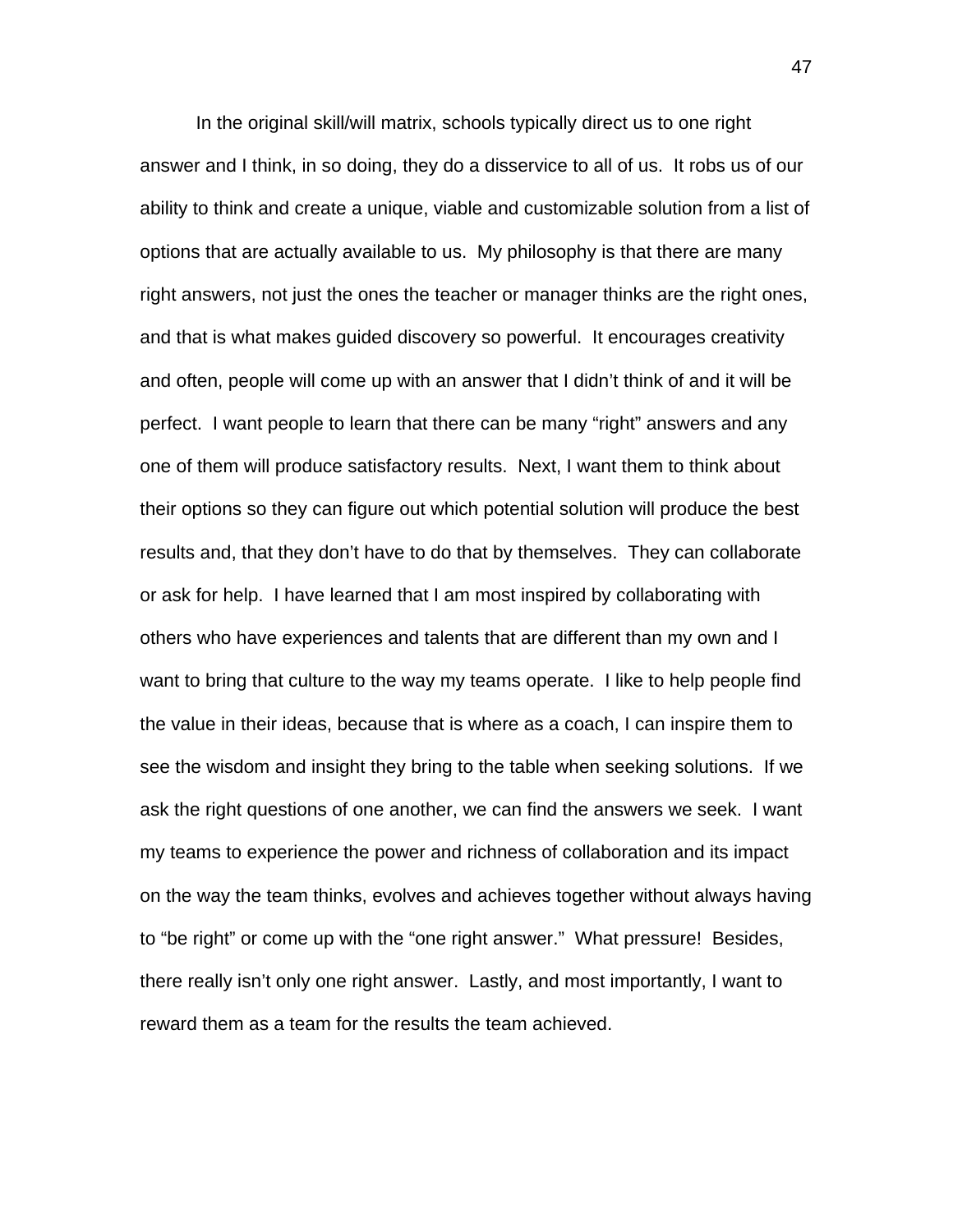### The Influence of Psychological Foundations

 Another important influence on me was my undergraduate background in psychology and it played a major role, first in my position as a sales manager calling on my client's call center personnel and later in how I motivated my own direct reports in doing their jobs. Psychology has always fascinated me, particularly behavior modification. The combination of my undergraduate studies and application of psychological theory formed the philosophy behind how I motivated my teams, whether they reported to me or not. An example of one of my greatest successes has been in designing incentive contests and motivating my client's customer service representatives (CSR's) to produce outstanding results based upon my understanding of the psychological principle of schedules of reinforcement (Whaley, & Malott, 1971, pp101 – 141, Appendix E). The battle for performance is won in the mind of the performer. If a person believes they can achieve the goal, they are half way to the goal and if I can motivate them to put forth consistent effort even in the face of failure, I know they will be successful so I would devise contests with incremental goals and then measure the results.

 Early in my career, I discovered how to move people in baby steps from average to good performers and from good to excellent by using the psychological principles of the schedule of reinforcement and creating an incentive contest that would reward people for the sales they made at certain intervals, and I built in team rewards to encourage sharing of information so that everyone would be successful. At one account in a six week period, their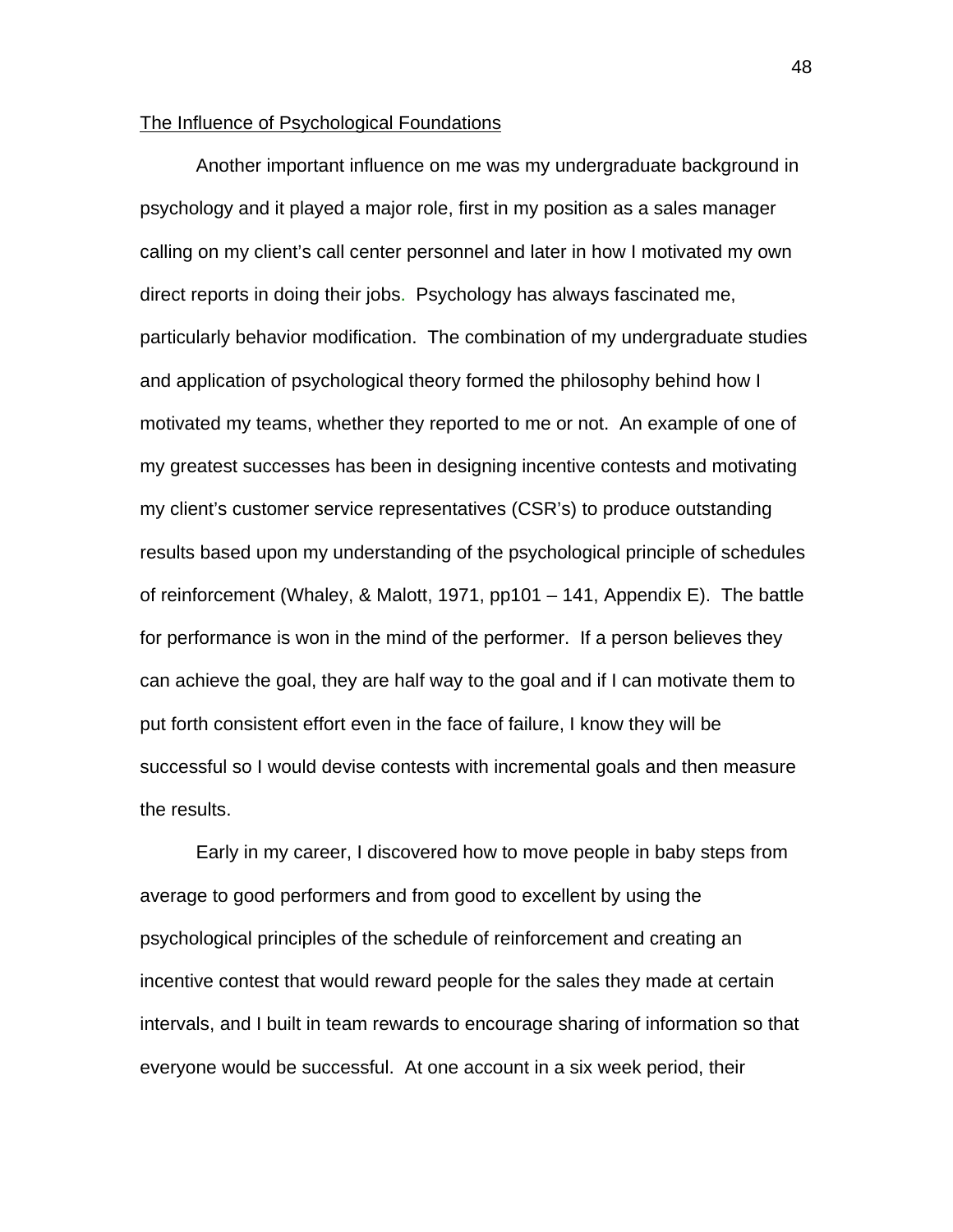manager and I set a team goal of 150 sales for a team of seven, but because they were selling over the phone they had individual milestones where they could collect prizes for reaching each of them. This group had average to mediocre performance prior to the incentive, so we agreed to set individual goals low and ratchet them up as the incentive progressed. They got a key chain when they sold their first unit, a ceramic mug when they sold three and a t-shirt for ten sales, all with the company's logo on them. Prizes were cumulative so they knew they would be awarded all three of them.

 Initially, the sales people thought the "big goal" of 150 sales was too hard, but I coached them to share sales tips with each other so they would hit the team goal and within a week they each already had five to ten sales. They told me later that they would think, "Well, that was easy, now I want the next prize, too, and I only have to sell five more to get it!" So they kept selling and after three weeks their manager called to say they were about to hit the team goal and we still had three more weeks to go! I told her that I would add prizes and we upped the goals again – twice. In order for the prizes to be paid out, the team had to hit the team goal. In addition, we gave out raffle tickets for every five individual sales they made, another interval, and had a drawing for the big expensive prizes, one of them tickets to a Broadway show in New York City, a prize the team suggested. The raffle awarded people prizes on a variable-interval schedule of reinforcement, where the more they sold above the team goal, the more raffle tickets they would receive, but they would not know for sure when they would be rewarded so they just had to keep on selling.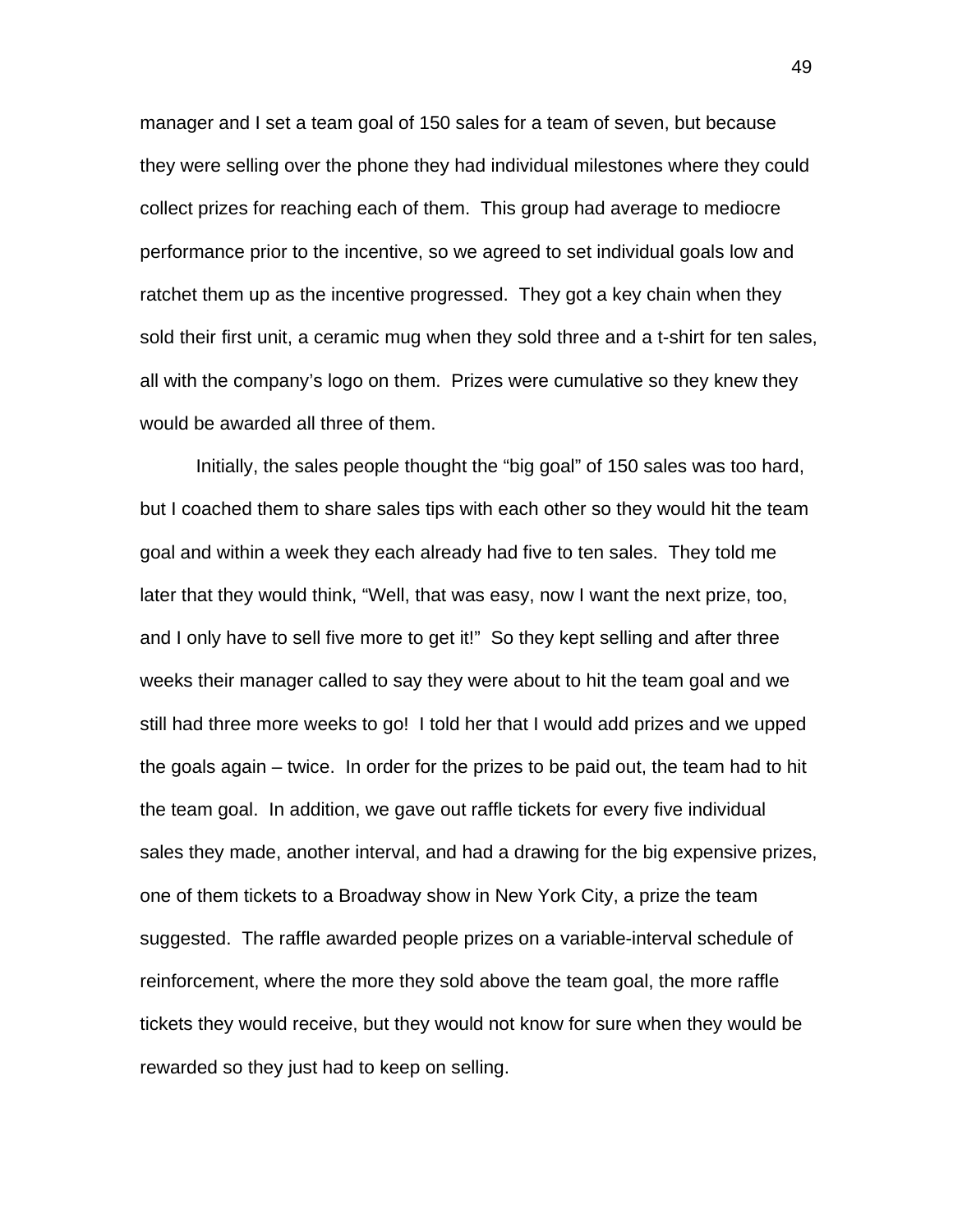The team and the individuals were both rewarded, but they were integrally tied together. As a result, seven people sold an astounding 1,253 units and each person went home with at least ten prizes. Everyone was happy and I learned the value of baby steps and became a firm believer in consistent and persistent effort coupled with sound psychological theory. This was not the only group to produce these results. Although I bragged about them to subsequent groups, I challenged each new group to surpass the previous one's efforts. I have never been disappointed, and I have gotten repeatable outstanding results from subsequent groups, an important metric in psychology.

 My personal coaching model has evolved over the course of my career from experiences that have impacted me both positively and negatively. As a positive person, I like to coach by motivating and inspiring my people to higher levels of performance and I generally use the developmental coaching model while incorporating what I learned while coaching athletes, utilizing what I valued from past managers and my undergraduate background in psychology.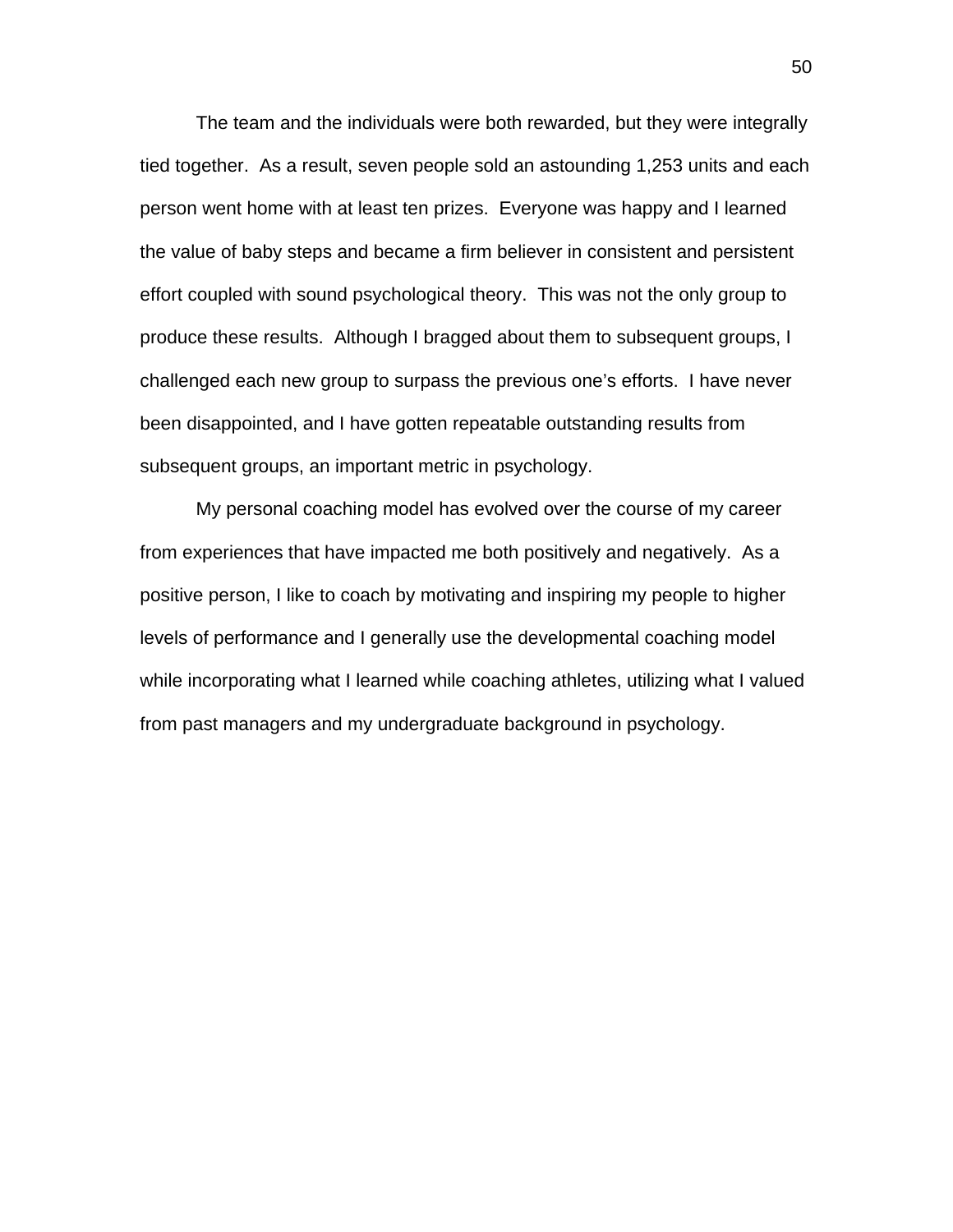## CHAPTER 6

# COACHING PROFESSIONALLY

I am firmly on the road to professional coaching and in this chapter I will discuss five coaching engagements that impacted my present coaching practice. Each of these coaching engagements helped to hone my skill set and further develop my competencies. The five areas I have been coaching in are:

- 1. A team of Penn undergrads as they worked to become a team
- 2. Senior leaders at Blue Sky World Telecom, a corporate environment, as they managed up and coached their direct reports
- 3. Executives at BioGenetics Pharmaceutical Company on personal development goals
- 4. Clients of Global Transition Consultants coaching clients through job loss and career transition
- 5. Middle managers at the Office of Health & Administration, a state government agency, using LIFO $^{\circ}$  based coaching sessions to manage strengths for leadership development

### Coaching Penn Undergrads to Become a Team

 In DYNM 201, Team Dynamics in Organizational Settings, I was one of six coaches who coached an undergraduate team of six students during the fall semester of 2009. My team was comprised of Penn varsity athletes, four men and two women, of which two students, Nathan and Holly, were captains of their respective teams. Students took the class because they wanted to learn more about how teams become high performing teams, how to be a better team member and in the case of team captains and those who aspire to this position, leaders. My role as coach was to observe the team as they worked through their activities, be a resource for them in answering any questions that they had,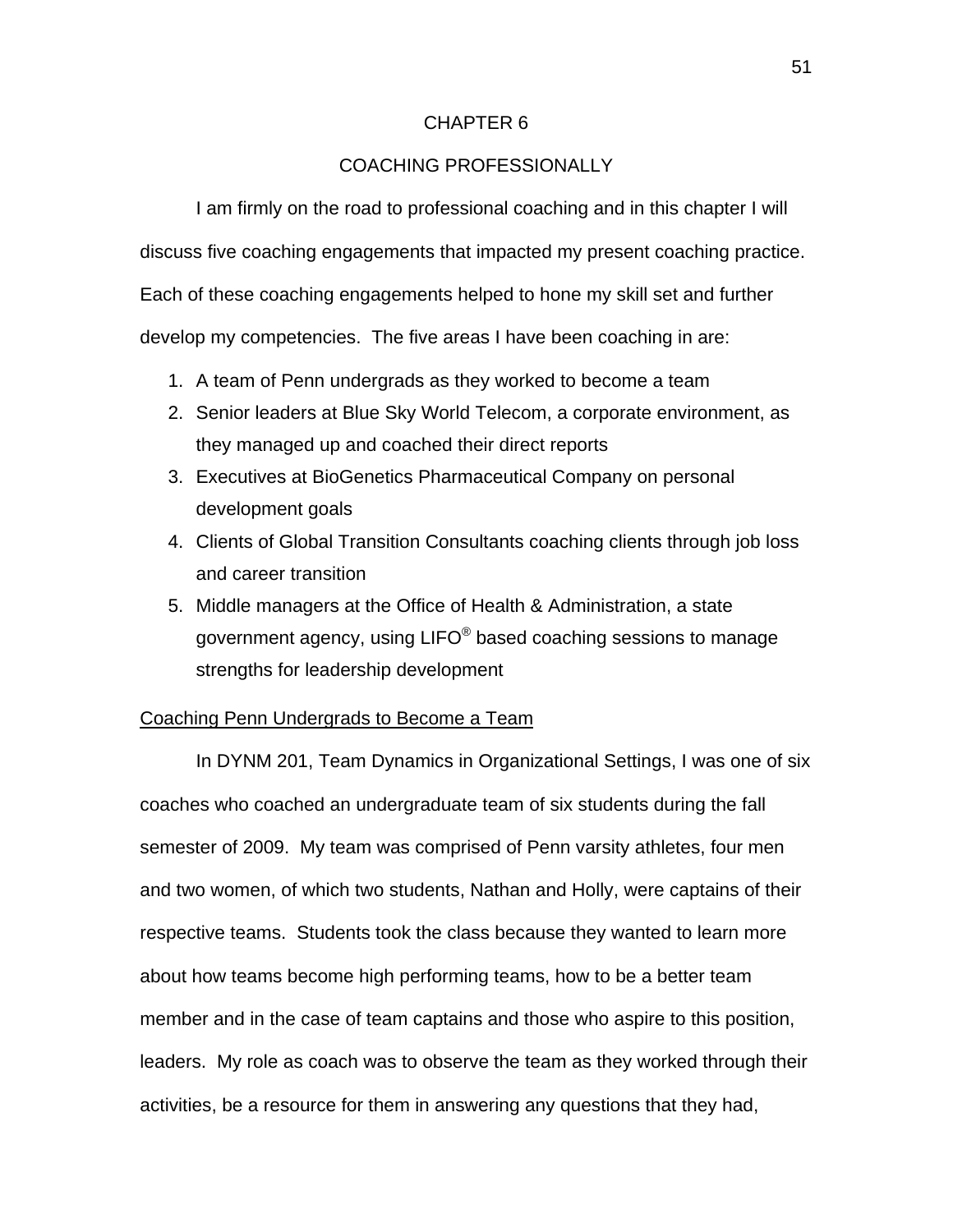facilitate maintenance meetings, and let the team determine how they would fulfill their course requirements, coaching them as they requested assistance or I observed an issue that required discussion.

 My team was comprised of thoughtful, intelligent young adults who were interested in succeeding at accomplishing the requirements of the class. I noticed that they were all introverts and discussions began slowly, often with a preliminary period of silence. Initially, they were friendly and everyone attempted to get along by agreeing with everyone else. They focused on completing their assignment so they could move on to the next without a vested interest in the outcome of the activity. Therefore, the team members did not take a position and defend their rationale as to why the group should make a decision regarding a particular task. For example, during the scavenger hunt, they selected random items without giving much thought to what they might have to do with them later and agreed to select an item just to agree. That resulted in the team losing seven of their ten items after they conducted consensus validation, a methodology that measured the degree to which team members agreed on selected items. Since team members voted that those seven items were valued below seven on a scale of one to ten with ten being excellent, they had to replace them on their own time outside of class.

 During "Murder One," an activity that highlights the need to share information, personalities began to emerge with one person, Doug, attempting to take a leadership role by making suggestions and pushing the team to accept his suggestions without much discussion. I noticed another member, Mark, sitting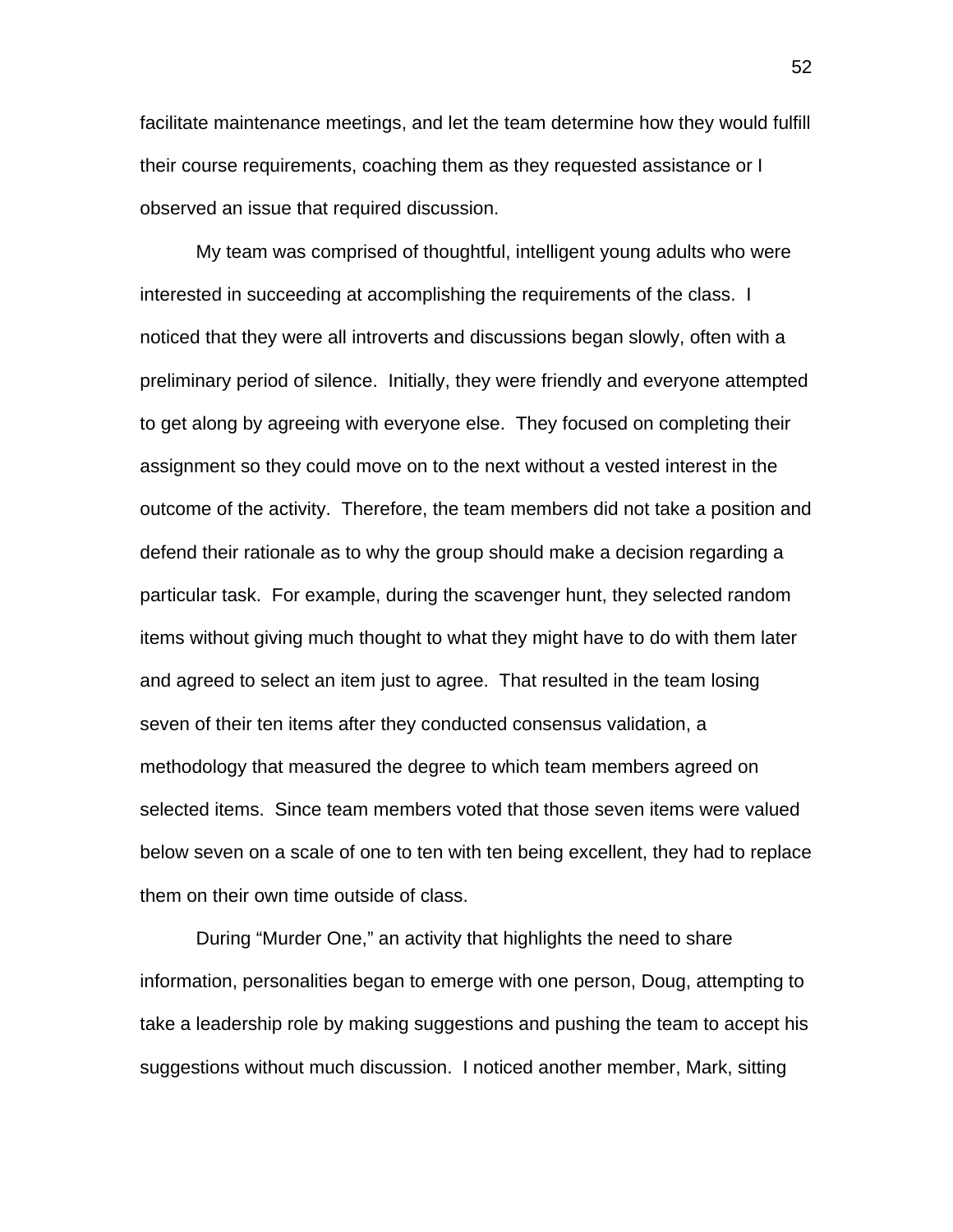with his chair pushed back just outside the team's circle who was listening but not contributing much, and he later remarked that he had a hard time hearing. The most conversation occurred between Doug and Nathan with Holly, Ava and Mike contributing occasionally. When I conducted the maintenance meetings at the end of class asking the members about the activity and whether they thought there was any other way to discover the activity's answer, Mark suggested that they could have read the story aloud but his comments were largely ignored, yet his suggestion would have revealed the inconsistencies that marked the differentiated story versions each member had. That would have likely led to a discussion about the suspects, and that conversation could have produced the correct solution.

 The following week, Doug was absent and the team noticed a difference in their communication style and how much more productive the team was. This was reinforced when a member of another team interviewed each member of my team, and their comments showed up in the feedback. When Doug returned to the team, I took him aside and coached him on how to express himself without making the team feel dominated by his comments. In my feedback session with the team, the members recognized Doug's behavior and Ava said she "blasted him outside of class with the full force of her  $CT$  LIFO<sup>®</sup> style" telling him to stop monopolizing the conversation in team discussions. Doug meanwhile, said he thought he had suppressed his commanding style and was being overly agreeable.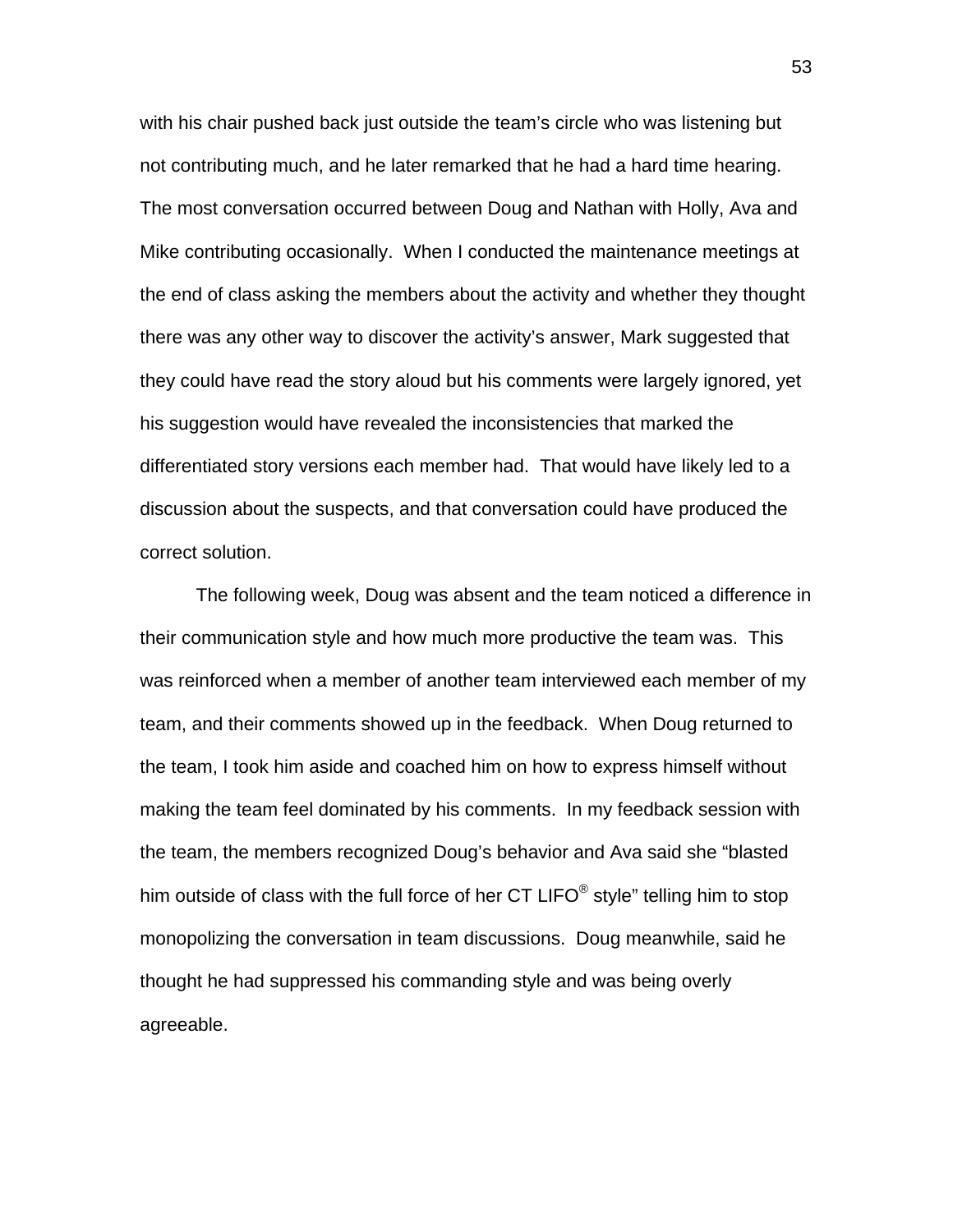Coaching the undergraduate team, I learned that this team was experiencing what teams generally experience when cycling through Tuckman's stages of group development. In the forming stage, they quickly agreed to appear friendly, especially when they didn't have a vested interest in the outcome and "group members rely on safe, patterned behavior and look to the group leader for guidance and direction" (Five Stages of Group Development, Pfeiffer & Company Theories and Models, 1991, p100).

 The team never made it out of the forming stage. While they had a few skirmishes, they never truly entered the storming stage and certainly did not become a high performing team. "The performing stage is not reached by all groups" (Five Stages of Group Development, Pfeiffer & Company Theories and Models, 1991, p102).

#### Coaching in a Corporate Environment at Blue Sky World Telecom

 The first consulting job I sold was to Blue Sky World Telecom where my classmate, Todd, asked that my business partner, Lynn and I, come in to coach his senior leadership team and present a half day training session on LIFO<sup>®</sup> styles to them and their direct reports. I coached Todd and his peer David, both VP's. David was in charge of Public Relations and he was interested in knowing more about how he could use  $LIFO^{\circledcirc}$  to improve his communication with others, particularly with his hard charging boss, Kyle, the president. We were interrupted in the middle of our coaching session by a call from Kyle summoning David to his office. David asked me to continue our coaching session so I asked him to tell me about Kyle's communication style.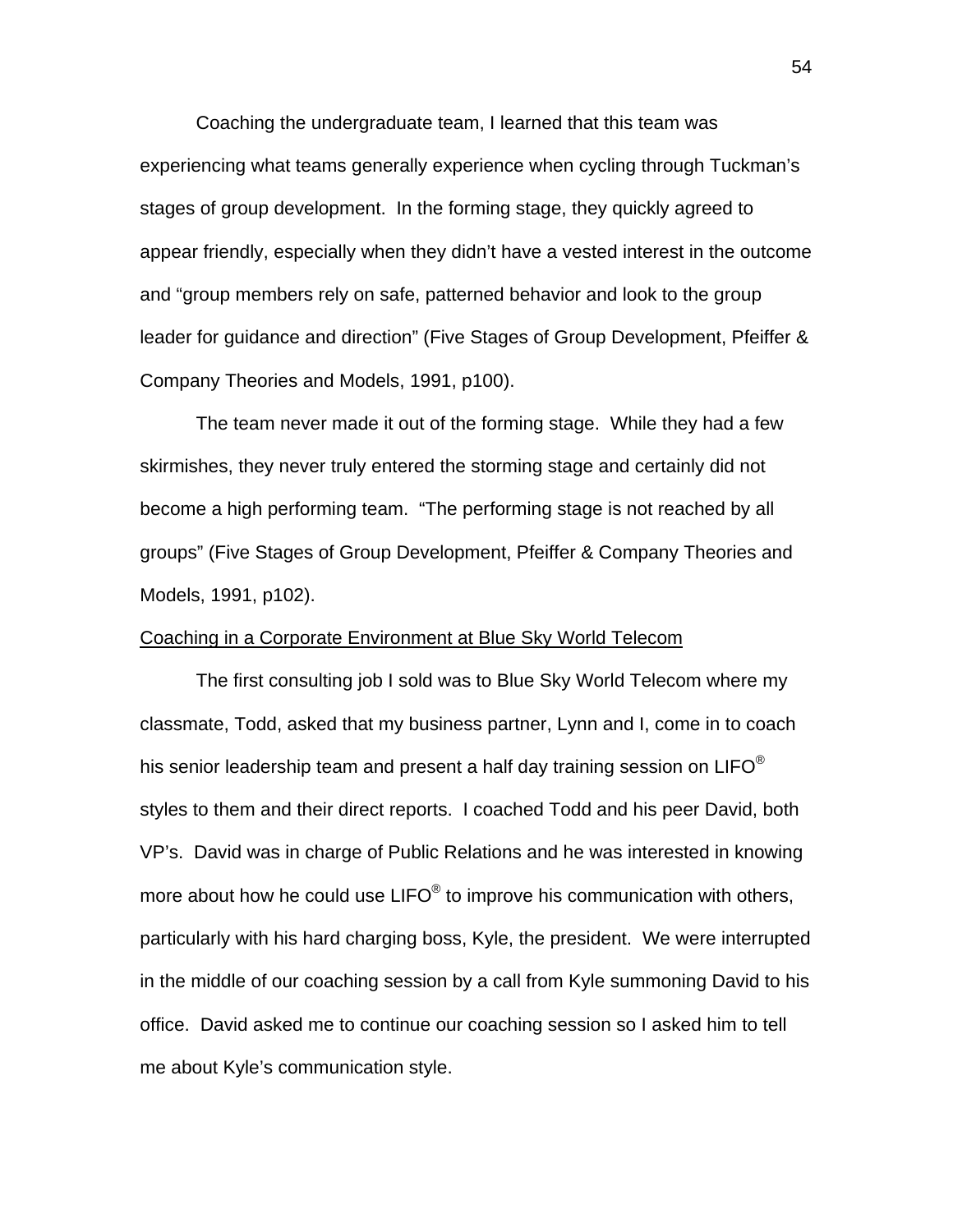David described a controlling-taking person perfectly. Kyle was a forceful, direct, quick to act, urgent, and a bottom line results-oriented person who wanted to capitalize on an opportunity that had developed overnight. David had been addressing the opportunity he knew was coming, but his plans were not fully in place.

 I focused on preparing David to talk with his boss. I coached him to give Kyle a top line overview of his plans. I let him know that Kyle only wanted to know that David had a plan for addressing the topics under discussion and that if his plan failed, David had a plan B. David was surprised to hear that but glad because his plan would not gel before he had to meet with Kyle. I told him that Kyle didn't want to know any of the details, background information or why David was doing what he was planning and I coached David not to discuss details, but rather to talk with Kyle in bullet points ending with what David was going to deliver and when. I also told David that he could disagree with Kyle and briefly say why his own plan would work best so long as he could capitalize on this opportunity and he could deliver what he promised.

 David was gone for fifteen minutes and when he returned, he had the biggest grin on his face his colleagues said they had ever seen. David related that he had the most successful interaction with Kyle that he had ever had. He had disagreed with Kyle, suggested an alternative in line with his plan, got his points across and convinced Kyle that he had the situation well in hand. Best of all, David said he felt confident doing it and the stress he usually felt was gone, replaced by relief that he didn't need to discuss all Kyle's issues in detail. Later,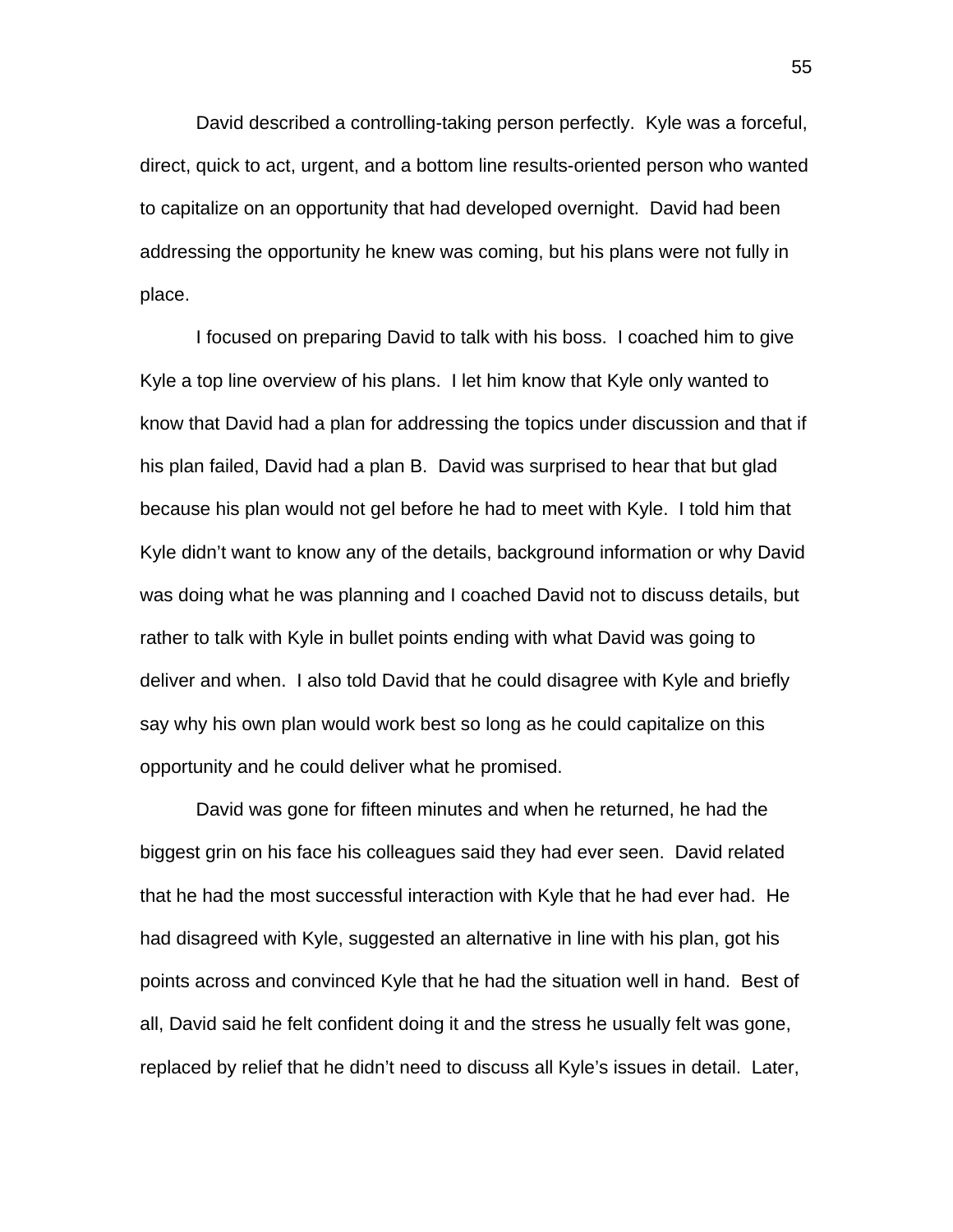Todd told me that David was "sold" on LIFO® and the slide-a-style tool we used in the training session describing what each communication style wants to know, and it was constantly in his hand thereafter while he was on the phone with the media.

 David's success with his difficult boss resulted in my doing another training session to introduce Todd's entire regional team to  $LIFO^@$  in an interactive training session several months later. Through this coaching session, I was able to observe LIFO<sup>®</sup> principles in action.

#### Executive Coaching at BioGenetics Pharmaceutical

 Coaching an executive at BioGenetics Pharmaceutical gave me the opportunity to apply the same coaching principles in a publically traded corporate setting as I used with my first client, Tamika, in a supervised classroom setting.

 My client, Jill Curry, had experienced difficulty fitting into the corporate culture after joining BioGenetics, a large pharmaceutical company that developed and manufactured specialized therapeutics. When I met Jill, she had been with the company for several months, had planned to move across the country to work at the company's corporate headquarters, but had negotiated a work from home arrangement with her manager that negated her necessity to move. Jill was seen as an ineffective communicator who wore her feelings on her sleeve.

 Jill's department head, Carrie First, was the director of global learning and development for Research and Development and, as a coach herself, was a believer in the value of executive coaching. When Carrie offered the opportunity for her direct reports to be coached by external consultants, Jill was excited to be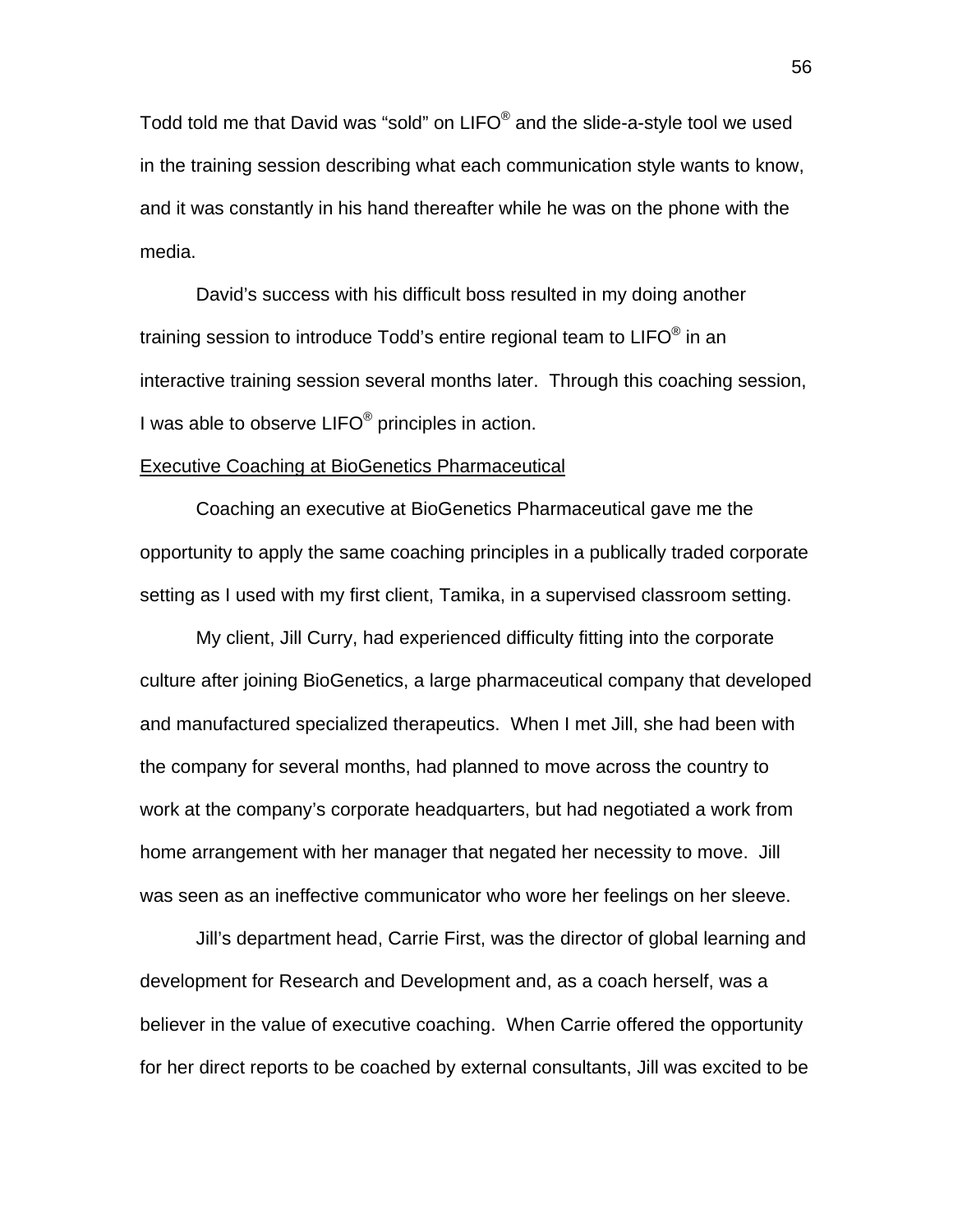included in the program and looking forward to working with me. Jill's goal was to be a successful team leader by communicating effectively, being available to her team for scheduled and impromptu meetings and discussions, and being seen by senior leadership as promotable even though she wasn't in the office every day.

 In coaching Jill, I used the Wilkinsky 9-Step coaching model beginning with engaging and getting to know her, and setting goals that she wanted to achieve. I gathered data from her manager, peers and direct reports by interviewing them using a list of questions we decided on together. She wasn't surprised by the feedback she received, and together we agreed on a plan for Jill that allowed her to practice the new skills we discussed in live, low risk settings first before using them in more important interactions when her visibility could be observed by her manager and other senior leaders.

 In the year that I coached her, Jill worked on how to contribute in peer meetings and respond appropriately to suggestions when she didn't agree with them. She learned how to phrase requests so that she was able to get the results she wanted, interact with others virtually and in person with grace and confidence, and to control her emotions when confronted by the words and actions of difficult people, one peer in particular. Jill's major area of learning was how she could best fit in from a distance, deal effectively with others, especially difficult people, and control her emotions so that she appeared to be the competent, confident leader that she was. She has since been promoted and is performing well for the company.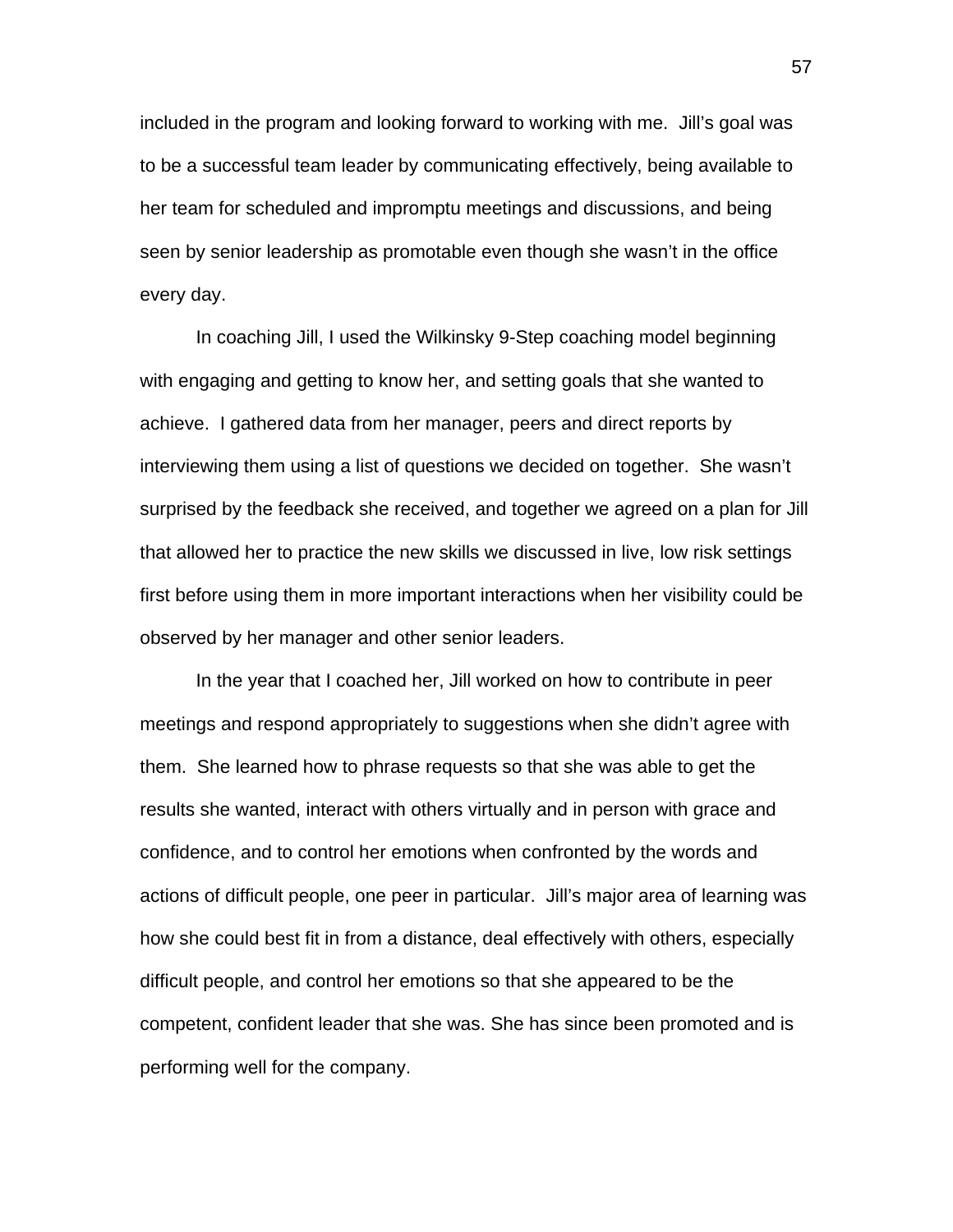I learned that the principles that I had been learning, the models, the tools, the techniques and the normative coaching protocol were the same for Jill as they had been in past coaching experiences, and had again proven to be very effective.

# Career Transition Coaching for Global Transition Consultants

 I have been doing career transition coaching for Global Transition Consultants for over a year and a half. Coaching is done virtually, over the phone and through the internet via a password protected website. My clients are assigned by the company I consult for and I contact my clients via phone to begin their career transition process. I engage them in the process, explain the benefits of coaching and talk with them about their next steps. Some people expected to be laid off, others thought it would happen to someone else, some were in shock, and occasionally, some were very happy to have the opportunity to re-direct their life toward something they had wanted to do for some time.

 When a person experiences job loss, they go through the same stages of grief as someone whose loved one has died, so it is important to coach them so they can honor their past and see possibilities for their future. I ask open ended questions to draw them out and get them to express what they are feeling. They cannot move on until they do. Then I ask them to reflect on what they do best, paying attention to those things that they think are easy because those are their gifts. What I enjoy most about this type of coaching is that when I ask the right questions, my clients are able to reflect on what they love to do, are passionate about, and have been dreaming about for most of their life. After job loss, some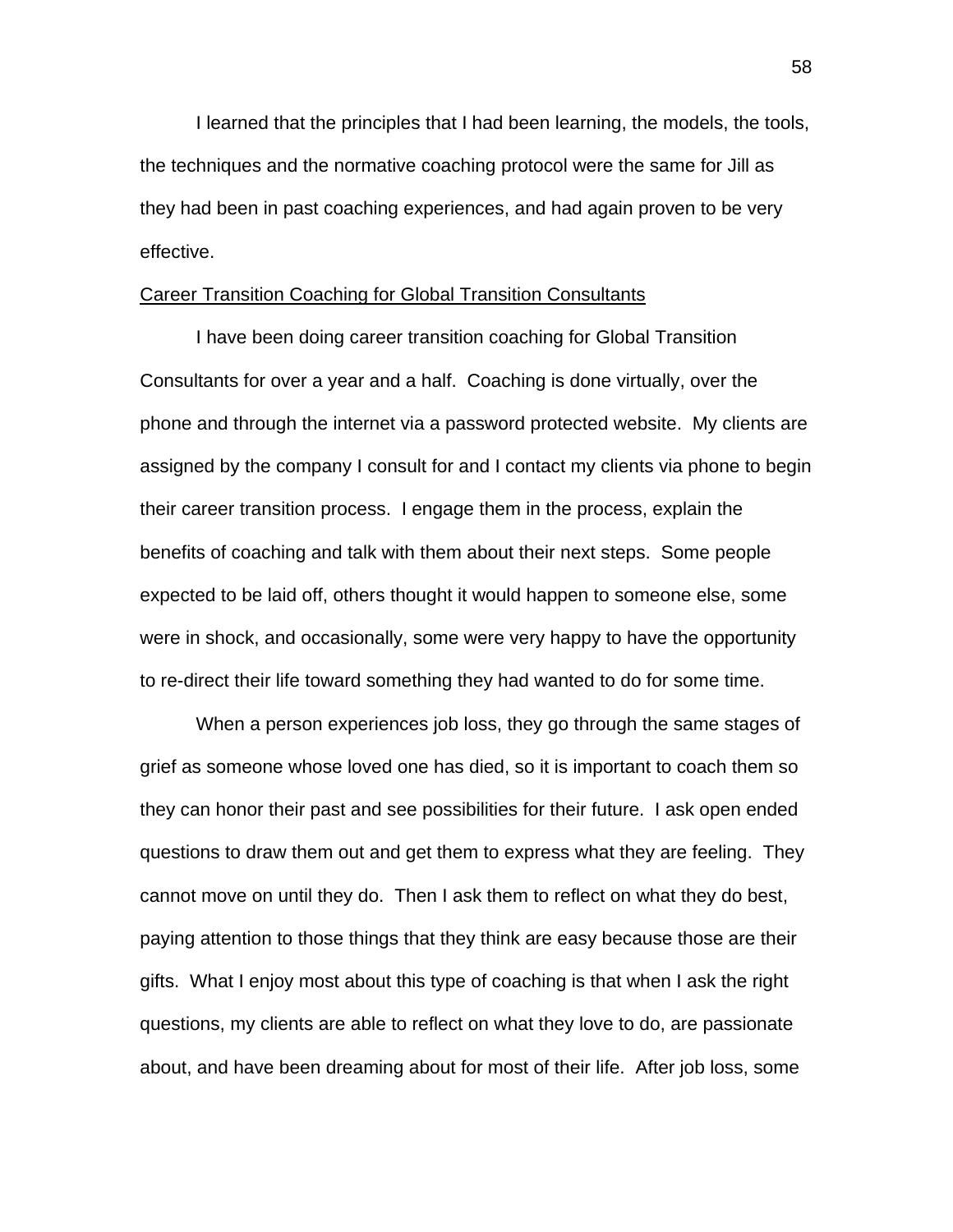are ready and able to create a plan to implement their dreams once they realize they now have the opportunity to do so. I love helping them to connect the dots created by their work life to create a new future they will be passionate about.

 I can do that because that is my gift. On the Enneagram (Riso, 1996, p12), a system of describing the nine personality types from unhealthy to highly functioning healthy personalities, I am an eight, a leader. One characteristic of the leader personality is that I can see how disparate things go together, or I "see the possibilities in people and in situations that others do not recognize" (Riso, 1996, p309), and that aptitude helps me to generate ideas about the kind of work my clients may be good at but have not thought about. I ask questions to uncover insights into my client's capabilities and discover their unfulfilled dreams. In my coaching practice, I am able to guide my clients through thinking about what would make them happy in their next job by listening to their stories and asking probing questions that reveal hidden, untapped skills that will lead them to multiple pathways using the talents and experiences they already have. What do they enjoy doing? What do they love? What are they passionate about? What successes have they had that they enjoyed and were most proud of achieving? The answers to those questions have provided a doorway into identifying their strengths. Since I have personally transitioned to a new career several times, I am skilled in recognizing how skills in one job are utilized in another and I help my clients see how they can take their skills and apply them in new ways to reenergize their careers.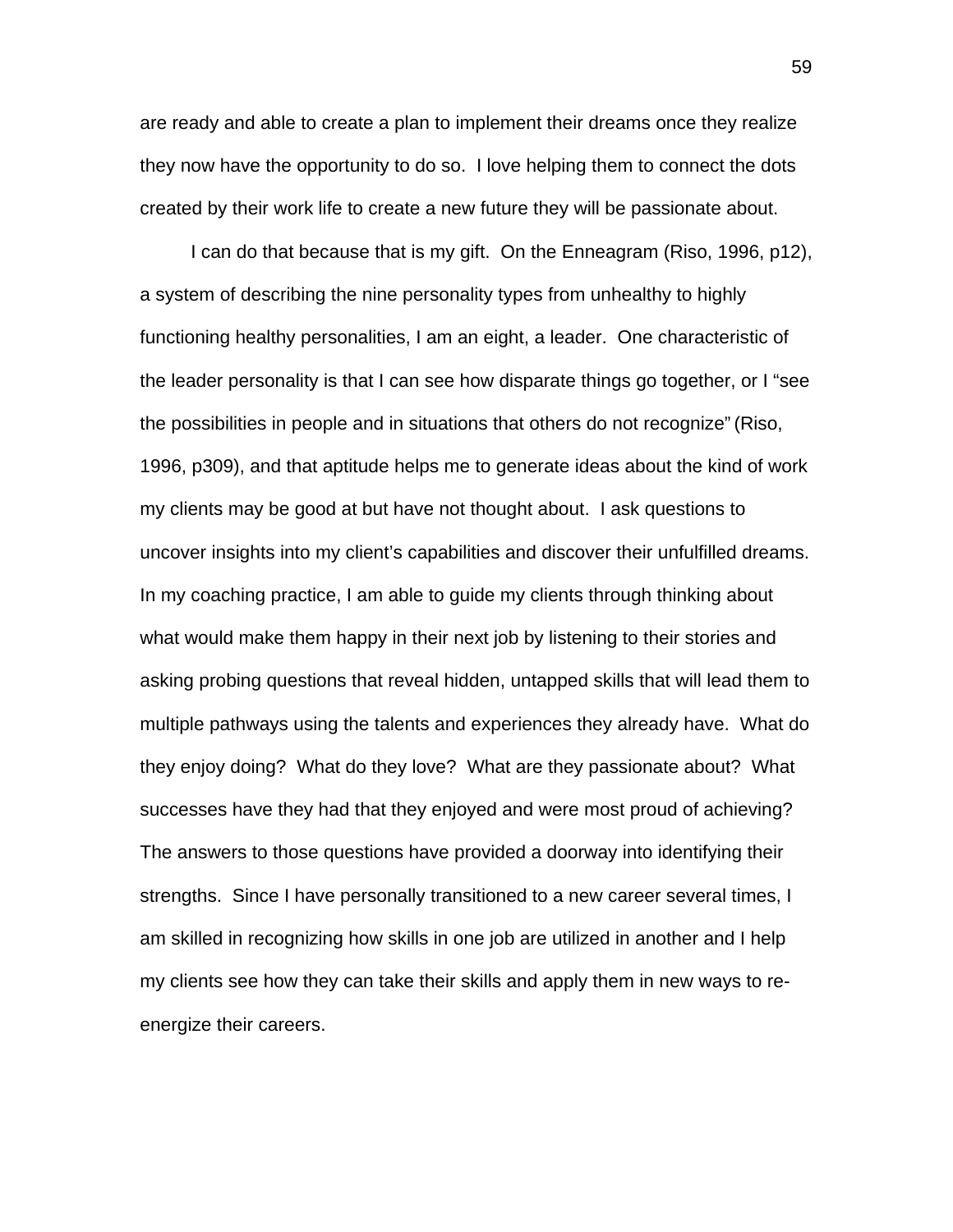The results of this coaching have been that more than 40% of my clients have landed new positions, even during the recession in 2009 and 2010, well above the percentage of clients coached by my peers who have found new jobs. What I learned is that to do this coaching well, I have to be an extraordinary listener, able to ask the appropriate questions that get my clients to move beyond their anxiety of not having a job while getting them to focus on their strengths. Then I can teach them the mechanics of job search so that they can successfully become employed again doing what they love most.

### LIFO<sup>®</sup> Coaching for the Office of Health & Administration

The Office of Health & Administration, a state government agency, offered a LIFO $^{\circledR}$  4-session coaching program to middle managers who wanted to utilize their strengths and develop leadership skills. The six managers who signed up for the program each had an average of 15 – 20 years of experience at the agency. They felt they had good technical skills in their jobs, but wanted to become better leaders capable of coaching their teams and increasing productivity.

LIFO $^{\circ}$ , discussed in Chapter 4, was used as the basis for my coaching three managers. Each manager took the LIFO $^{\circ}$  survey and received feedback, discussed behavioral options, and developed and implemented an action plan using "SMART" goals, that is, specific, measurable, achievable, relevant and timely.

 One of my clients, Kate, was a department manager and a direct, no nonsense kind of person. She prided herself on finding a way to get the job done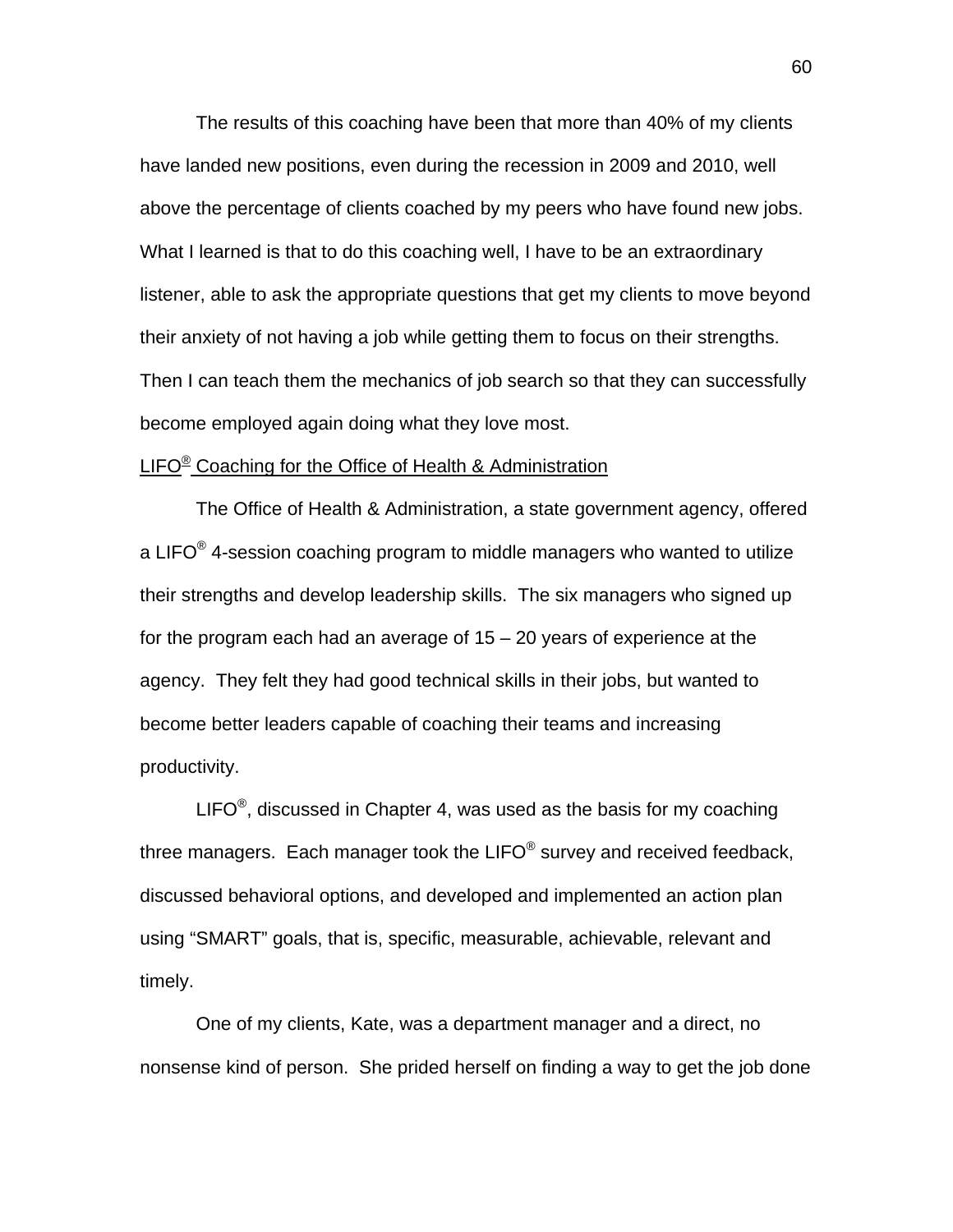no matter what the challenge. Over time, she had worked her way up the ladder and valued getting results. Her LIFO<sup>®</sup> survey revealed that she was a controlling-taking person. After we discussed the behaviors that each LIFO $^{\circledast}$ style characterized, she realized that she had the greatest difficulty with conserving-holding people because they liked to go into detail and over analyze everything and she said it made her eyes glaze over. She and Randy, one of her direct reports, were clashing and she wanted to use her coaching to learn how to coach him better. As it turned out, he too, was a conserving-holding person.

 We talked about what is important to people with that style, and why they were clashing. She was annoyed because her department was buried in work and Randy was being too thorough. I asked her if there was a particular project that would play to his strengths that she could assign to him and she said there was. I asked her to reframe the assignment by suggesting that she could tell him that she knew he could do the job and would he like to be in charge of this special project for her? The benefits of doing that were that he would not miss anything important, and details were her blind spot. A blind spot could cause her to screen out or miss available options or opportunities whereas Randy, with his conserving-holding style, would not. If there was something that required a decision from her, he would be sure to bring it to her attention. She liked that idea and agreed to try it at work.

 In our next session, she reported that when she asked Randy to be in charge of the project, he lit up immediately. He was excited about it because this was the first time she had given him an important project and he said that he was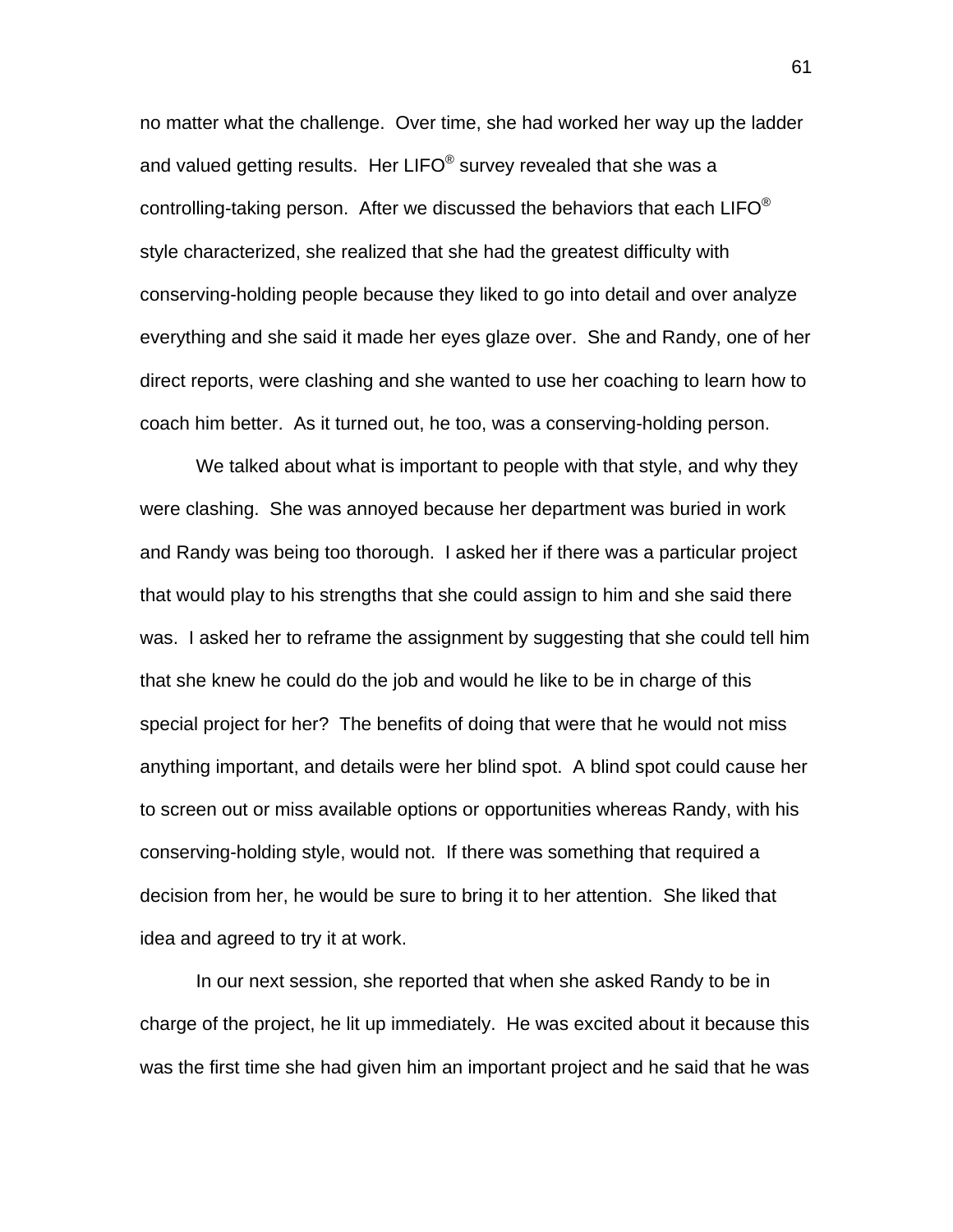glad she trusted him to lead the project and felt valued that she asked him to spearhead it. Kate was thrilled because it meant that she had engaged him to handle a huge complex project and she could delegate it knowing that the project and all its details were in good hands.

 After the coaching sessions at the Office of Health and Administration, my clients reported high satisfaction with the coaching they received and a high level of success on the job.

 In each of the above coaching experiences, I was able to apply the theories, frameworks, methods and practices learned in my MSOD journey to practical coaching experiences. Each enhanced and honed my skills and competencies as a coach.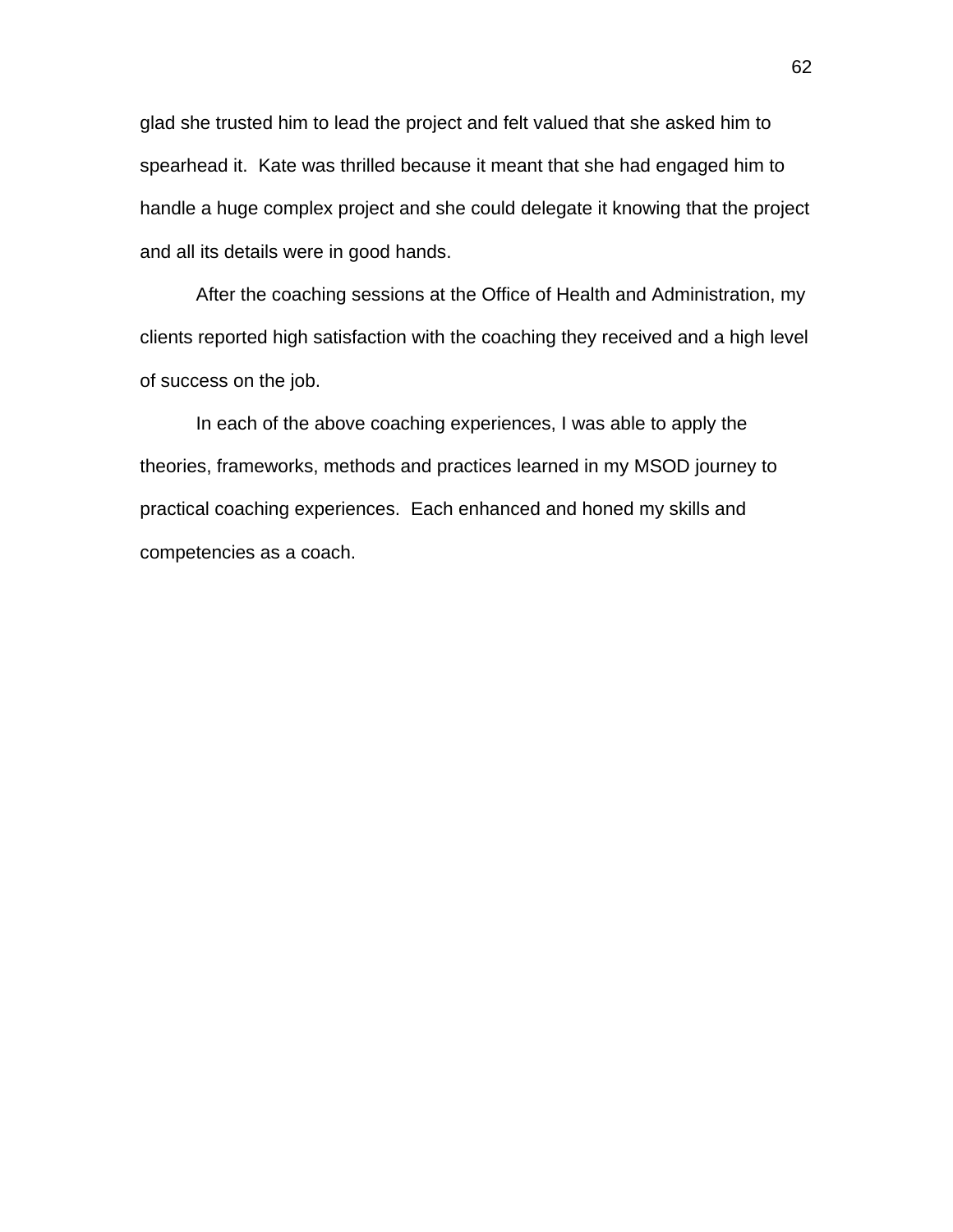#### CHAPTER 7

#### **CONCLUSION**

 When I began my journey, I was a sales and marketing executive who was looking for the opportunity to enhance and grow my skill set and I am fortunate to have found the University of Pennsylvania's Organizational Dynamics program. It has provided me with the kind of intellectual challenges I was looking for and a superb academic fit.

 While at Penn, I have taken courses in three concentrations, Organizational Coaching, Leadership, and Change Management that have prepared me to coach inside an organization or as a coach in my own consulting practice.

 Today, I am at a crossroads between these two life paths. I love being part of an organization where my skills can be utilized to contribute to the organization as a whole to make it a better place to work, and I enjoy the one to one client interaction and the flexibility that having a coaching practice allows.

 As I think about what I would like to do next as a coach, I would like to have the opportunity to work with people who would like to become better leaders, especially in times of change. I am particularly good at seeing the big picture of what an organization could be and recognizing how people with particular skill sets can be effective in their roles while the world around them changes.

 I am also a very effective career transition coach to those who have lost their jobs in a reduction of force downsizing. Although this is a very traumatic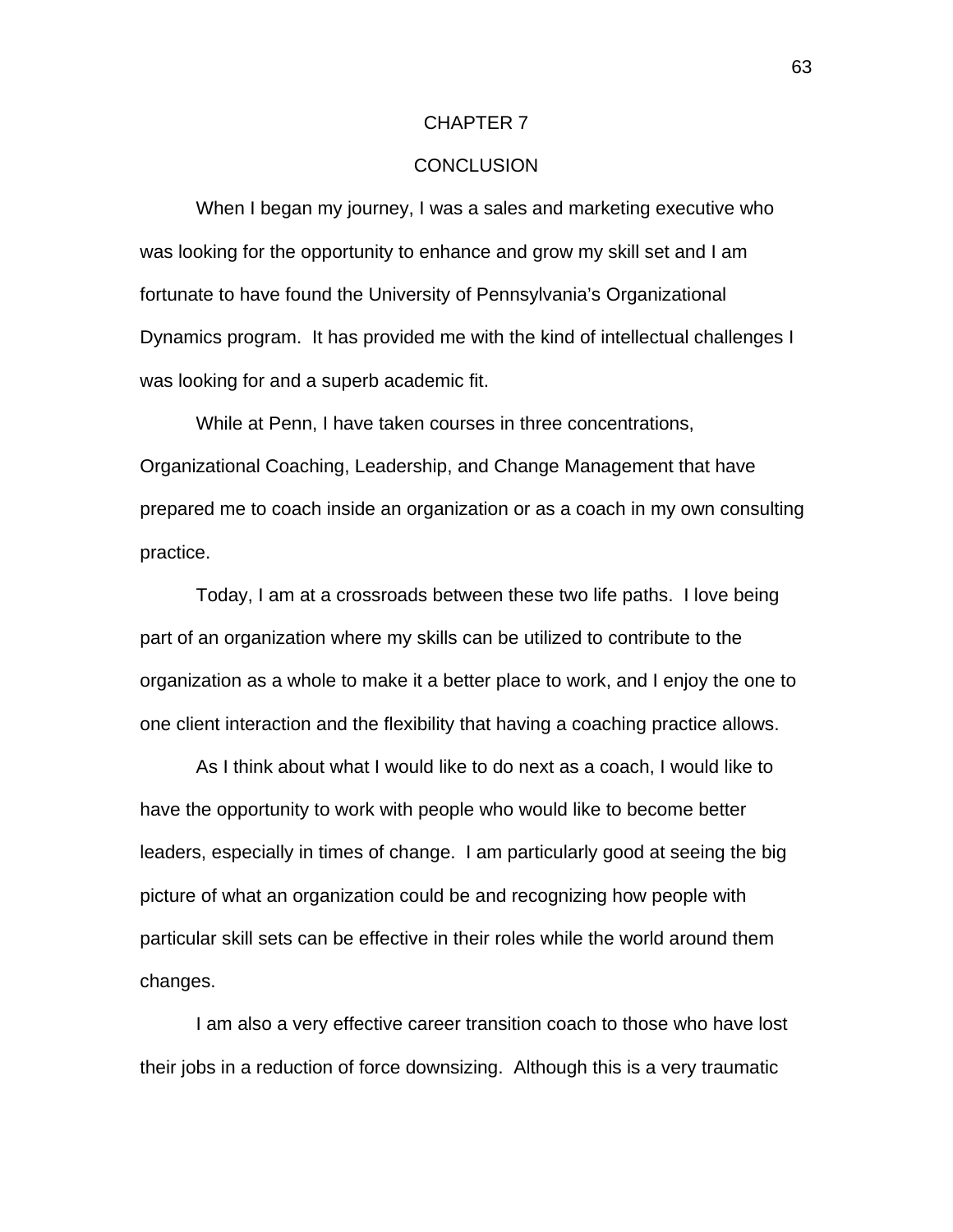time in their lives, I view it as an opportunity for them to do something they love that they might not have had the courage to do on their own had they not been laid off. My experience having been through this several times and my personality type give me the strength to see them through to the possibilities they can create for themselves when they focus on what they are passionate about. I have to wonder what the world would be like if everyone who works worked at a job they loved and were passionate about every day. What kind of productivity and achievement might we all create if everyone could use their best talents to do what they love all the time?

 I have learned the theory of executive coaching and have been afforded the opportunity to apply my learnings in supervised practical experiences that have led to my becoming a practicing professional coach. I have enjoyed the journey, acquired new skills and experienced the joy of watching my clients transform themselves before my eyes knowing that I contributed to their success and made a difference in their lives. More than anything, that brings me joy. I feel that I have learned much during my time at Penn, but I still have much to learn.

#### Insights for Readers

 For readers who may be following a similar path to their own life's passion, I would encourage you to have persistence and never give up on your goal, no matter what it is or who thinks its achievement isn't possible or "realistic." It is never too late to do what you love no matter what your age or other restriction you may place on yourself. Have the courage to take that first step because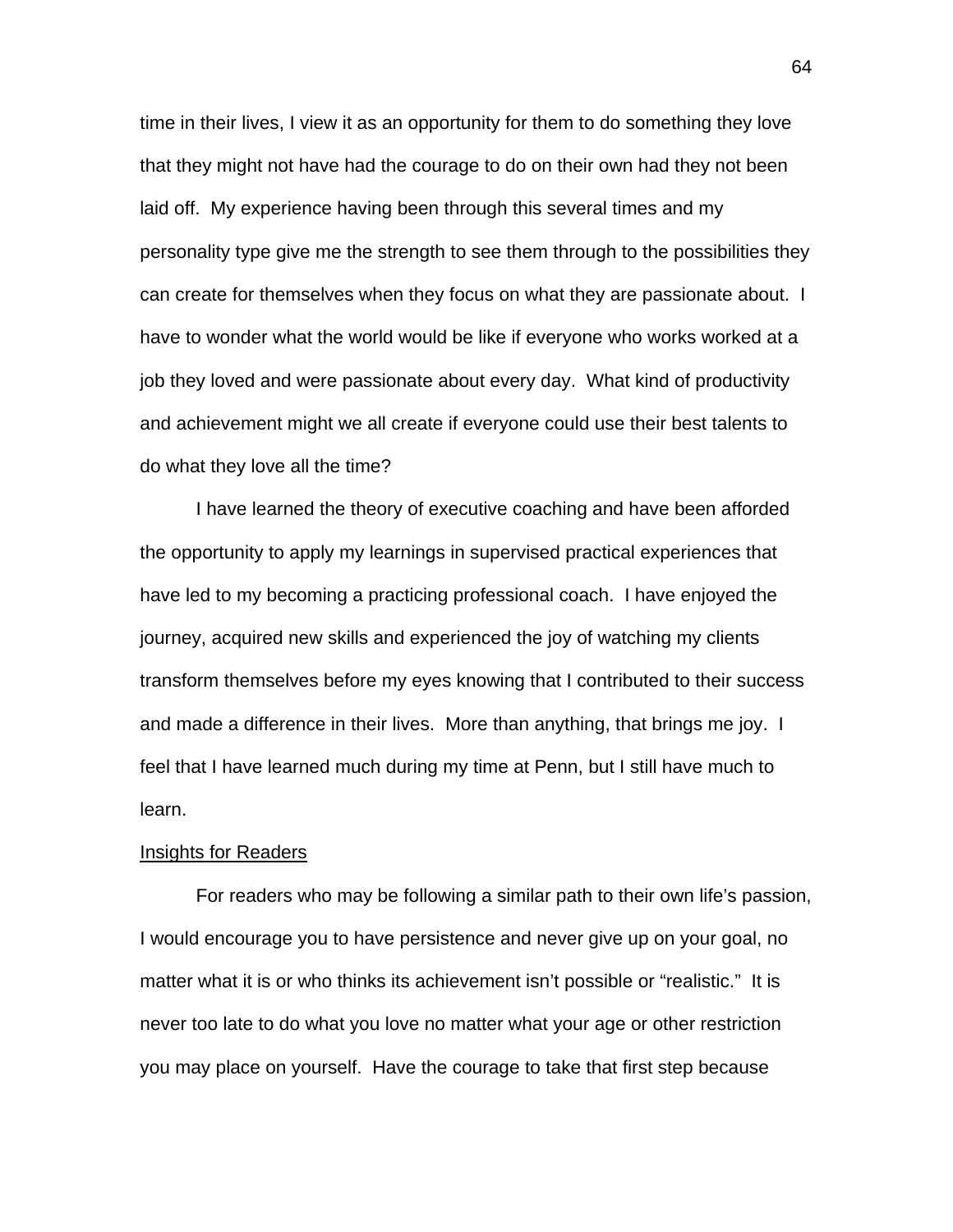when you create action, you will be on your way toward accomplishing your goal. Life flies by when you are not paying attention and just living your life, so start today to do something that will bring you joy. Don't get stuck on "someday I'll…" Some day may be… never. We will all be working a long time, so think about what you would truly love to do.

 If I were able to coach you, here are a few of the questions I would ask and three exercises I would suggest to help you clarify your thoughts and get you to think about what is really important in your life. Write down the answers in a journal and date each entry (remember to include the year). Tell yourself a story about each one.

- 1. What do you enjoy doing that you would do, even if you weren't paid?
- 2. Do you like to work with people, ideas, things or a combination of them? Write a story about what you did when you did some or all of these things.
- 3. What are you are passionate about?
- 4. What are you doing when you lose track of time?
- 5. What kind of an environment would you like to work in? Imagine it in as much detail as you can and write about it.
- 6. How much of your income are you able to save each payday so you can build a nest egg that will allow you to fund your dream? (Or survive being downsized?) Review your finances and ask yourself what is more important, spending money or your dream?
- 7. What do you do that you think is "so easy anyone can do it?" That is your gift. How many gifts are you discounting? List them.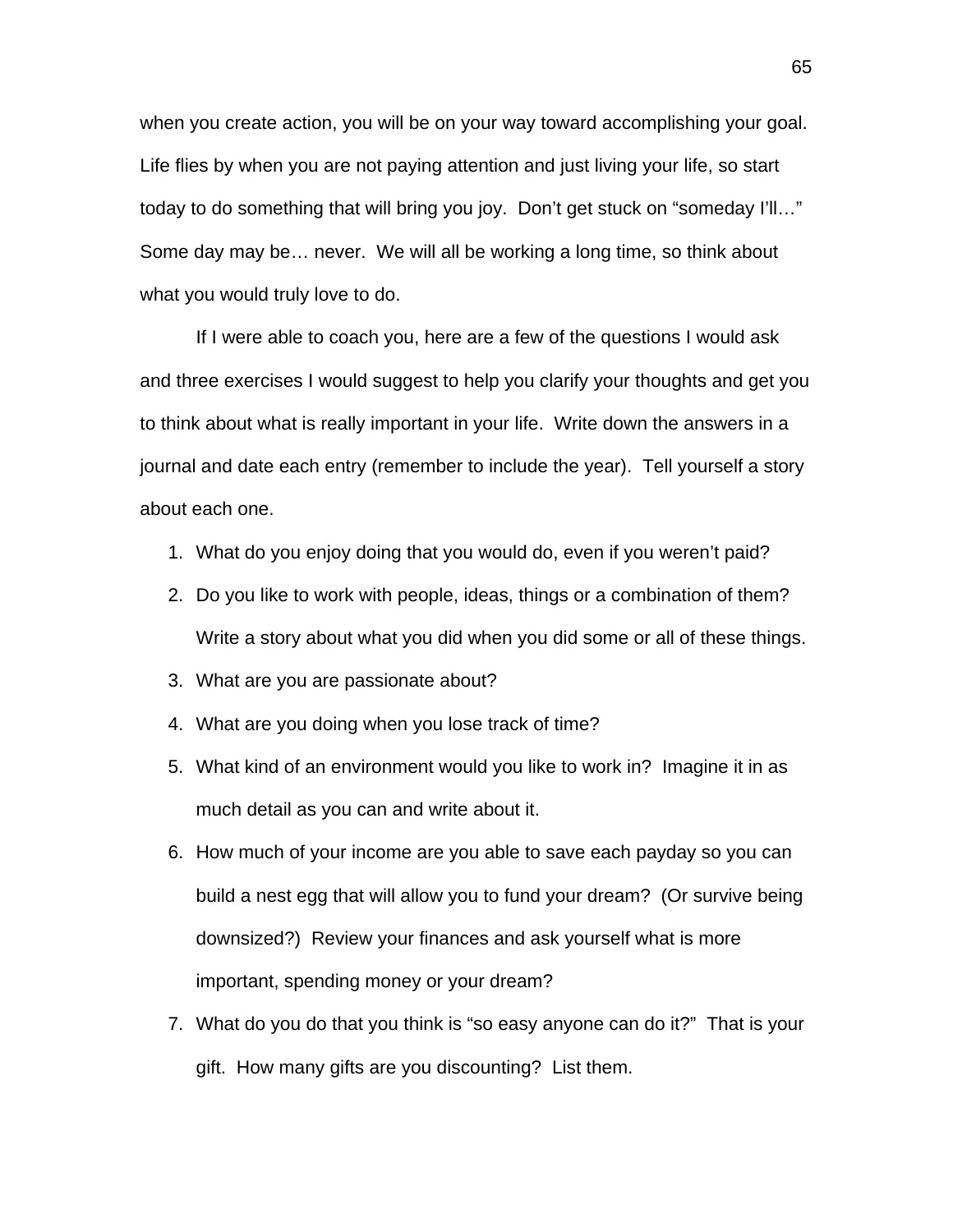- 8. What do you value most?
- 9. If you could change one thing in the world, what would it be? What would that mean to all of us?
- 10. When do you feel most alive, happy and enthusiastic?
- 11. When you were younger, what did you always want to be? Why?
- 12. How do you want to contribute to the world?
- 13. What would you like to be remembered for?
- 14. What do you keep thinking about even though you think you shouldn't or it is not important?
- 15. What attracts you again and again, even if you think you have outgrown it?
- 16. What legacy would you like to leave to your family, your organization, and the world?

#### Exercises

 Think about each of the exercises and write as complete a story about each one as you can. It is not possible to capture all of your thoughts in one sitting, so revisit them often and add, change and re-create the story until it rings true to you. Don't be surprised if some things stay the same while others change. That's okay. Just write.

1. You have won the lottery and have more money than you can ever spend. You have taken so many vacations that you can't take one more. They bore you. You have bought everything you have ever wanted and there is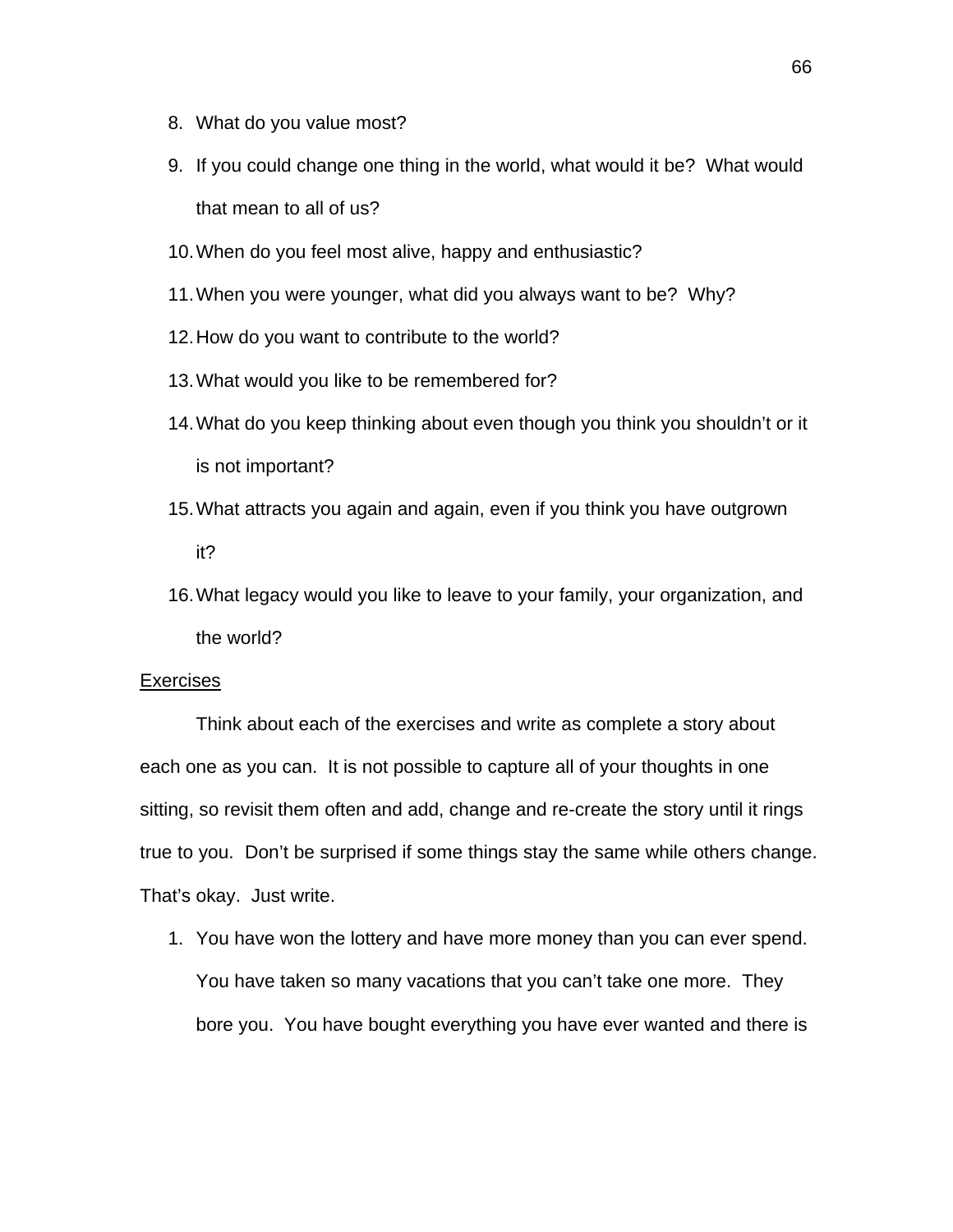nothing else to buy. You have decided to work. What will you do? What is your purpose?

- 2. Your great-great grandchildren are doing a video report about you at school and they show clips of your life. What are they saying about you? What makes you smile? What are you proud of?
- 3. Many businesses have mission statements to help guide them toward their goals. They define what the company is and what the people there are working toward. Start to write your own personal mission statement. It may change as you clarify your goals. Where do you want your life to go? What paths are on your life's map? Create your own "amazing race."

 Once you have written the answers to the questions and completed the exercises above, look for the threads that runs though your stories. What speaks to you? What is nagging at you that you are resisting? Pay attention, no matter how impractical or silly they may seem and don't brush them off. These are the clues to your best life. Often, they don't have a voice so the messages won't be clear. What does your heart want you to do?

 You can take the first step toward making your dream real by journaling. The next step is to select someone to whom you can tell your dream who will thoughtfully consider what you have to say and won't laugh or dismiss your words as a passing fancy or worse, criticize or betray you. Instead, this person or persons will ask questions that may prove insightful in helping you think about possibilities and later, insist that you use critical thinking in making your choices. They will cheer you on, tell you the truth and keep you on track toward achieving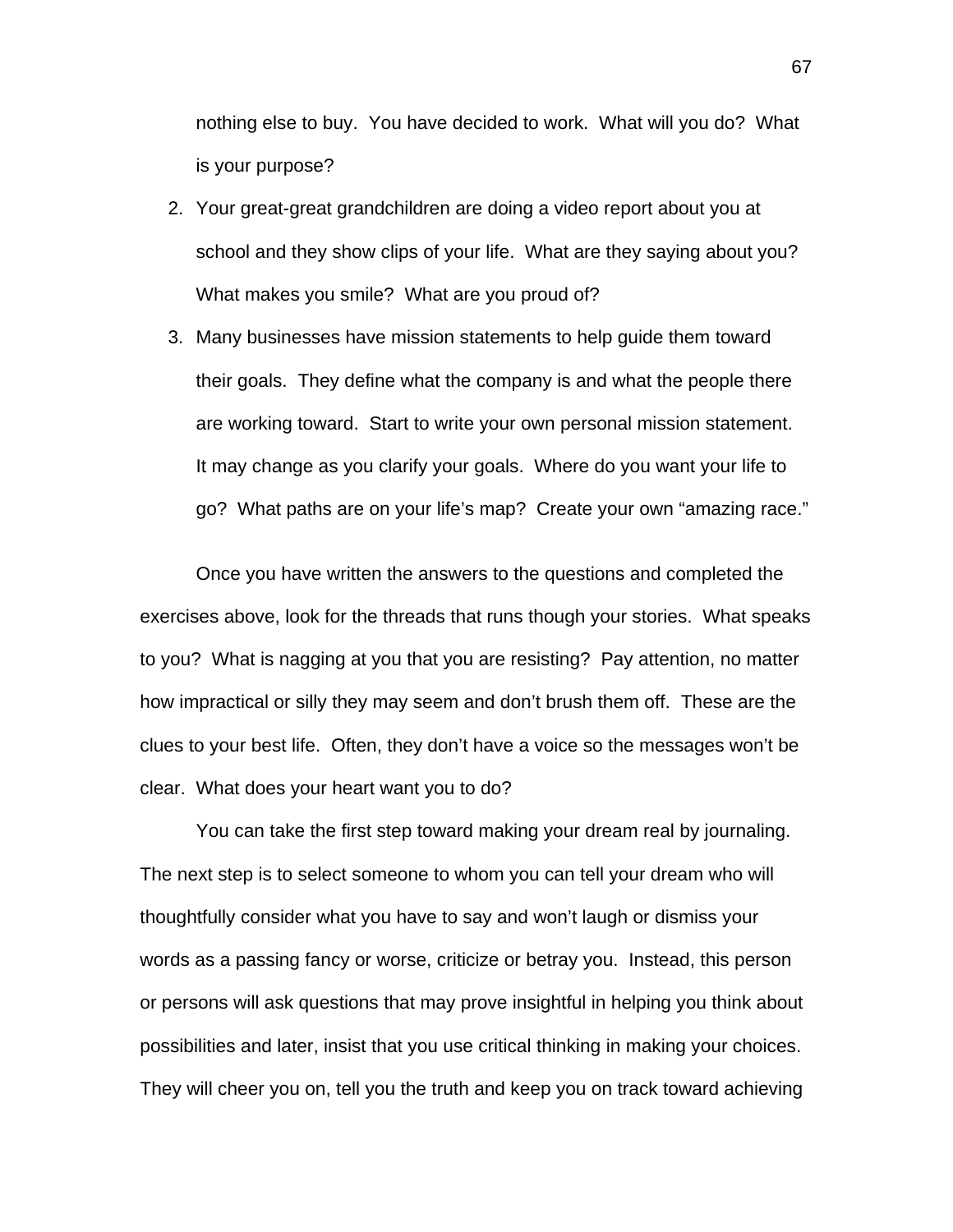your goal. Pick someone you can trust, and choose carefully because it matters greatly who you tell your dream to. A poor choice can derail you and a great one can inspire you. I hope you will tell your coach, and I also hope you will have supportive family and friends around you who will tell you when you are about to step in quicksand and when you are making a good choice at a pivotal time.

 I did many exercises like the ones above in finding my passion. It is uncanny how what I wrote then has shown up in my life now. Those things may not be exactly as I had envisioned them, but they are so close I recognize that I wrote about them and put my desires for them into action. That is why it is important to express your goals in detail. My favorite quote as I planned my path was, and still is, as follows. Perhaps it will inspire you, too.

Your mind would not formulate a strong desire for something that it is incapable of achieving. All of the resources necessary for the attainment of your goal are within your grasp, and will reveal themselves to you if you will set your sights upon that goal and strive persistently towards its achievement (Anonymous).

#### My Future as a Professional Coach

 I have been working as a consultant for a year and a half and enjoy the work. It seems like play to me because it is effortless much of the time. Play has a negative connotation in the business world but in my experience, when we are doing our best work and are at our most productive, we are "in flow" and to me, it feels like playing. I like the feeling of playing at work and the contributions I make to my clients.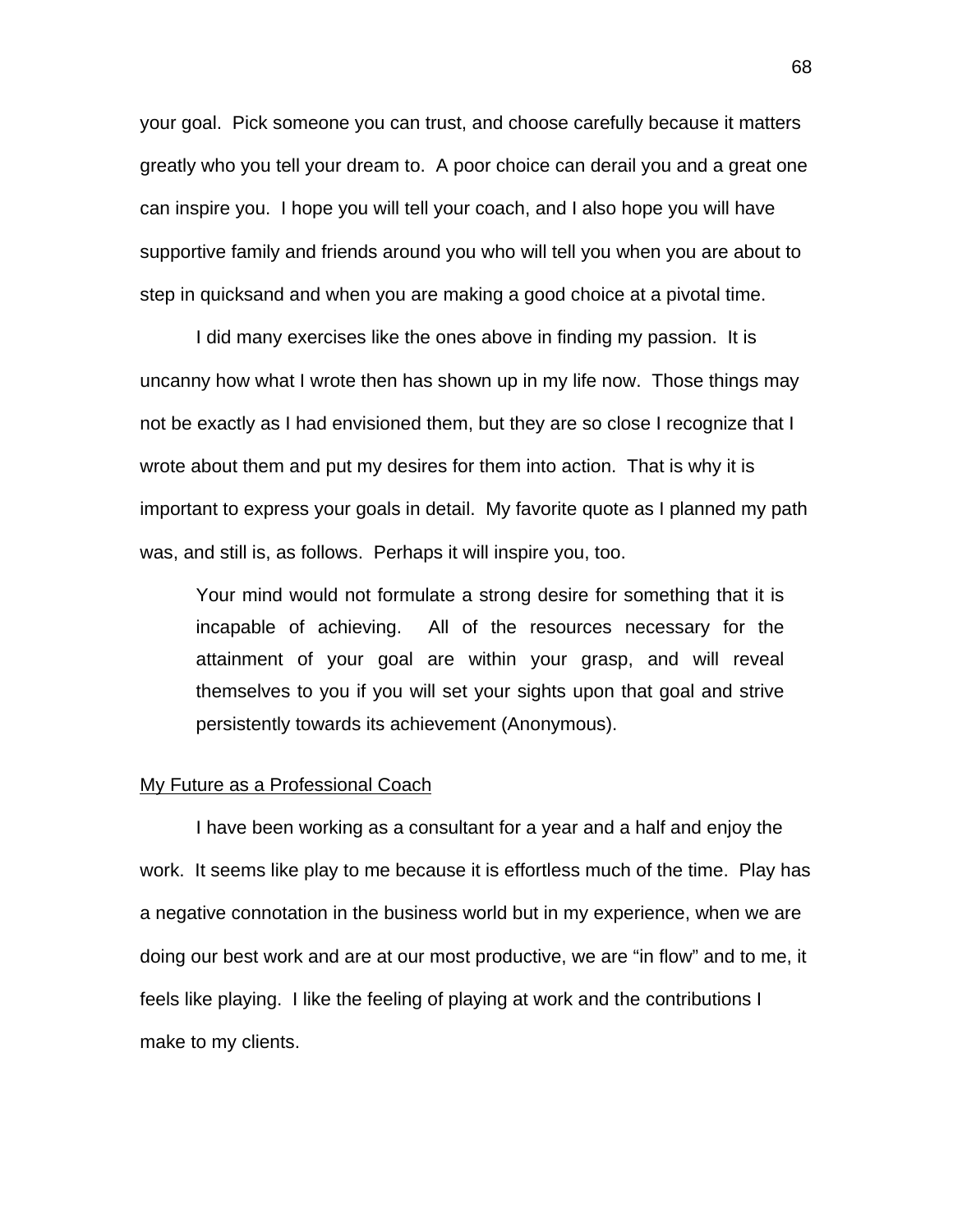My plans for the future are fluid at present as I consider all of my options. For now, I plan to continue coaching and build my consultancy to include more private clients and corporations. I would like to partner with classmates who have a similar interest to develop and deliver coaching programs that would help individuals, teams and organizations reach their fullest potential.

 I would also like to develop a part of my business around training others to use LIFO $^{\circ}$  effectively in their daily life. While at Penn, I was LIFO $^{\circ}$  certified and became a master LIFO $^{\circledast}$  certified professional this March which enables me to certify others to conduct LIFO® trainings. I would like to continue to coach and train using this behavior based method for understanding and communicating well with people in any situation.

 I will look for projects that interest me where I can make a difference in the lives of those I work with and to the organizations to which they belong. There have been many things that I have learned during my program at Penn that can only be used in large corporations, and if I have the opportunity to contribute to a change effort and work with people to ease their transition and help them grow in their jobs, I will pursue that path.

 My dream has been that everyone who goes to work loves what they do and if they don't, they stop doing that job and find the one they are good at so they can be the person they were meant to be. How much happier might we all be if only this were true?

 My goal is to coach as many people as I can to reach their highest potential. My journey began with a single step and I have walked miles since. I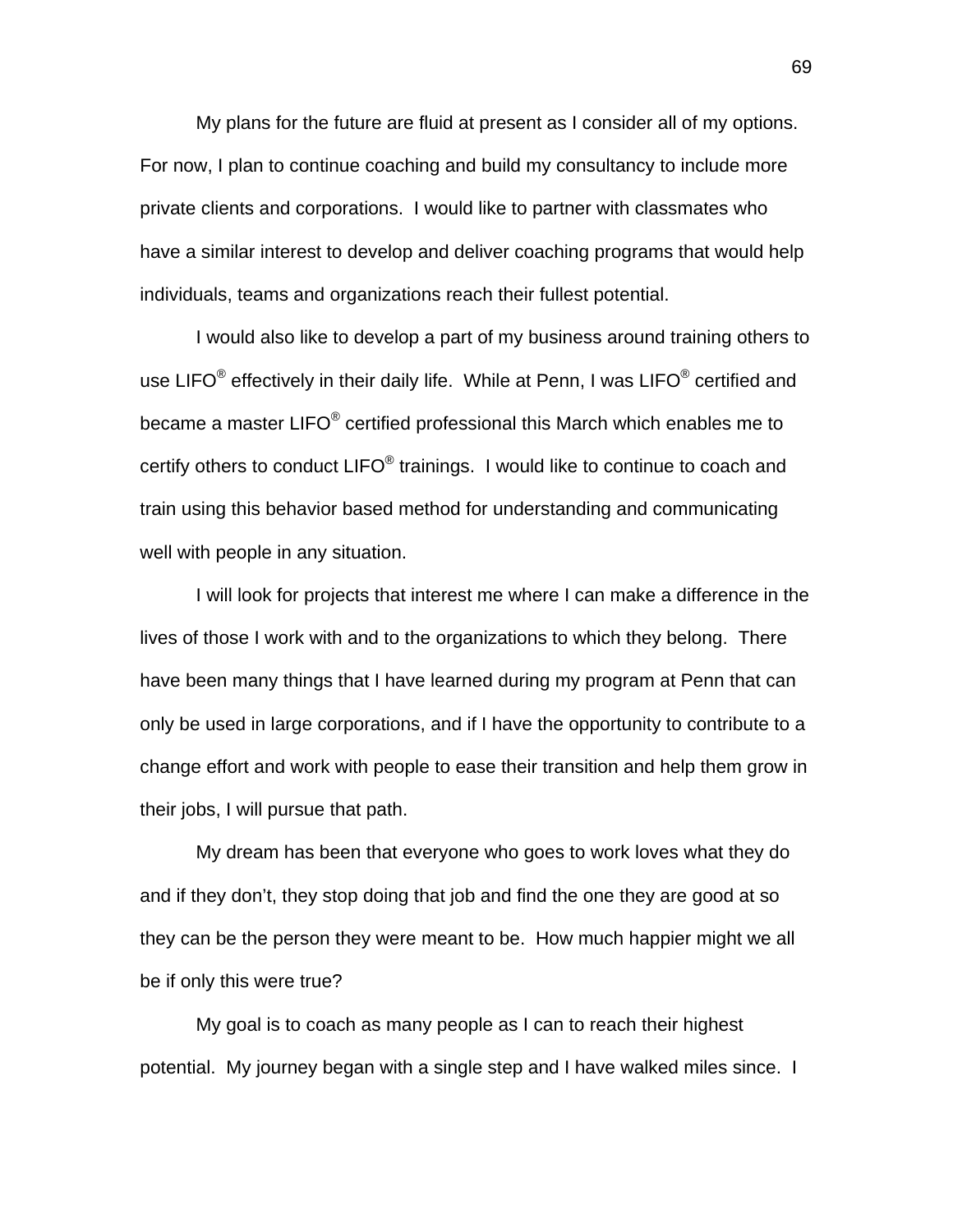can attest that it has been a magnificent journey and it is not over yet. I will always keep learning and growing and helping others to do the same. My wish for my readers is this.

Reach high,

For stars lie hidden in your soul.

Dream deep,

For every dream precedes the goal (Pamela Vault Starr).

 Start now to live your life with happiness and joy and remember that it is the journey and not the end that is most important. It will be worth every step.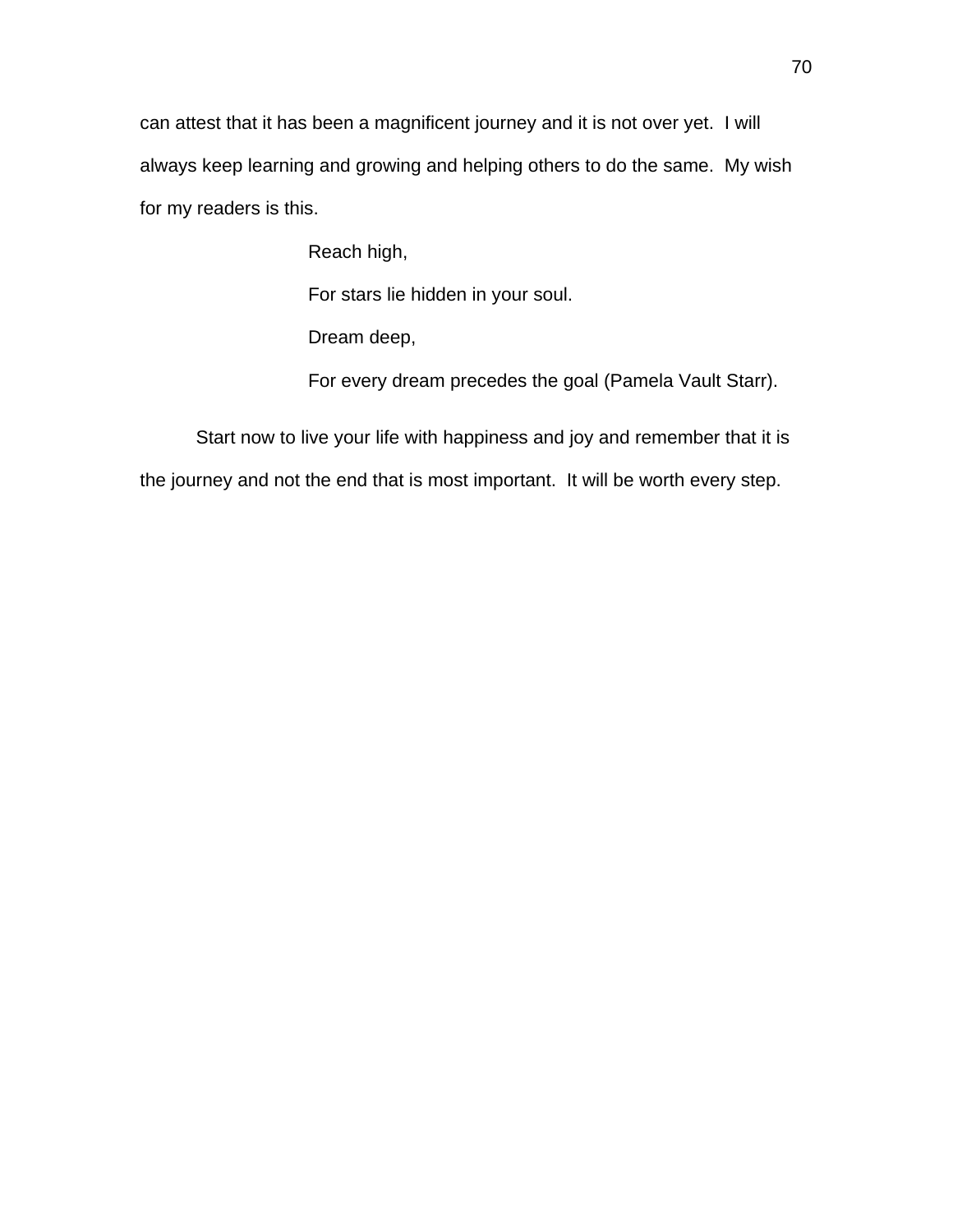#### REFERENCES

- Atkins, S. (1981). *The Name of Your Game*. Los Angels, CA: BCon LIFO® International, Inc.
- Atkins, S. (1981). *LIFO® Orientations Questionnaire Descriptor A* class hand out. Los Angels, CA: BCon LIFO® International, Inc.
- Atkins, S. (2004). *LIFO® Trainer's Manual*. Los Angels, CA: Business Consultants, Inc., The Schutz Company.
- Berglas, S. (September 2006). *How to Keep a Players Productive*. Harvard Business Review. Pp105-112.
- Buckingham, M. & Clifton D. O. (2001). *Now, Discover Your Strengths*. New York, NY, The Free Press.
- Galford, R. M., Green, C. H. and Maister, D. H. (2000). *The Trusted Advisor.* New York, NY: The Free Press.
- Hunt, J. M. and Weintraub, J. R. (2002). *The Coaching Manager.* Thousand Oaks, CA: Sage Publications.
- Landsberg, M. (1996, 2003). *The TAO of Coaching*. London: HarperCollins.
- Orenstein, R. L. (2007). *Multidimensional executive coaching.* New York: Springer Publishing Co.
- Peltier, B. (2010). *The Psychology of Executive Coaching*. New York, NY: Taylor & Francis Group.
- Pfeiffer & Company Theories and Models. (1991). Five Stages of Group Development, p99-102.
- Riso, D. R. (with Hudson, R.) (1996). *Personality Types*. New York, NY: Houghton Mifflin Company.
- Roberts, L., Spreitzer, G., Dutton, J., Quinn, R., Heaphy, E., & Barker, B. (2005, January). How to Play to Your Strengths. Harvard Business Review, pp75 – 80.
- Shaywitz, S. (2003). *Overcoming Dyslexia*. New York: Vintage Books, a division of Random House, Inc.
- Whaley, D. & Malott, R. (1971). *Elementary Principles of Behavior*. New York, NY: Meredith Corporation.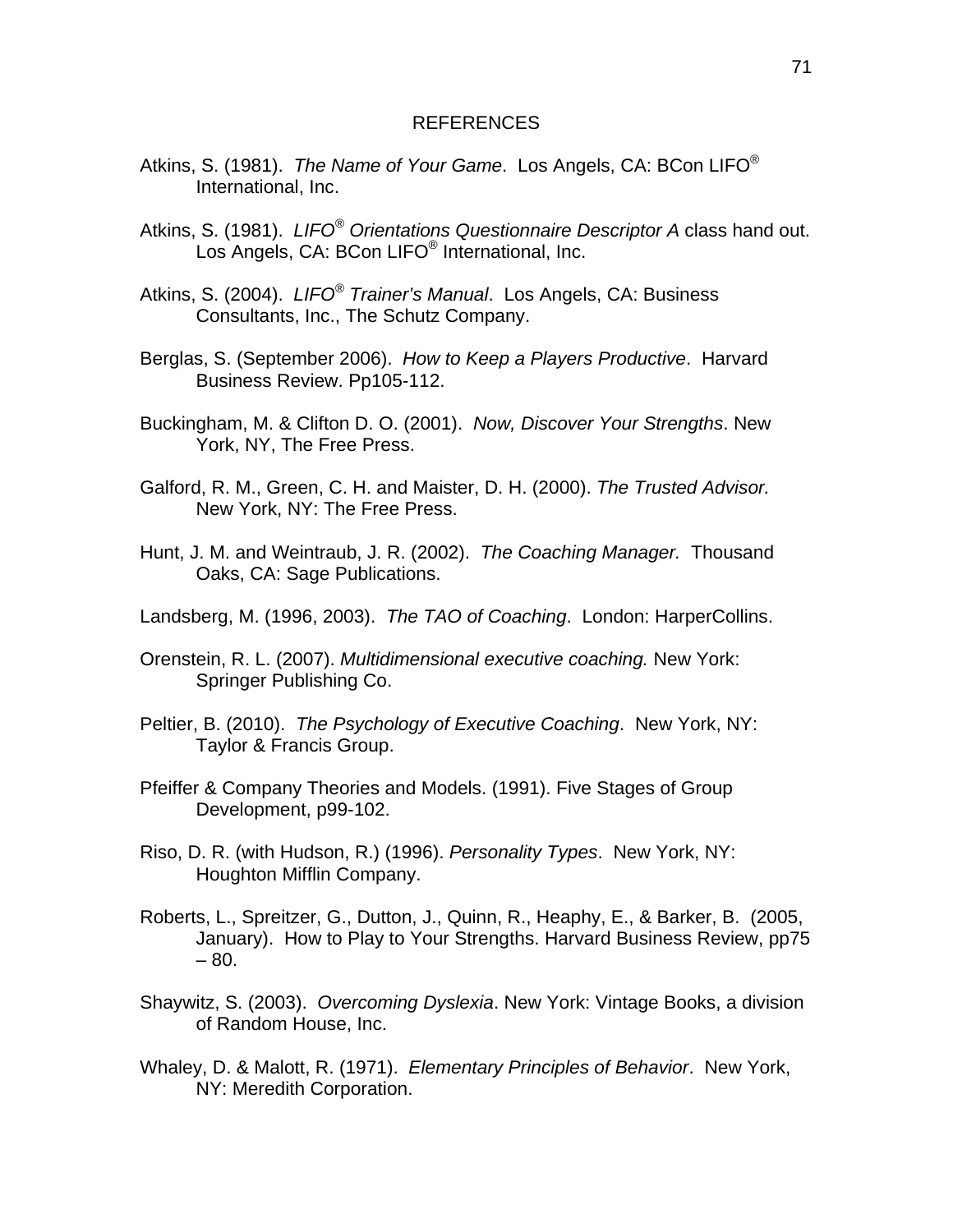# APPENDIX A: THE COACHING CONTRACT

February 20, 2006

Ms. Tamika Lee Coaching Client University of Pennsylvania The Arts & Sciences of Organizational Coaching Penn D641

This coaching contract between Tamika Lee (client) and Mary O'Connor (coach) will detail the agreement between the parties for the execution of coaching services during the University of Pennsylvania Organizational Dynamics Course D641, "The Art and Science of Organizational Coaching." The agreement may be amended by either party at any time during the period as needs change with notification to the other party in writing so that it can be added as an addendum to the agreement.

### **Time Period**

The coaching period will be from February 2 to April 6, 2006. The parties will meet a minimum of once per week outside of class time for a minimum of 45 minutes to a maximum of 1 hour per session, except when the parties decide that an extended session is required to complete session work.

The coaching sessions will take place according to the schedule set forth below. The parties agree that all sessions will take place in the evenings after regular working hours so that the parties can devote their focus to the coaching sessions, unobstructed by work demands, stress or emergencies.

| <b>Session</b> | Week Of     | <b>Date</b> | <b>Time</b>      | Location     | <b>Caller</b> |
|----------------|-------------|-------------|------------------|--------------|---------------|
| Introduction   | January 30  | February 2  | $7:00p - 8:00p$  | <b>Class</b> |               |
| Session 1      | February 6  | February 8  | $8:30p - 9:45p$  | Phone        | Mary          |
| Session 2      | February 13 | February 14 | $12:30p - 1:30p$ | Phone        | Tamika        |
| Session 3      | February 20 | February 20 | $8:30p - 9:30p$  | Phone        | Tamika        |
| Session 4      | February 27 | March 27    | $8:30p - 9:30p$  | Phone        | Mary          |
| Session 5      | March 6     | March 8     | $8:30p - 9:30p$  | Phone        | Tamika        |
| Session 6      | March 13    | March 13    | $8:30p - 9:30p$  | Phone        | Mary          |
| Session 7      | March 20    | March 20    | $8:30p - 9:30p$  | Phone        | Tamika        |
| Session 8      | March 27    | March 27    | $8:30p - 9:30p$  | Phone        | Mary          |
| Session 9      | April 3     | April 3     | $8:30p - 9:30p$  | Phone        | Tamika        |

### Coaching Schedule

The schedule may change according to work demands of the parties and each agree to notify the other in advance by phone or email should their session need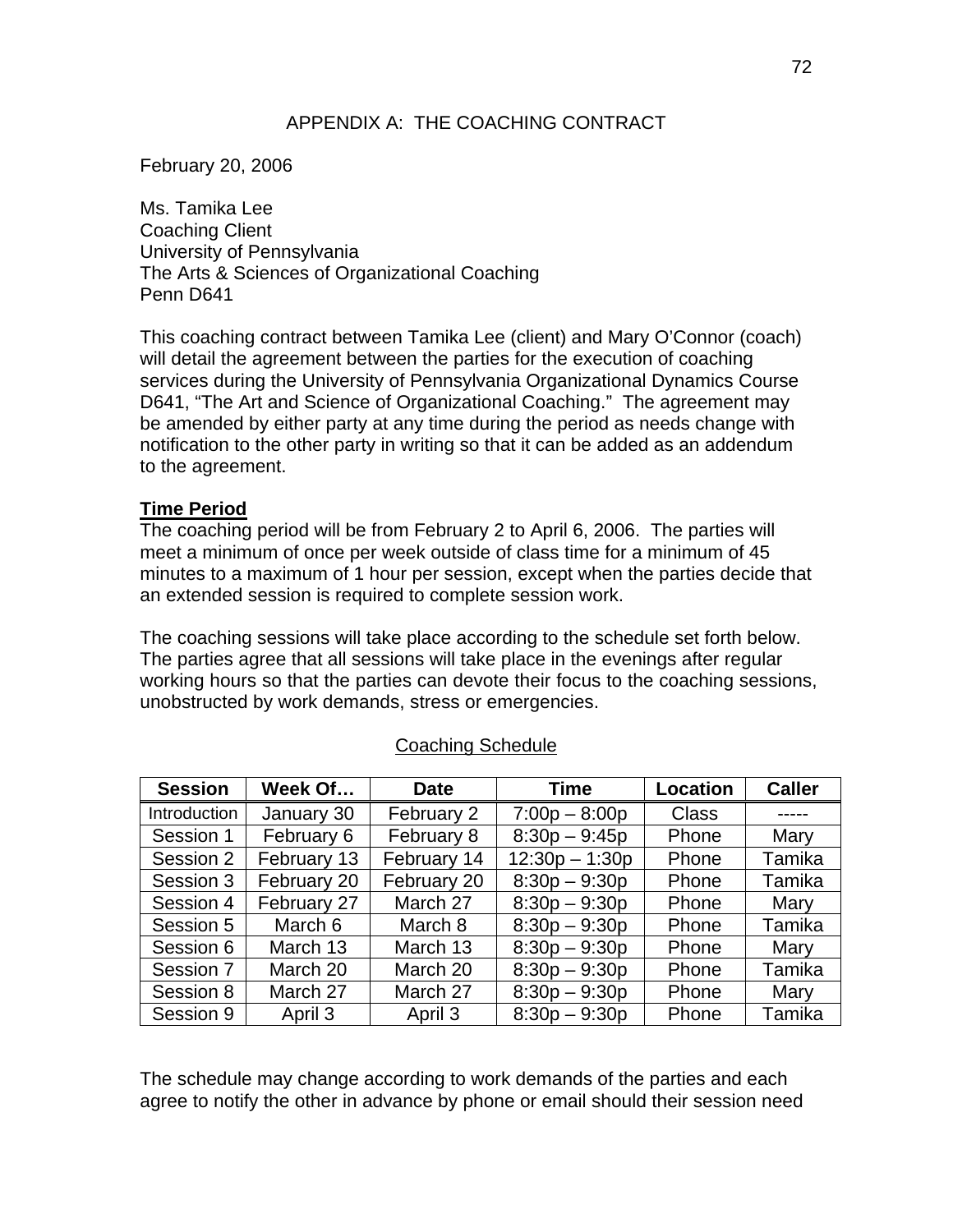to be rescheduled. The rescheduled session will take place during the same week as originally scheduled, except in the event that there is an emergency. In such a case, the parties may conduct more than one coaching session in a particular week to ensure that a total of at least nine coaching sessions are conducted. A week is defined as the period beginning on a Monday and ending on a Sunday.

### **Client Goal**

The client has decided on a goal for her coaching sessions. The parties recognize that the goal may change over time as the coaching sessions progress, and agree that this is acceptable. The beginning goal, to be known as the "original goal" is as follows.

*"Work has become routine and predictable. Therefore, the client lacks motivation. The client wants to recapture the passion and enthusiasm in her work, either inside her current company, Verizon, or through her love of community volunteer efforts, such as the Delaware Valley College Tours, Inc. board. She feels the stress of work-life activities that are out of balance and wants to determine where to place her energies for greatest fulfillment and satisfaction."* 

Over time, should the goal change, it will be known as the "emerging goal" and it will receive the full attention and focus of the parties, who expect that this will occur as the client formalizes her goal and clarifies her vision of what she wants her life to become.

The parties recognize and agree that the stated goal may not be achieved during the allotted time period covered by this agreement. It is agreed that the outcome will be a work in progress to proceed at a pace determined and directed by the client in accordance with her comfort zone and her ability to move outside it to experience change in her work and home life.

### **Preparation**

The client agrees to complete a coaching prep form to the best of her ability and email it to the coach at least 4 hours in advance of the coaching session. The coaching prep form template is found in Appendix B.

### **Metrics**

The parties agree that they will employ a variety of metrics which will be selected and finalized from the list below and may include the following:

- Interviewing past co-workers.
- Interviewing members of the community organizations to which client belongs.
- Interviewing the client's boss.
- Interviewing members of other departments the client works with.
- Questionnaire to the client's co-workers.
- Questionnaire to the client's direct reports.
- Non-invasive data in the form of reviews.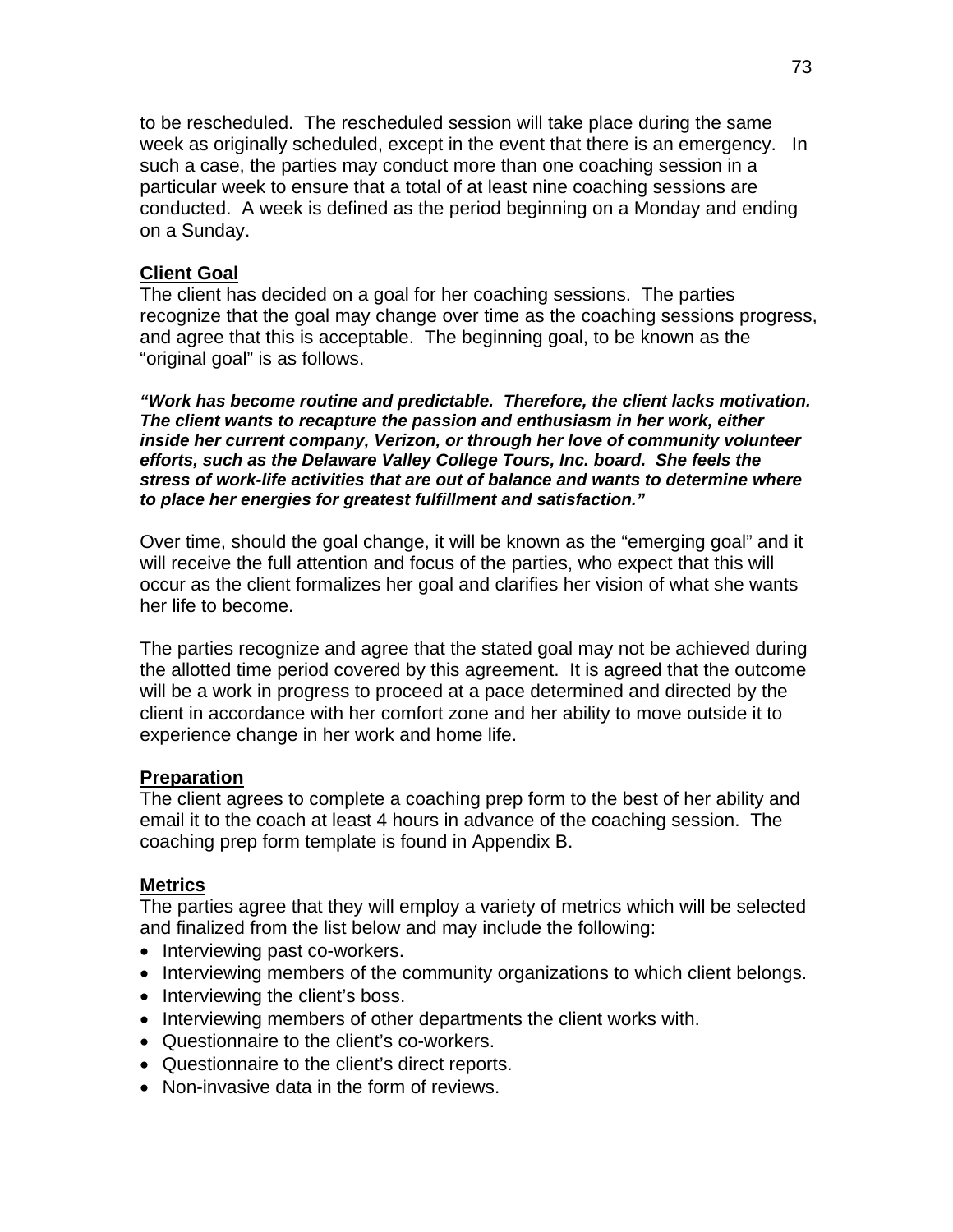The client and coach will determine which of several questionnaires the client will take during the sessions.

- MEP Management Effectiveness Profile
- MAPP Motivational Appraisal of Personal Potential
- A Strong Interest Inventory type test

The client will provide the coach with her recommendations on the people who should be interviewed, given a questionnaire or both. After the parties agree, arrangements to interview or email a questionnaire to the persons involved will be made.

Interviews will take place beginning the week of February 20 and will be completed by the week of March 20. Those persons who do not agree or do not respond to a request for an interview three times will be dropped from the list and a replacement named. Interviews will be no more than 60 minutes and can be as short as 20 minutes.

The same questions will be asked of each person. The list of questions will be finalized during Coaching Session 3. (Potential questions are below.)

- 1. What are Tamika's 3 key strengths?
	- Can you give me an example of each?
- 2. What 3 competencies could Tamika improve to:
	- Be more effective in her job?
	- Be promotable?
- 3. What are Tamika's 3 most positive qualities as a manager/employee/peer?
- 4. What 3 things could Tamika do to create a more positive work environment?
	- If "nothing," what 3 things has she done to create such an environment?
- 5. How does Tamika react under stress?
	- How does that make you feel?
- 6. What kind of leader is Tamika?
	- How effective is she?
- 7. How is Tamika at being led, acting on your directions / taking direction?
	- How cooperative is she?
	- How is she at accomplishing the task or project?
- 8. How is Tamika to work with?
	- What about her style causes you stress?
	- Talk about her ability as a team player.

## **Rules of Engagement**

Both the client and the coach will maintain confidentiality of the information discussed as part of the coaching sessions. The coach will never disclose to any third party any information learned from or about the client or the client's associates in the course of the coaching sessions without expressed written permission from the client. The coach will not criticize the client for any reason nor discuss any actions taken or not taken by the client with any third party.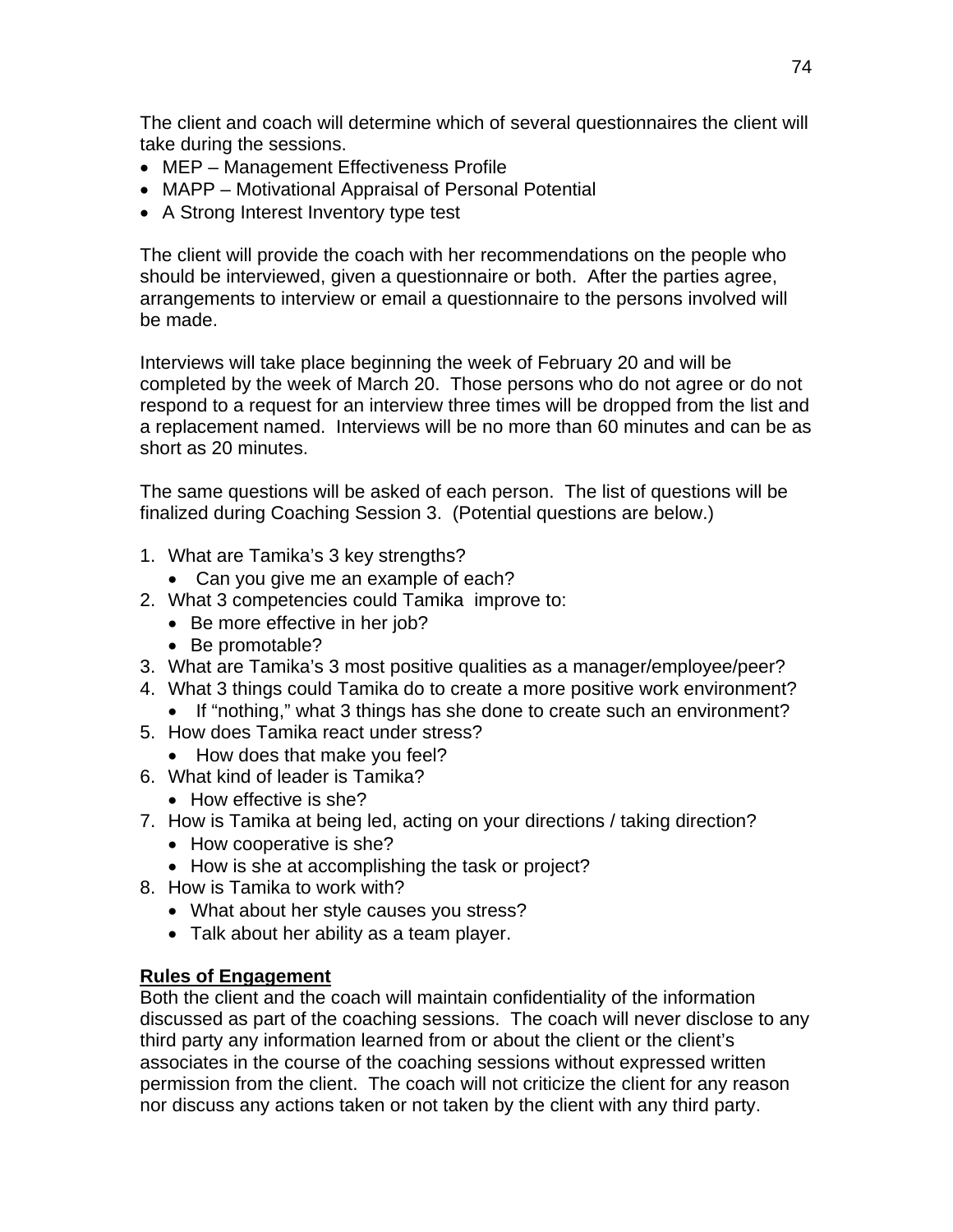The client will be sensitive to the nature of the coaching process and if unsatisfied with the coach, will discuss the nature of the dissatisfaction with the coach and a mutually agreeable remedy will be sought. The client will not criticize the coach nor express displeasure to others so as not to harm the coach's reputation in the coaching community.

### **Ending the Client/Coaching Relationship**

The client and coach will collaborate on a review of the coaching process for the purposes of writing the final paper for the course D641 and to recap the results of the coaching sessions for the client. A plan of action will be drawn up so that the client will have implementable next steps after the coaching sessions end should she wish to pursue those items as a continuation of her goal should it not be achieved during the sessions.

### **Agreement**

This agreement is freely entered into by the parties and each agrees to put forth their best effort to complete the coaching relationship to the best of their ability.

Agreed to by: Agreed to by:

 $\overline{a}$ 

Tamika Lee, Client Mary O'Connor, Coach

On the \_\_\_\_\_\_\_\_\_day of 2006. On the \_\_\_\_\_\_\_\_\_day of 2006.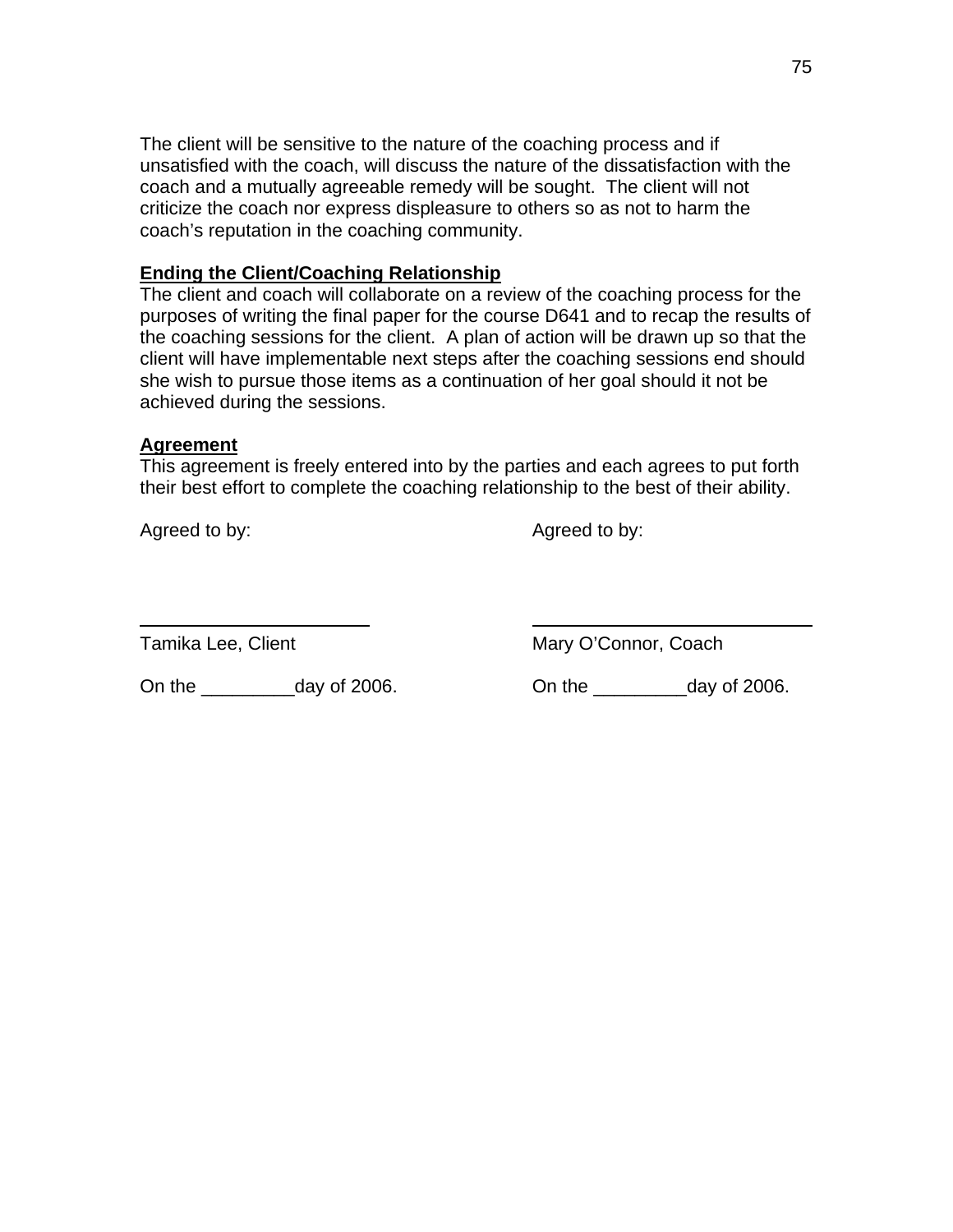# APPENDIX B: COACHING PREP FORM

The author would like to acknowledge the work of her coach, Julie

Fuimano, for the development of this coaching form<sup>1</sup>.

| Name: | Tamika Lee | Date: | Session 1 |  |
|-------|------------|-------|-----------|--|
|       |            |       |           |  |

- 1. What have I accomplished since our last call? (What are my Wins!) What are my insights or 'aha's?
	- $\bullet$
	- $\bullet$
	- $\bullet$
- 2. What didn't get done, but I want to be held accountable for?
	- $\bullet$
	- $\bullet$
- 3. What am I grateful for?
	- $\bullet$
	- $\bullet$
	- $\bullet$
- 4. What do I want to get out of the call today? What are the challenges, concerns, achievements, insights, opportunities or areas of learning to be addressed?
	- $\bullet$
	- $\bullet$
- 5. What are my action steps, between now and our next call?
	- $\bullet$
	- $\bullet$
	- $\bullet$
- 6. Other topics I want to talk about are: Anything else?
	- $\bullet$
	- $\bullet$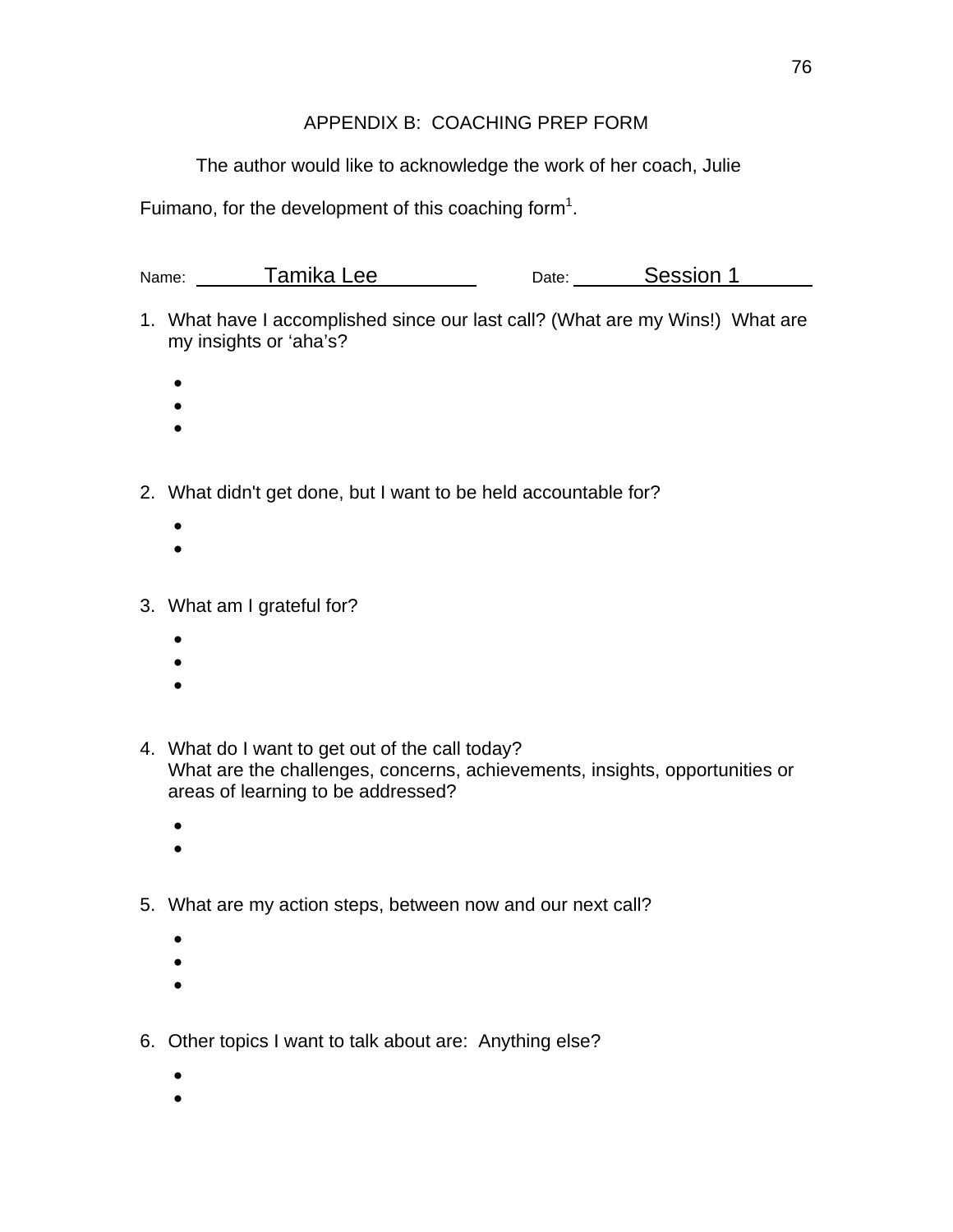# APPENDIX C: LIFO® Descriptor Questionnaire

#### Dear Colleagues,

Thank you for your willingness to participate in the LIFO<sup>®</sup> descriptors 360° feedback process on my behalf. This questionnaire should take no more than 15 minutes.

#### **Directions:**

**Step 1.** From the list below, please select 15 adjectives that best describe my behavior. Place a check on the line next to your selection.

**Step 2.** Forward your responses to my coach, Mary O'Connor, (email…), who will compile your responses with those from everyone participating in my feedback and deliver them to me as themes.

Please **do not** return it to me to assure the anonymity of all respondents. Your opinion of my work style is important to me and I know I can count on you for honest feedback. My goal is to use this feedback for continuous learning and improvement. Thank you! I sincerely appreciate your help!

Tamika Lee

Continue to the next page to fill out the LIFO® descriptor survey.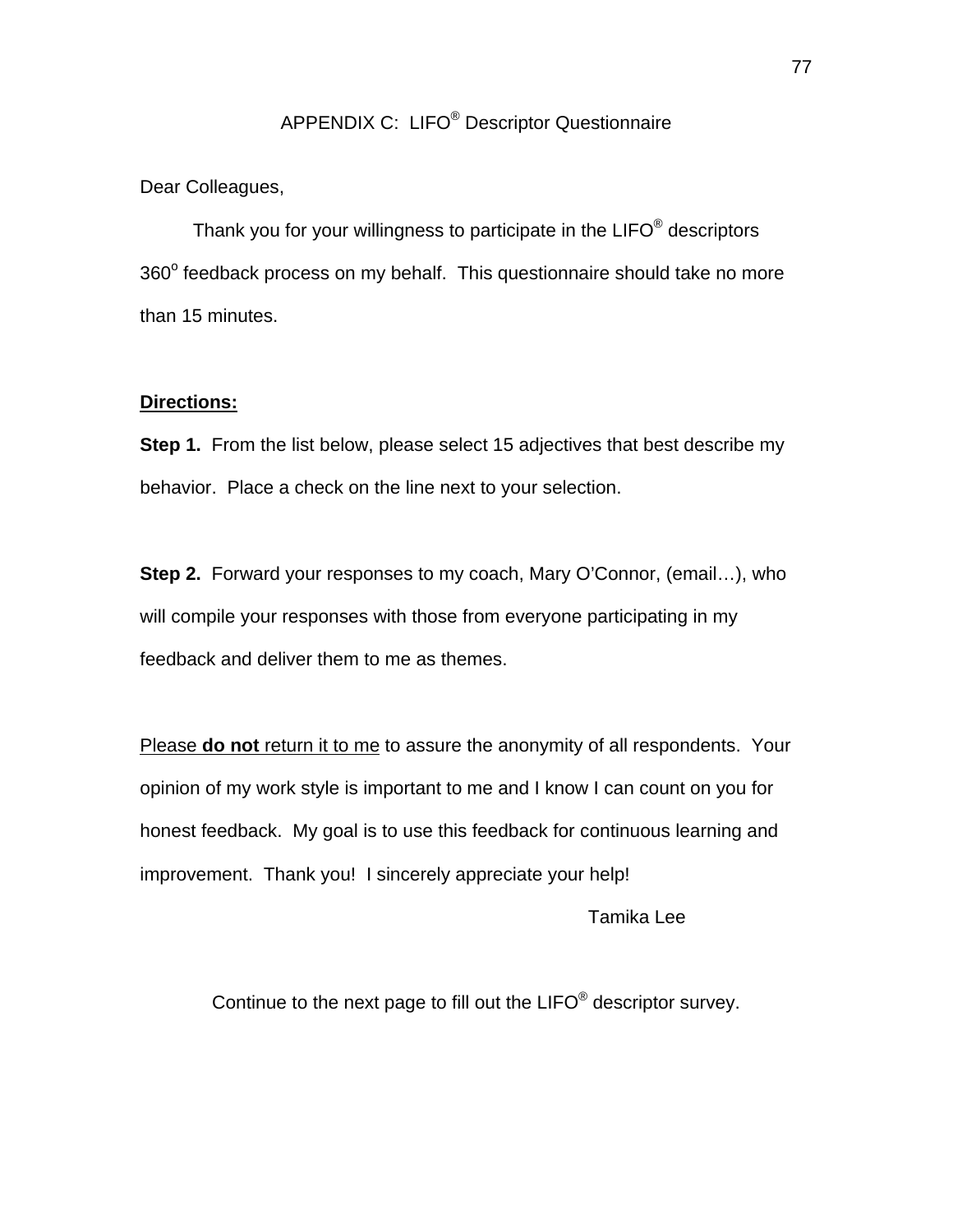# LIFO® Descriptors Survey

**Considerate** Directing **Tenacious Flexible** \_\_\_ Idealistic Quick to Act **Practical Tactful** \_\_\_ Modest \_\_\_ Confident Economical Sociable **Trusting** Seek Change \_\_\_ Reserved **Empathetic** \_\_\_ Cooperative Persuasive **Factual Enthusiastic** \_\_\_ Helpful \_\_\_ Forceful **Steadfast** \_\_\_ Adaptable Receptive **Competitive Thorough** \_\_\_ Inspiring Responsive \_\_\_ Risk-taking **Methodical Experimental** Seek Excellence **Persistent** Detail-oriented \_\_\_ Negotiating \_\_\_ Loyal \_\_\_ Urgent **Analytical** \_\_\_ Animated

Select (check the line) 15 adjectives that best describes Tamika's behavior.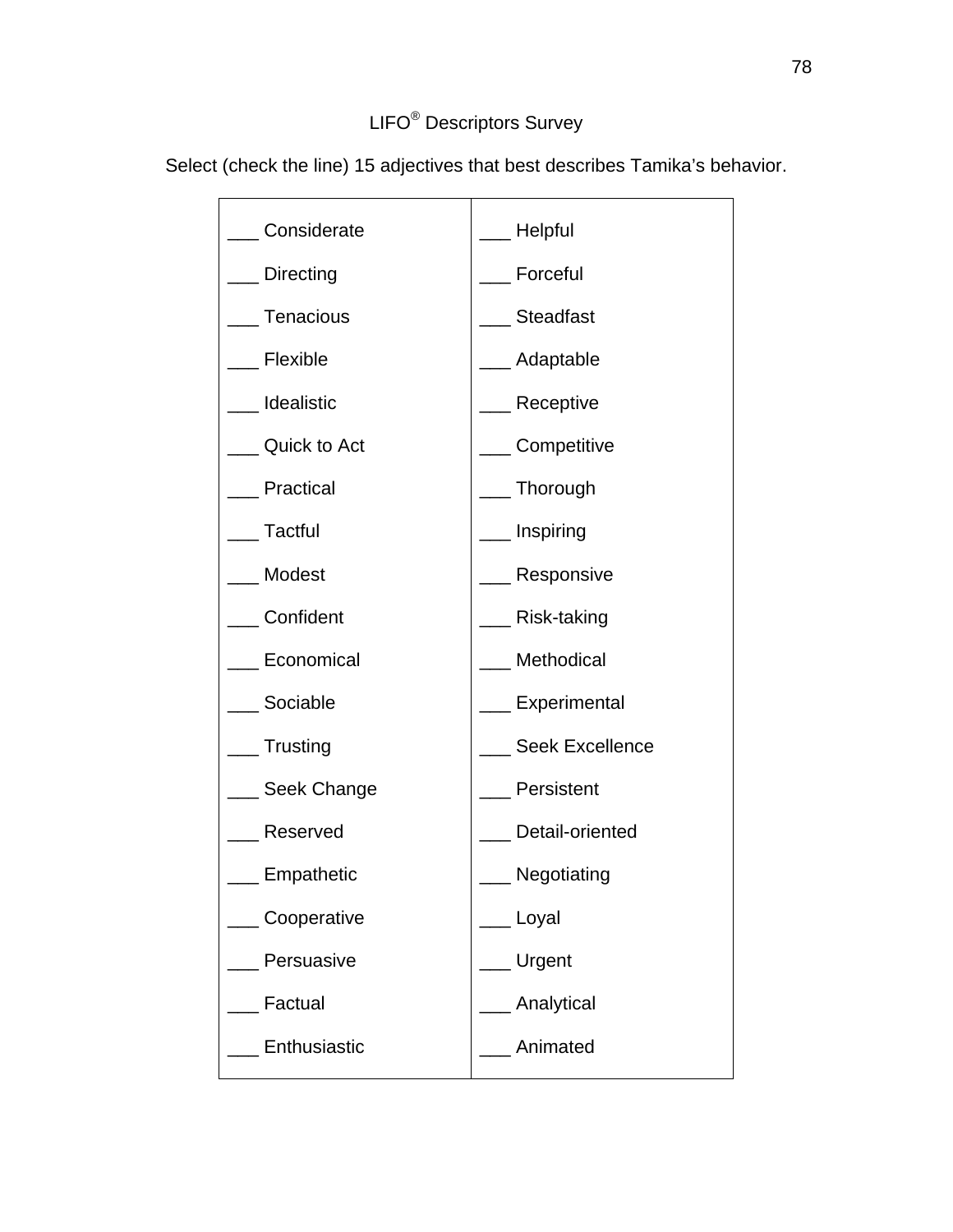APPENDIX D: THE 30 SECOND ELEVATOR SPEECH WORKSHEET

The author would like to acknowledge the contribution of Anne Dunn for

the creation of this worksheet<sup>2</sup>.

Area of Expertise: \_\_\_\_\_\_\_\_\_\_\_\_\_\_\_\_\_\_\_\_\_\_\_\_\_

Most Recent Position: \_\_\_\_\_\_\_\_\_\_\_\_\_\_\_\_\_\_\_\_\_\_

Future Job Focus: \_\_\_\_\_\_\_\_\_\_\_\_\_\_\_\_\_\_\_\_\_\_\_\_\_

# **Ultimate Dream Job:**

What characteristics are found in the job that you love doing?

- 1.
- 2.
- 3.
- 4.
- 5.
- 6.

# **Target Position List:**

What characteristics must you have in your next job for it to be passionate for you?

- 1.
- 2.
- 3.
- 4.
- 5.

# **Key Informational Requests from Networking Partners:**

What do you need from others that they can reasonably give you? Don't assume, ask!

- 1.
- 2.
- 3.
- 4.

# **Key Information** *YOU* **can give to Networking Partners:**

This may change based on who you talk with!

- 1.
- 2.
- 3.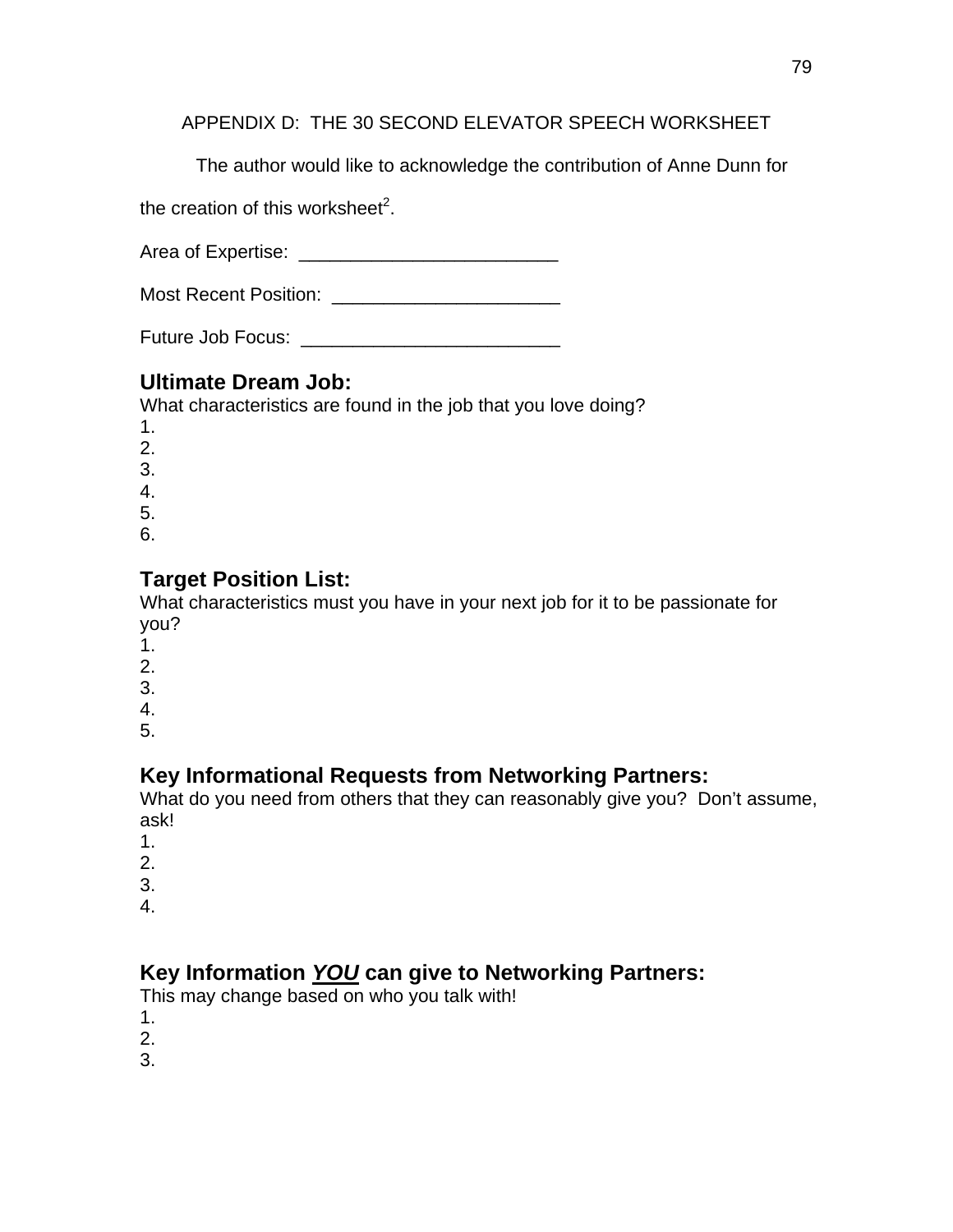# APPENDIX E: SCHEDULE OF REINFORCEMENT

|                 | <b>INTERVAL</b>          | <b>RATIO</b>          |  |
|-----------------|--------------------------|-----------------------|--|
| <b>FIXED</b>    | <b>FIXED INTERVAL</b>    | <b>FIXED RATIO</b>    |  |
| <b>VARIABLE</b> | <b>VARIABLE INTERVAL</b> | <b>VARIABLE RATIO</b> |  |

- **Schedule of reinforcement** a specific way in which reinforcement is programmed to occur as a result of a number of responses, time between responses, or other temporal or quantitative features of responses
- **Continuous reinforcement** the response is continuously followed by reinforcement
- **Intermittent reinforcement** a response produces a reinforcement only occasionally
- **Fixed Ratio reinforcement** reinforcement is forthcoming after a specific or fixed number of responses occur
- **Variable Ratio reinforcement** reinforcement occurs after a variable number of responses
- **Variable Interval** reinforcement occurs after intervals which vary in length
- **Interval** a reinforcement is delivered every  $n^{th}$  seconds
- Variable reinforcement occurs randomly after every n<sup>th</sup> number of responses

 (Source: Whaley, D. & Malott, R. (1971). Elementary Principles of Behavior. New York, NY: Meredith Corporation. Pp101-141.)